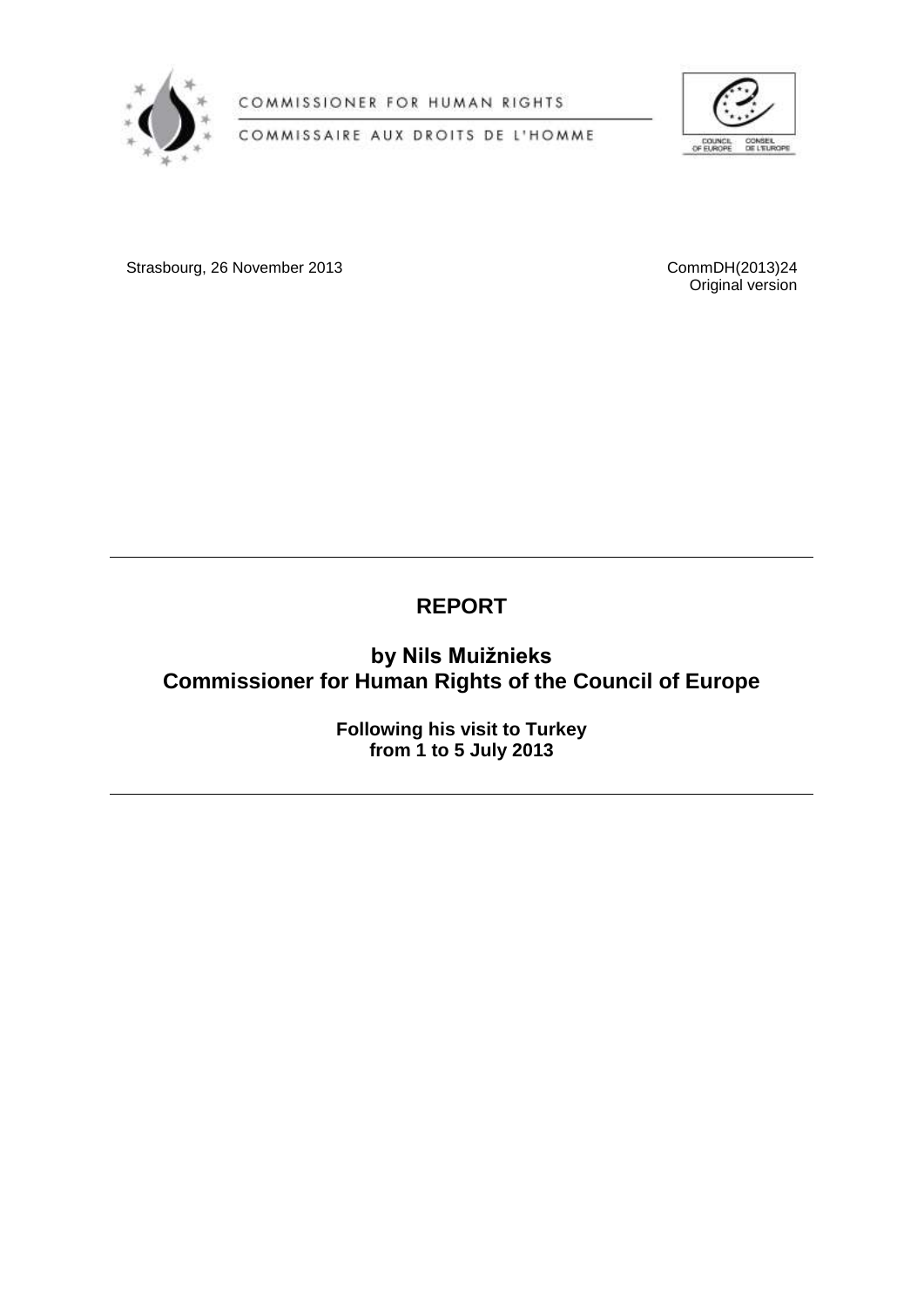## **Summary**

Commissioner Nils Muižnieks and his delegation visited Turkey from 1 to 5 July 2013. In the course of this visit the Commissioner held discussions with state authorities and non-governmental organisations. The present report draws on the themes of the Commissioner's visit and focuses on the following human rights issues:

## **I. The conduct of law enforcement officials, with a focus on the policing of demonstrations**

Excessive use of force and ill-treatment by and impunity of law enforcement officials is a very serious, long-standing human rights issue in Turkey, which has been subject to numerous findings of violation by the European Court of Human Rights (hereinafter, 'the Court' or 'the ECtHR'). While welcoming the progress made in the framework of the "zero-tolerance policy" against torture, the Commissioner highlights a number of other areas of concern which the Turkish authorities need to address urgently.

The Commissioner considers that the Turkish legal framework concerning assemblies and demonstration marches is more restrictive than necessary in a democratic society, in particular concerning demonstrations which are deemed unlawful but which are peaceful, leading to unnecessary dispersals by force. It therefore needs to be amended in the light of the European Convention on Human Rights (hereinafter, 'the ECHR') and other relevant standards. The Commissioner also considers that the Turkish authorities need to adopt clearer rules about the proportionate use of force by law enforcement officials in the context of demonstrations, in particular with respect to the use of tear gas and projectile-firing weapons, and better safeguards against illtreatment and violations of the right to freedom of assembly by law enforcement officials.

The Commissioner urges the Turkish authorities to pay specific attention to the problem of illtreatment committed by law enforcement officials during apprehensions and in non-custodial settings. He highlights areas where the compatibility of the powers of the police with international standards raise concerns, notably with regard to the use of firearms, to the power to stop persons and to the retention of personal data. He also considers that the Turkish authorities need to address the issues of diversity within the police force, as well as the social and economic rights of law enforcement officials.

The Commissioner considers that impunity of law enforcement officials committing human rights violations is an entrenched problem in Turkey, which seriously limits the country's capacity to tackle the root causes of such violations. He urges the Turkish authorities to acknowledge the seriousness of the problem, publicly condemn all instances of misconduct by law enforcement officials, and remove all legislative and administrative obstacles to effective investigations. Such investigations should be prioritised by the judiciary, conducted in full compliance with the principles established in the case-law of the ECtHR, in particular victim involvement and adequacy of proceedings, and result in dissuasive sanctions if appropriate. The Commissioner also calls on the Turkish authorities to establish an effective independent police complaints mechanism. He considers that, notwithstanding some positive elements, the enactment of the Bill on the establishment of a Law Enforcement Oversight Commission, currently before the Turkish Parliament, would not be sufficient to this end.

The Commissioner received numerous, serious and consistent allegations regarding excessive use of force and other human rights violations committed by law enforcement officials during the wave of demonstrations across Turkey which followed the protests in Istanbul's Gezi Park on 28 May 2013 and the police reaction to those protests (hereinafter, 'the Gezi events'), including widespread allegations of excessive and improper use of tear gas and of the use of tear gas canisters as projectiles. He urges the Turkish authorities to ensure that all these allegations are promptly, adequately and effectively investigated, stressing that failure to do so would further shake public confidence in the rule of law. The Commissioner also expresses deep concern about a climate of fear of reprisals by administrative and judicial authorities for non-violent involvement in the Gezi events, in particular among professional groups, urging the Turkish authorities to discontinue and reverse any measure which could contribute to a chilling effect on the exercise of the rights to freedom of assembly and freedom of expression.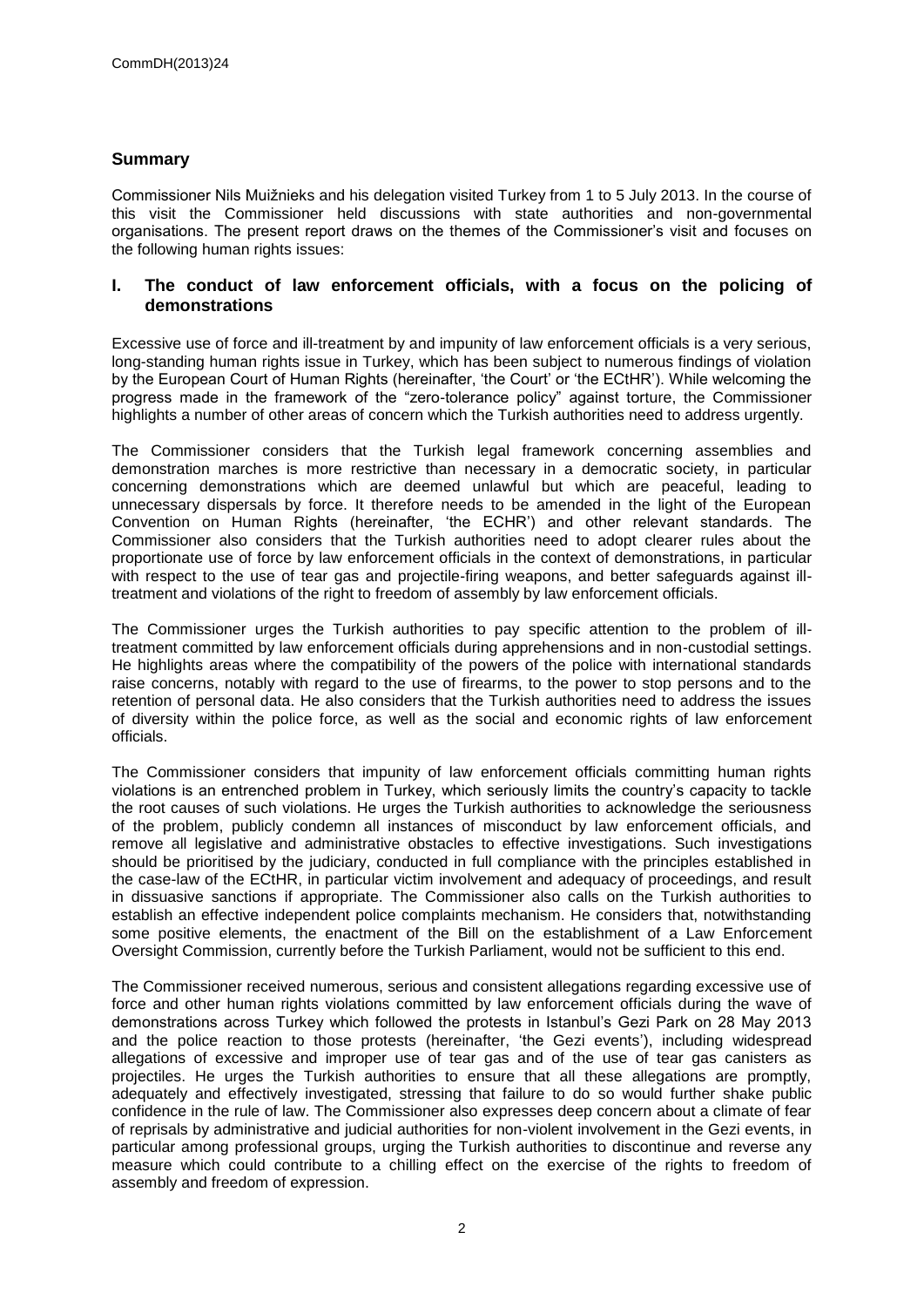## **II. The legal and institutional frameworks for the protection and promotion of human rights at the national level**

Stressing the importance he attaches to the development of a domestic framework for the protection and promotion of human rights, the Commissioner commends the Turkish authorities for important measures taken in recent years in this direction. In particular, the new Ombudsman Institution has the potential to make a major contribution to this process, despite minor adjustments which may be necessary to increase its effectiveness. The report this young institution is intending to draw up on the basis of complaints it received in connection with the Gezi events is both a crucial test and a unique opportunity for establishing its credibility as a major actor in Turkey's domestic human rights architecture. The Commissioner considers that the new Turkish Human Rights Institution, while representing a step forward, requires a more thorough review of its statute in order to ensure its compliance with the Paris Principles. This is all the more necessary if the Turkish authorities intend to entrust this institution with an independent monitoring function in accordance with the relevant international conventions, including the Optional Protocol to the Convention against Torture and the United Nations Convention on the Rights of Persons with Disabilities.

The Commissioner encourages the Turkish authorities to adopt anti-discrimination legislation and establish an equality body. Taking a draft text prepared by the Ministry of the Interior to this end as reference, he urges the authorities to provide for a comprehensive list of prohibited grounds of discrimination including nationality, national origin, as well as sexual orientation and gender identity and to ensure the independence and effectiveness of the future equality body. The Commissioner welcomes the will of the Turkish authorities to adopt their first human rights action plan, while encouraging them to ensure a better involvement of the Parliament, national human rights structures and the civil society for future reiterations of this action plan. He expresses his support for the ongoing constitutional drafting process, encouraging the authorities to maintain the involvement of civil society in future stages of the process. The Commissioner also welcomes the encouraging initial results of the individual petition mechanism to the Constitutional Court. As a general measure, the Commissioner considers that the Turkish authorities need to reinforce their partnership with Turkey's vibrant civil society, by systematically involving NGOs in the development of Turkey's national human rights framework.

The report contains the Commissioner's conclusions and recommendations addressed to the Turkish authorities and is published on the Commissioner's website along with the authorities' comments.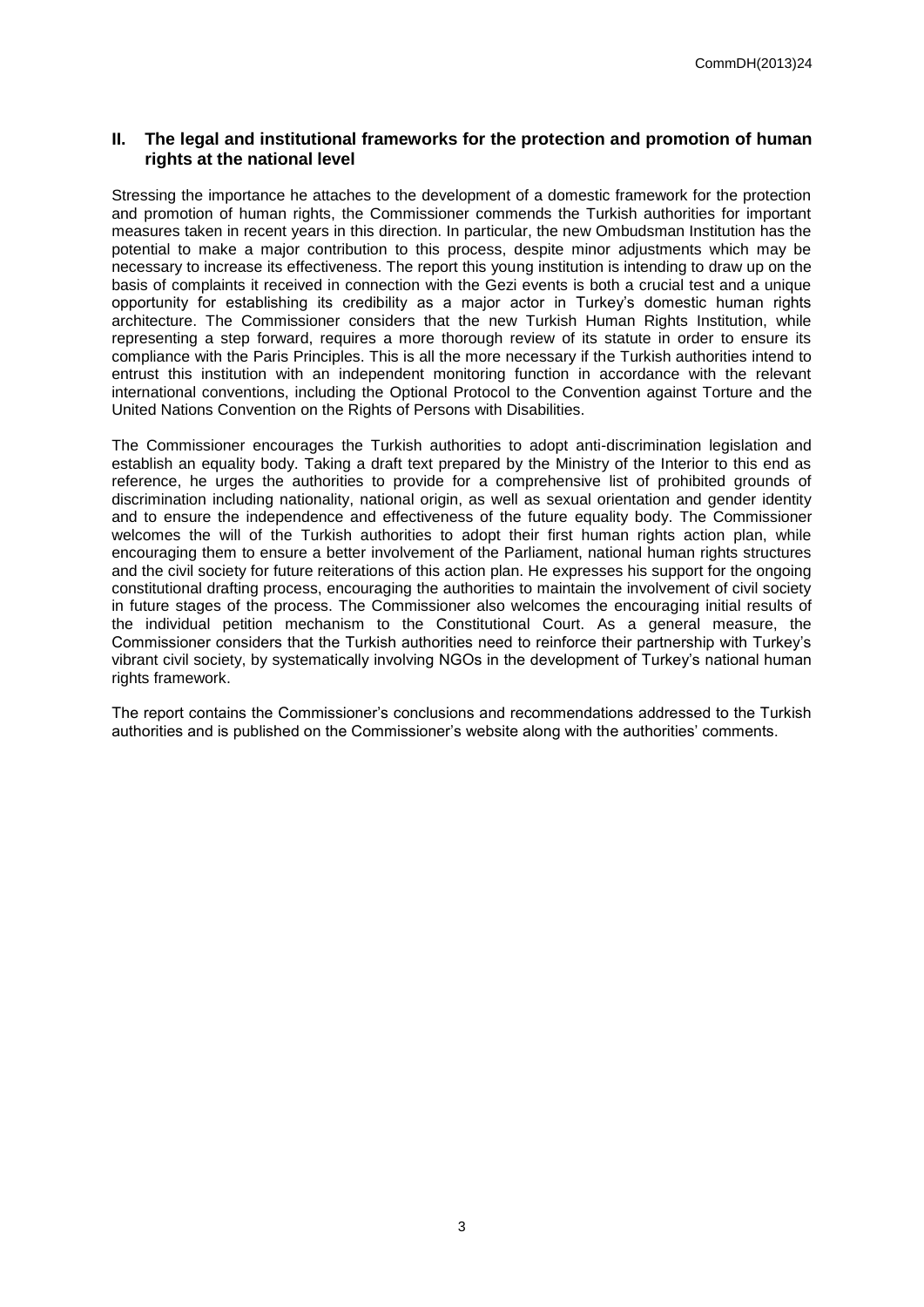## **Introduction**

- 1. The present report follows a visit to Istanbul and Ankara by the Council of Europe Commissioner for Human Rights, Nils Muižnieks, (hereinafter 'the Commissioner') from 1 to 5 July 2013.<sup>1</sup> The aim of the visit was to review certain human rights issues in Turkey, in particular the conduct of law enforcement officials, with a focus on the policing of demonstrations, as well as the legal and institutional frameworks for the protection and promotion of human rights.
- 2. In the course of his visit, the Commissioner held discussions with representatives of the national authorities, including the Minister of Justice, Mr Sadullah Ergin; the Undersecretary of the Ministry of the Interior, Mr Seyfullah Hacımüftüoğlu; the Governor of Istanbul, Mr Hüseyin Avni Mutlu; the President of the Constitutional Court, Mr Haşim Kılıç; the Chair of the Human Rights Inquiry Commission of the Turkish Grand National Assembly, Mr Ayhan Sefer Üstün; the Head of the National Delegation of Turkey to the Parliamentary Assembly of the Council of Europe, Ms Nursuna Memecan, and the President and members of the Constitutional Conciliation Commission. He also met Turkey's Chief Ombudsman, Mr Nihat Ömeroğlu, and members of the Turkish Human Rights Institution. The Commissioner also held discussions with representatives of civil society organisations, including various professional associations and non-governmental organisations active in the field of protecting human rights, as well as academics and lawyers.
- 3. The Commissioner wishes to thank the Turkish authorities, in particular the Permanent Representation of Turkey and the Directorate General of Multilateral Political Affairs of the Ministry of Foreign Affairs, for the assistance they provided in organising the visit and facilitating its independent and effective execution. He extends his thanks to all interlocutors, from the national authorities and civil society, for their willingness to share with him their knowledge and views.
- 4. The Commissioner's visit coincided with the immediate aftermath of a wave of demonstrations across Turkey which followed the excessive use of force by the police against a small number of protestors in the Gezi Park in Istanbul on 28 May 2013 (hereinafter, 'the Gezi events'). These events brought to the fore a number of long-standing, serious human rights issues concerning the action of Turkish law enforcement authorities. The Commissioner observes that the conduct of Turkish law enforcement officials has led to numerous findings of violations of the European Convention on Human Rights (hereinafter, 'ECHR') by the European Court of Human Rights (hereinafter, 'the Court' or 'the ECtHR'), notably in connection with Article 3 of the ECHR (prohibition of torture and inhuman or degrading treatment). A major area of concern in recent years has been the heavy-handed police interventions during demonstrations, that the ECtHR has recently recognised as a systemic problem in Turkey.
- 5. Since the beginning of the 2000s, the Turkish government has taken several measures to tackle torture and ill-treatment, the most notable of which was the so-called "zero-tolerance policy" against torture. In his report on the administration of justice in Turkey, the Commissioner's predecessor welcomed "the significant steps taken by Turkey in recent years [...] leading to an improvement of the human rights situation, in particular regarding torture and ill-treatment".<sup>2</sup>
- 6. Notwithstanding these positive developments, the conduct of law enforcement officials remains a source of important human rights concerns in Turkey. Although it approached the question through the narrow prism of effective investigations by the judiciary, the aforementioned report of the Commissioner's predecessor itself referred to several instances of human rights violations committed by Turkish law enforcement officials, as well as the entrenched problem of lack of effective investigations into these violations and the resulting impunity. Indeed, the

<sup>1</sup> During his visit the Commissioner was accompanied by Mr Giancarlo Cardinale, Deputy to the Director of his Office, and Mr Hasan Bermek, Adviser.

<sup>&</sup>lt;sup>2</sup> Report by Thomas Hammarberg, Commissioner for Human Rights of the Council of Europe, following his visit to Turkey from 10 to 14 October 2011, Issue reviewed: Administration of justice and protection of human rights in Turkey, [CommDH\(2012\)2,](https://wcd.coe.int/ViewDoc.jsp?id=1892381) paragraph 46.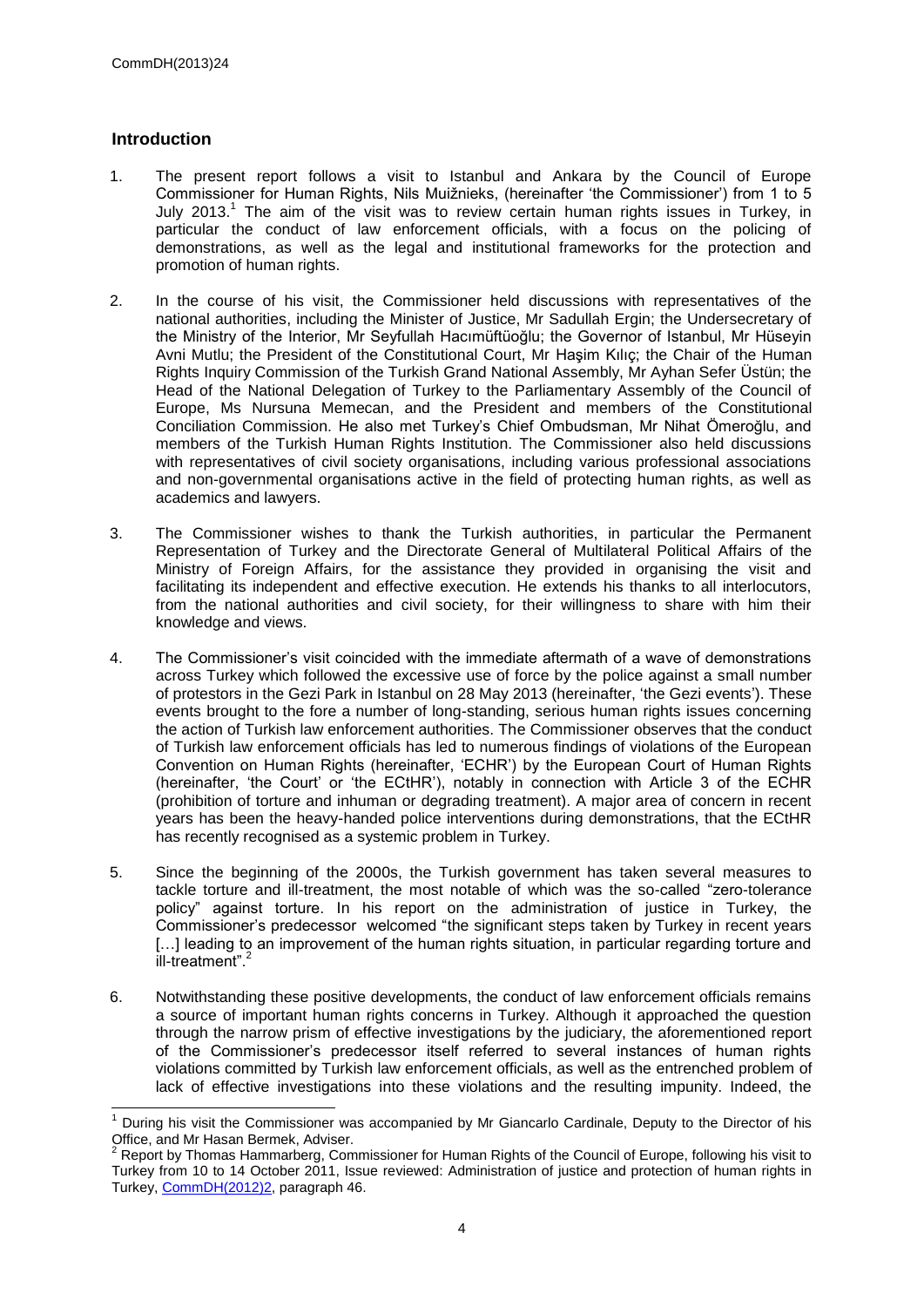statistics of the ECtHR indicate that the latter found numerous violations by Turkey of Articles 2 (right to life) and 3 of the ECHR owing specifically to the lack of effective investigations (145 and 152 judgments respectively until 2012). $\frac{3}{2}$ 

- 7. The Commissioner considers that Turkey should urgently tackle a number of outstanding serious shortcomings in the conduct of law enforcement personnel. As many problems came to the attention of the Turkish public regarding the policing of demonstrations and the exercise of the right to freedom of assembly, this is an area which needs particular attention.
- 8. The Commissioner also attaches particular importance to member states' legal and institutional frameworks for the protection and promotion of human rights, including national human rights structures which contribute to the respect of human rights at the national level in a systematic manner. He notes that Turkey has taken major steps in this direction in the past years, in particular through the establishment of an Ombudsman and a national human rights institution. The Commissioner's visit provided the opportunity to take stock of these developments, as well as of further measures currently being considered.
- 9. The Commissioner wishes to continue his constructive dialogue with the Turkish authorities on strengthening human rights protection in Turkey. He trusts that this dialogue will be facilitated by the present report which consists of the following chapters: I. The conduct of law enforcement officials, with a focus on the policing of demonstrations; II. The legal and institutional frameworks for the protection and promotion of human rights at the national level.

## **I. The conduct of law enforcement officials, with a focus on the policing of demonstrations**

- 10. The two major law enforcement authorities in Turkey are the Turkish Police Force and the Gendarmerie. Other bodies include the border police, coast guard, municipal police, and village guards. The Police Force is responsible for law enforcement mainly in cities, under the high command of the General Directorate of Security (*Emniyet Genel Müdürlüğü*) which functions under the Ministry of the Interior. The police force comprises 255 239 staff, of which 242 228 belong to the "security services class" (87% ordinary police officers, 11% police in command positions, and 2% marketplace and neighbourhood guards).<sup>4</sup> The Gendarmerie (*Jandarma*) is a military force of law enforcement. Gendarmes are trained and supplied by the army but they assume law enforcement duties under the Minister of the Interior. The Gendarmerie's area of jurisdiction is outside city centres, mostly in the countryside where population density is low. It has a staff of around 140 000.
- 11. The Commissioner attaches particular importance to human rights violations committed by law enforcement officials, as it is their principal task to protect citizens and their human rights. It is therefore essential for member states to combat impunity for police misconduct so that victims receive justice, future misconduct by law enforcement officials is deterred and public trust in and co-operation with law enforcement can be strengthened.
- 12. In addition to the Commissioner's predecessor, other bodies of the Council of Europe, notably the Committee of Ministers<sup>5</sup> and the European Committee for the Prevention of Torture and Inhuman or Degrading Treatment or Punishment (CPT), 6 acknowledged the efforts of the Turkish authorities to combat torture and ill-treatment, and the corresponding downward trend in the incidence and severity of ill-treatment by law enforcement officials. Nevertheless, the abovementioned report on the administration of justice contains many examples which demonstrate that there are still a number of outstanding problems concerning law enforcement and human rights. These examples include several cases of torture and ill-treatment, misconduct of police officers in the high-profile case regarding the assassination of the

**SECONDED THE SET OF SET SECONDED**<br>
See the ECtHR [statistics by state.](http://www.echr.coe.int/Pages/home.aspx?p=reports&c=#n1347956587550_pointer)

<sup>&</sup>lt;sup>4</sup> According to the 2012 [Activity Report](http://www.egm.gov.tr/SiteAssets/Sayfalar/StratejiGelistirmeFaaliyetleri/2012_yili_faaliyet_raporu.pdf) of the General Directorate of Security.

<sup>&</sup>lt;sup>5</sup> Interim Resolution of the Committee of Ministers of the Council of Europe on the execution of ECtHR judgments concerning the actions of the security forces in Turkey, progress achieved and outstanding issues, [ResDH\(2008\)69,](https://wcd.coe.int/ViewDoc.jsp?Ref=CM/ResDH%282008%2969&Language=lanEnglish&Ver=original&Site=CM&BackColorInternet=C3C3C3&BackColorIntranet=EDB021&BackColorLogged=F5D383) of 18 September 2008.

<sup>&</sup>lt;sup>6</sup> See the CPT Report on its visit to Turkey from 4 to 17 June 2009, [CPT/Inf\(2011\)13.](http://www.cpt.coe.int/documents/tur/2011-13-inf-eng.htm)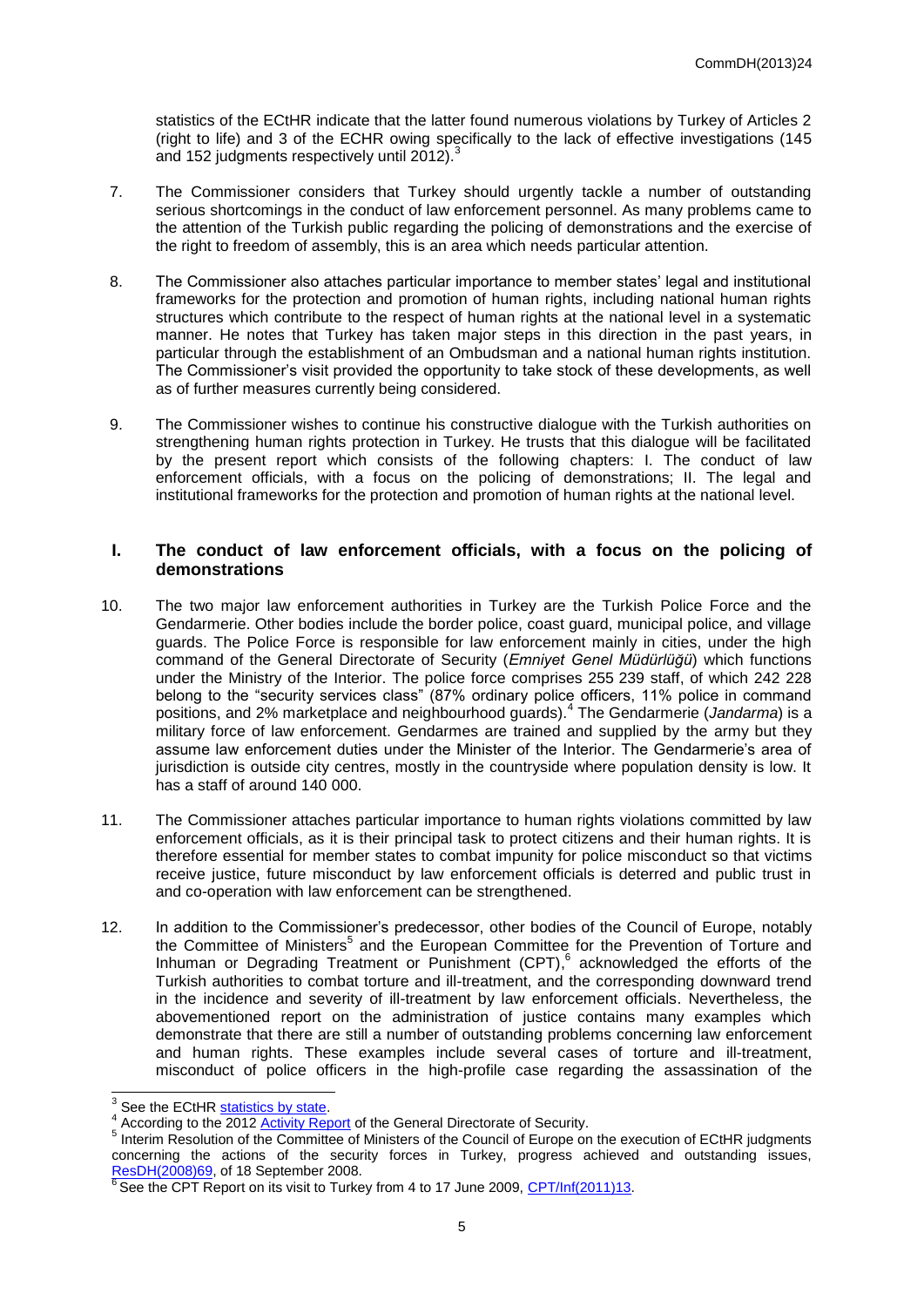journalist and writer Hrant Dink, the shooting of an asylum-seeker under police custody, as well as the recurrent practice of filing counter-charges against persons bringing complaints about police violence. Other problems included the absence of a specialised judicial police force (despite legislation providing for it) and the connected problem of the lack of oversight by prosecutors over police action, as well as overly police-driven criminal investigations relying mainly on police surveillance operations and wiretaps.

13. In his July 2013 visit to Turkey, the Commissioner concentrated on a number of other human rights issues connected with the conduct of law enforcement authorities, with a particular focus on freedom of assembly and the policing of demonstrations. Following up on that visit, in the present report the Commissioner examines notably the legislative framework and practice concerning the use of force by law enforcement officials during assemblies and demonstration marches, in the light of the case-law of the ECtHR (Section 1). This is followed by a number of other concerns relating to the conduct, powers, diversity and the social rights of law enforcement personnel (Section 2). The Commissioner then concentrates on the lack of independent police oversight, which previous reports of the Commissioner on Turkey highlighted as a major shortcoming contributing to a culture of impunity (Section 3). Finally, the Commissioner addresses the numerous allegations he received of human rights violations committed by law enforcement officials during the Gezi events, which illustrate some of these problems, as well as other actions by the authorities perceived as intimidating demonstrators, which in his view require special attention by the Turkish authorities (Section 4).

#### *1. Freedom of assembly and the use of force in public demonstrations – the Turkish legislation and practice in the light of international standards*

- 14. Allegations of excessive use of force against demonstrators in Turkey need to be examined in accordance with international standards protecting freedom of expression and of peaceful assembly, as prescribed by Articles 10 and 11 of the ECHR and Article 21 of the International Covenant on Civil and Political Rights, but also instruments such as the Guidelines on Freedom of Peaceful Assembly of the OSCE Office for Democratic Institutions and Human Rights (ODIHR) and the European Commission for Democracy through Law of the Council of Europe (Venice Commission).
- 15. The Gezi events have put the issue of police violence very firmly on the agenda, owing to numerous, particularly serious allegations of excessive use of force against demonstrators, as well as the fact that police violence itself played a very important role in the escalation of tensions. These events should be seen against the backdrop of a growing number of judgments of the ECtHR, which have highlighted the problem of the use of excessive force against peaceful demonstrators in the past and confirm the systemic nature of this problem in Turkey. As of July 2013, the ECtHR had found in over forty of its judgments that the heavyhanded intervention of law enforcement officials in demonstrations or the initiation of criminal proceedings against peaceful demonstrators were in breach of Articles 3 (prohibition of torture) and/or 11 (freedom of assembly and association) of the ECHR, and 37 such cases were pending before the Committee of Ministers as of September 2013.<sup>8</sup>
- 16. The Commissioner notes that examples of excessive use of force against demonstrators were documented on numerous occasions prior to the Gezi events. For example, the violent dispersal by the police and the gendarmerie of Newroz (Kurdish new year) celebrations and other demonstrations seen as being connected to the Kurdish question was systematic until the improvements of recent years, with very high numbers of allegations of excessive use of force, including lethal force, in these contexts. Another area of systematic intervention concerned the May 1st celebrations, in particular attempts to commemorate the 1977 Taksim square massacre. The Commissioner was also informed that in recent years, demonstrations by students in favour of free university education have been the stage for particularly violent methods of dispersal by the police.

<sup>1</sup> <sup>7</sup> OSCE and Venice Commission, [Guidelines on Freedom of Peaceful Assembly,](http://www.osce.org/odihr/73405?download=true) second edition, 2010.

<sup>&</sup>lt;sup>8</sup> See the [list of cases](https://wcd.coe.int/ViewDoc.jsp?Ref=CM/Del/OJ/DH%282013%291179&Language=lanEnglish&Ver=prel0006&Site=CM&BackColorInternet=DBDCF2&BackColorIntranet=FDC864&BackColorLogged=FDC864) for the 1179<sup>th</sup> meeting of the Committee of Ministers, September 2013, the so-called Oya Ataman Group, the leading case being *Oya Ataman v. Turkey*, judgment of 5 December 2006.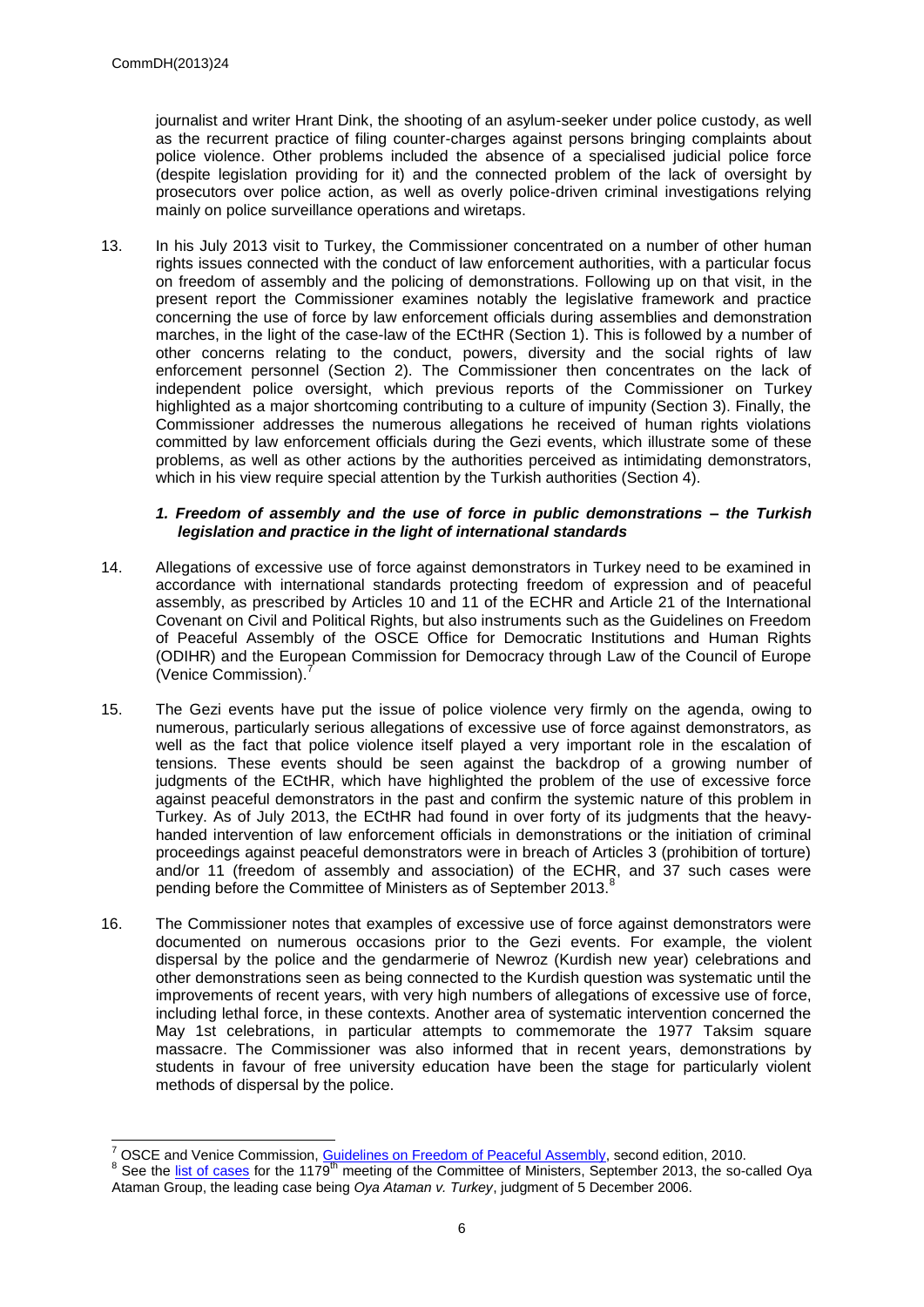- 17. According to the 2012 report of the Turkish Human Rights Foundation, 135 demonstrations linked to the Kurdish problem were banned in 2012, with 230 injured civilians and one death as a result of the intervention by security forces. An additional 160 events, not related to the Kurdish question, were subject to police intervention, resulting in 260 lightly injured and 70 injured civilians and 11 injured police officers. According to the same report, four persons died and two were injured as a result of the use of tear gas (including direct hits by gas canisters), plastic bullets or water cannons.<sup>9</sup>
- 18. Immediately prior to the Gezi events, the police intervention on 7 April 2013 in a demonstration against the demolition of a historic movie theatre in Istanbul (in order to build a shopping centre) was criticised as being particularly violent. The police also appears to have intervened in a heavy-handed manner during May 1st demonstrations in Taksim in 2013, contrary to the year before where the demonstrations took place peacefully without police intervention. According to the information provided by the Governor of Istanbul, this was due to the danger posed by the ongoing construction project around the Taksim square.

*1.a. Limits to the right to freedom of assembly in the Turkish legal system*

- 19. Article 34 of the Turkish Constitution provides that "everyone has the right to hold unarmed and peaceful meetings and demonstration marches without prior permission". This right can however be restricted by law, for reasons of "national security, public order, prevention of crime, protection of public health or general morality, or protection of others' rights and freedoms".
- 20. The relevant law which regulates demonstrations is the Assemblies and Marches Act.<sup>10</sup> It provides that assemblies and demonstration marches have to be notified at least 48 hours before the event to the governor's or district governor's office (Article 10). Article 22 of the Act prohibits assemblies on public streets, parks, places of worship and public service buildings. Assemblies on public squares have to comply with security instructions in order not to disrupt the passage of the public and means of transport.
- 21. Article 23 of the Act provides for numerous grounds for declaring an assembly or march unlawful. This is the case, for example, for events which have not been notified or start earlier or later than the notified time, where participants hide their faces, use prohibited emblems, insignia or slogans (Article 23.b), or where the demonstration "exceeds the aims described in the notification" (Article 23.h). In addition, the competent authorities can postpone a demonstration for the reasons enumerated in the Constitution (up to one month), or owing to the inability to provide for protection in case of multiple demonstrations notified for the same period (up to ten days). They can also ban it altogether if there is a clear and present danger of the commission of a crime (Articles 15 to 19).
- 22. The Commissioner notes in particular restrictions concerning the place and time of demonstrations as set out under Articles 6 and 7 of the Act. Article 6 provides that governors and district governors determine the squares and other spaces in cities and smaller towns where assemblies and demonstrations may be held, as well as routes for assemblies and dispersal. Demonstrations outside these spaces are automatically considered unlawful in accordance with Article 23. The Commissioner is grateful to the Ministry of the Interior for having provided him with the relevant planning documents for four cities. These documents indicate that the number of designated spaces varies very largely from one city to another (3 assembly spaces in Diyarbakir, 4 in Istanbul, 5 in Izmir and 23 in Ankara). As for the times of demonstrations, Article 7 restricts the holding of assemblies and demonstrations to the period from sunrise to one hour before sunset (11 p.m. for assemblies in closed spaces).
- 23. The Commissioner considers that key provisions in European standards must be taken into account when assessing the compatibility of such sweeping restrictions with human rights. He notably draws the Turkish authorities' attention to the explanatory note to the aforementioned guidelines of the OSCE and Venice Commission, which provide that "blanket legislative

 9 Turkish Human Rights Foundation, [2012 Annual Report.](http://www.tihv.org.tr/dosya_arsiv/da674374be00e3ead9c74df09730c7ff.pdf)

Act No. 2911 of 6 October 1983.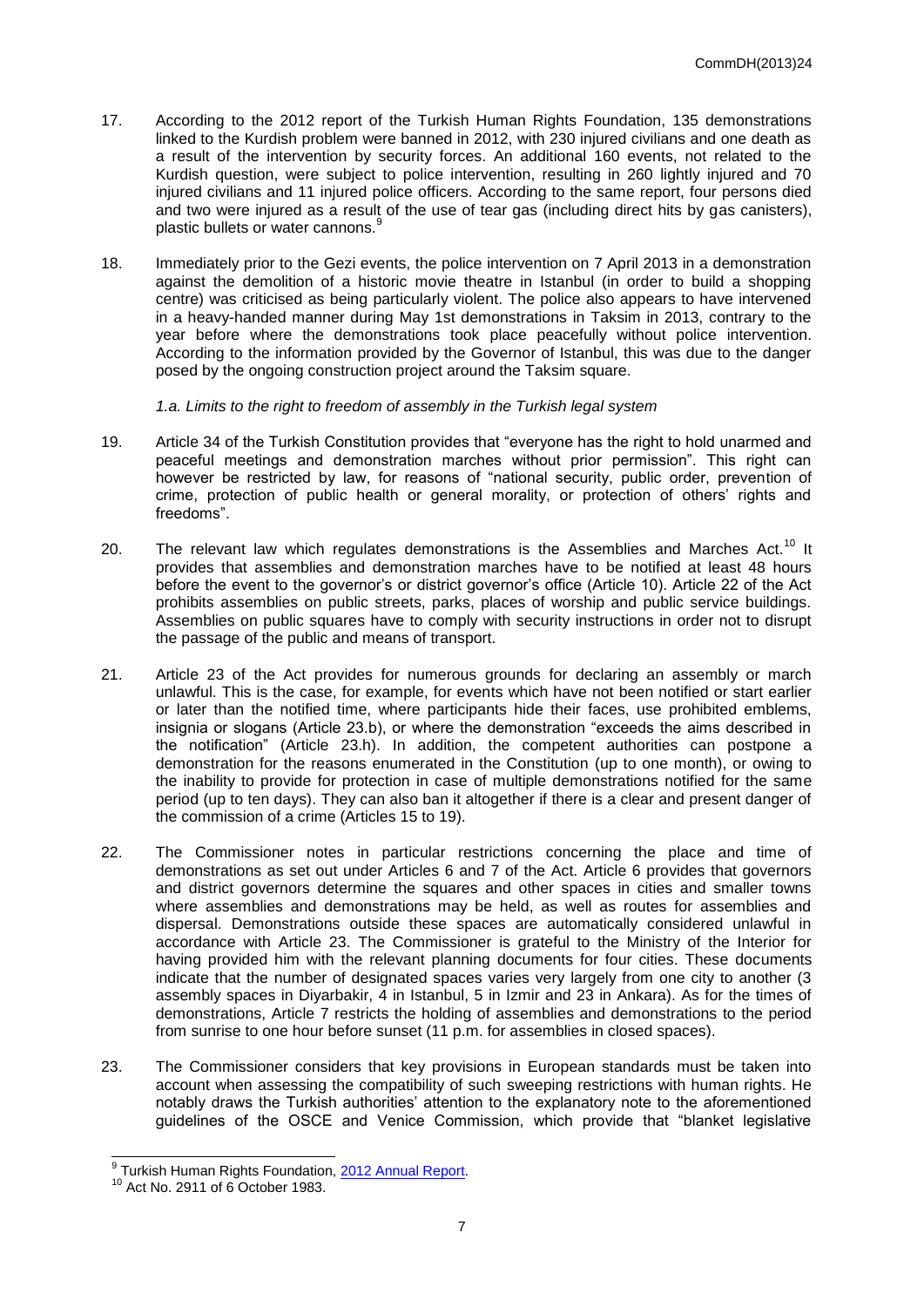provisions, which ban assemblies at specific times or in particular locations, require much greater justification than restriction on individual assemblies" as they do not allow for the specific circumstances of each particular case to be taken into account and may easily be applied in a disproportionate manner. The same document also states that the organisers of an assembly "should not be compelled or coerced either to accept whatever alternative(s) the authorities propose or to negotiate with the authorities about key aspects, particularly the time or place, of a planned assembly. To require otherwise would undermine the very essence of the right to freedom of peaceful assembly".<sup>11</sup>

- 24. Finally, Article 24 of the aforementioned Act provides that demonstrations which do not comply with the Act will be dispersed by force at the order of the government representative (governor or district governor), after the demonstrators have been warned. No warning is necessary in case of aggression or resistance against law enforcement forces.
- 25. According to the official figures provided by the Turkish authorities, 25 635 assemblies/demonstrations took place in Turkey in 2012 with the participation of around 7.5 million persons. The Ministry of the Interior stated that 6% of these events were unlawful, but were not dispersed, whereas 3% were dispersed due to their violent nature.
- 26. While these figures show that the authorities do not intervene in all unlawful demonstrations in practice, the Commissioner notes that the Assemblies and Marches Act provides for the dispersal of all unlawful demonstrations regardless of whether they are peaceful or not. The Commissioner reminds the Turkish authorities that the case-law of the ECtHR is very clear on the fact that the unlawfulness of a demonstration (e.g. due to lack of prior notice) is not sufficient in itself to justify an infringement of the demonstrators' freedom of assembly.
- 27. The ECtHR reiterated this principle in its judgments concerning violations of Article 11 by Turkey. For example, in the leading case of the group of judgments concerning Article 11 the execution of which is currently being supervised by the Committee of Ministers of the Council of Europe, the ECtHR pointed out that, when demonstrations are peaceful, the public authorities must show a certain degree of tolerance, without which the freedom of assembly guaranteed by Article 11 of the ECHR would be deprived of all substance.<sup>12</sup> This case concerned a march organised in Istanbul in March 2000 for which the 40 to 50 demonstrators had not given prior notification, thus their demonstration was unlawful. The group resisted the call of the police to disperse, and were dispersed by force with the use pepper spray, before they could read out a public statement which they had set out to do.
- 28. While the interference with the applicants' right to freedom of assembly had a legal basis (the Assemblies and Marches Act) and pursued a legitimate aim (i.e. the prevention of disorder and the protection of the rights of others, specifically the right to move freely in public without restrictions), it did not satisfy the condition of necessity in a democratic society. In the present case, the Court found no evidence to suggest that the demonstrators "represented a danger to public order, apart from possibly disrupting traffic".<sup>13</sup> The Commissioner notes that the Court was particularly "struck by the authorities' impatience in seeking to end the demonstration", which was dispersed within half an hour of its commencement. It stated that the public authorities needed to show a certain degree of tolerance, where demonstrators do not engage in acts of violence, if Article 11 is not to be deprived of all substance. The police's forceful intervention had been neither proportionate nor necessary, leading to a violation of Article 11.
- 29. The Commissioner understands that the Turkish authorities are currently considering reviewing the Assemblies and Marches Act. Such a review needs to take account of the standards mentioned above.

-

<sup>&</sup>lt;sup>11</sup> OSCE and Venice Commission, [Guidelines on Freedom of Peaceful Assembly,](http://www.osce.org/odihr/73405?download=true) second edition, 2010, explanatory note, paragraphs 102 and 103.

<sup>12</sup> *Oya Ataman v. Turkey*, judgment of 5 December 2006, paragraph 42.

<sup>13</sup> *Oya Ataman v. Turkey*, *supra*, paragraph 41.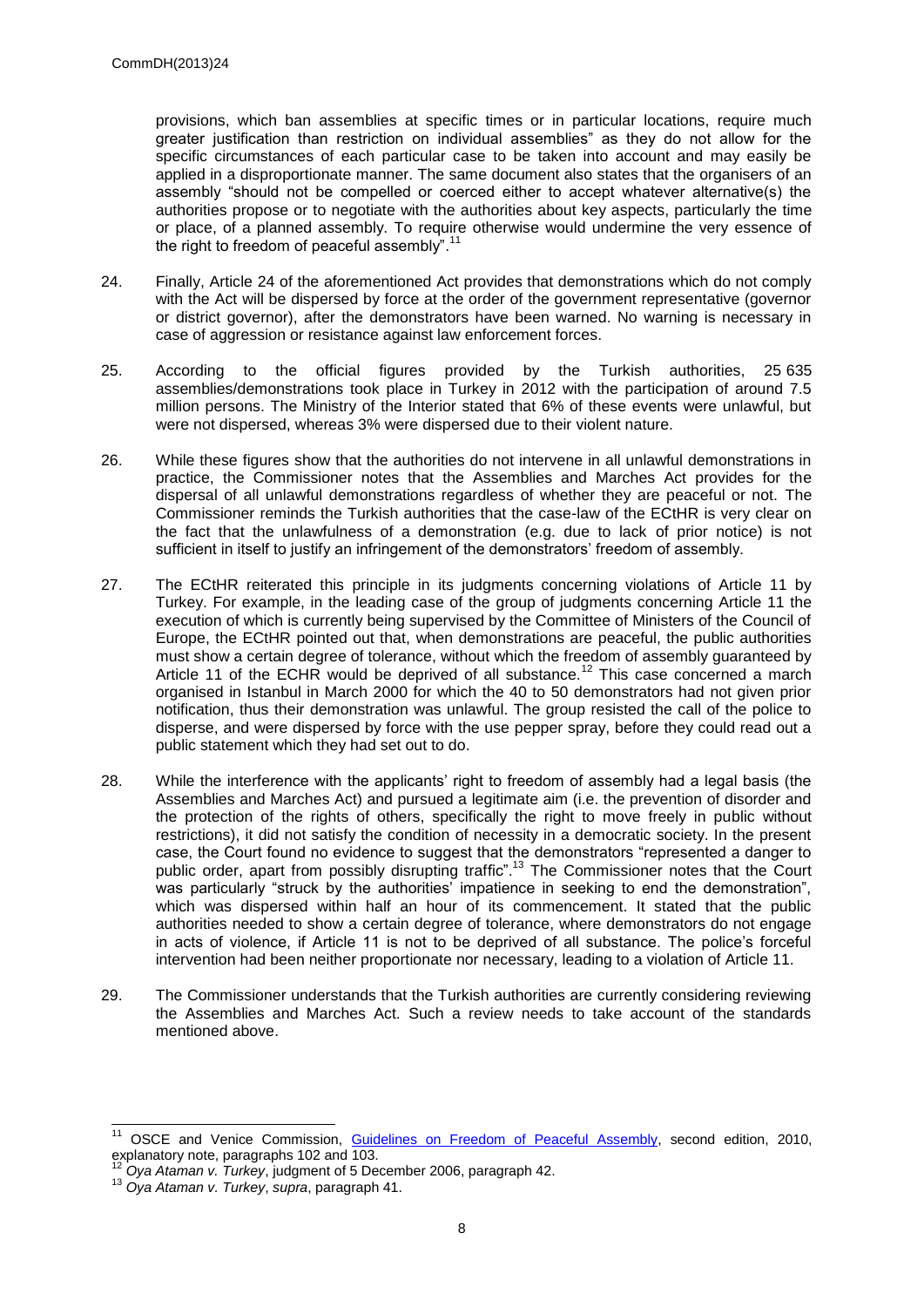#### *1.b. Use of force during demonstrations*

- 30. Of particular relevance for the use of force during demonstrations is the Regulation concerning the rapid response force (*çevik kuvvet*),<sup>14</sup> which is the police force usually deployed to disperse assemblies or marches deemed unlawful. This regulation assigns the competence to determine the degree of force to be used to the highest ranking police officer on the spot. The use of force is defined as the use of bodily or material force, and the use of weapons - the degree of which is increased in stages in accordance with the nature of the mass event and the degree of resistance and/or violence. The Commissioner notes that the regulation does not set any limits to the degree of force that can be used, such as the prohibition of torture and ill-treatment, or the protection of physical integrity or vital areas of a person's body. Nor does it contain specific guidance concerning the use of tear gas.
- 31. As regards the accountability of the rapid response force, the Commissioner welcomes the announcement by the General Directorate of Security that, as of 29 June 2009, all helmets used by the rapid response forces had been numbered so as to allow the identification of the officers wearing them.
- 32. The Commissioner was further informed of various directives and circulars concerning the policing of demonstrations. A directive dated 25 August 2011 on principles and procedures regarding the action of law enforcement officers appointed to police and control demonstrations was notably communicated to the Council of Europe by the Turkish authorities, and regulates the use of arms, including tear gas and water cannons.
- 33. Article 12 of this directive provides that, if demonstrators do not disperse after having been warned that force will be used, water cannons can be used  $(1<sup>st</sup>$  stage), followed by tear gas/water mixed with tear gas (2<sup>nd</sup> stage), followed by the use of truncheons (3<sup>rd</sup> stage). It also specifies that the use of gas is regulated in proportion to the resistance of the group. If protestors resist by throwing stones, or using sticks, Molotov cocktails, slingshots, etc., the first three stages can be bypassed by going directly to the 4<sup>th</sup> stage, which includes the use of weapons with "impacting effect", such as defence weapons projecting tear gas or paint canisters, etc. In case technicians or the necessary equipment are not available for any one stage, or if the prevailing conditions make their use unpractical, the police can also move to the next stage.
- 34. The Commissioner draws the attention of the Turkish authorities to the fact that the CPT considers that the criteria for the use of projectile-firing weapons by police officers should at least correspond to those governing the use of firearms, and that the use of such weapons must be thoroughly regulated and monitored. It also recommends that persons against whom these weapons are deployed be subsequently examined by a medical doctor.<sup>15</sup>
- 35. When it comes to the dispersal of demonstrations, the Commissioner observes that the caselaw of the ECtHR points to problems concerning, in particular, the excessive use of physical force and the use of tear gas and pepper spray.

#### *Excessive use of physical force*

36. The ECtHR found on many occasions that Turkey had violated Article 3 of the ECHR, both in its substantive and procedural aspects (i.e. lack or inadequacy of investigations), owing to the excessive use of physical force.<sup>16</sup> For example, the case of *Güzel Şahin and others v. Turkey*  concerned the dispersal of an unlawful meeting in the margins of an authorised demonstration with violent clashes between the police and the demonstrators (with 36 police officers injured and 261 persons arrested), during which the applicants received serious injuries giving rise to 10 days of sick leave. The applicants, including three women aged 50, 56 and 63 respectively, denied having participated in the illegal demonstration or having attacked police officers. The

  $14$  Regulation published in the Official Gazette No. 17914 of 30 December 1982.

<sup>&</sup>lt;sup>15</sup> See, for example, the CPT Report on the visit to Spain from 31 May to 13 June 2011, [CPT/Inf\(2013\)6,](http://www.cpt.coe.int/documents/esp/2013-06-inf-eng.htm) paragraph 107.

<sup>16</sup> See, among others, *Saya and others v. Turkey*, judgment of 7 October 2008, *Güzel Şahin and others v. Turkey*, judgment of 21 December 2006, or more recently, *Özalp Ulusoy v. Turkey*, judgment of 4 June 2013.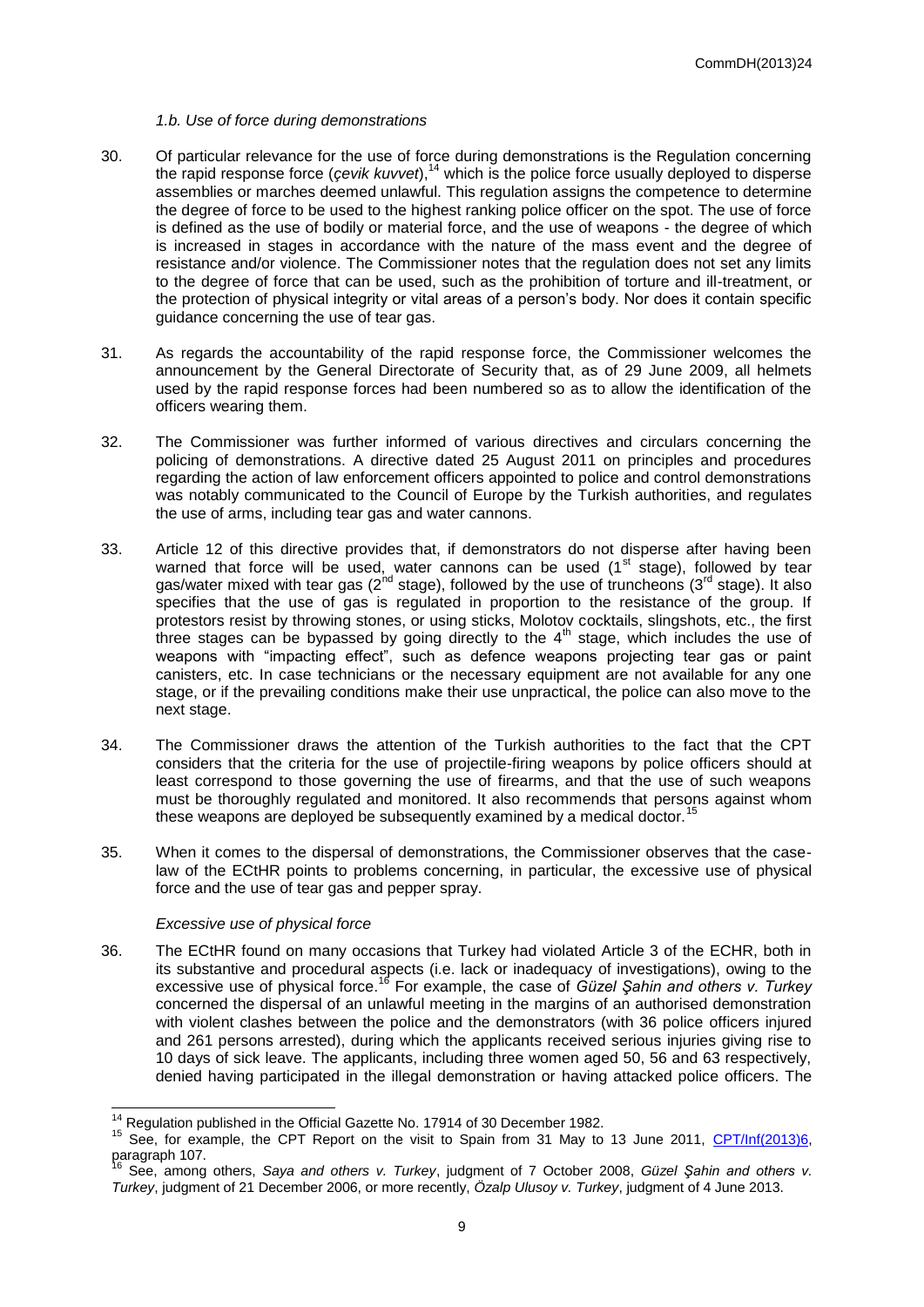authorities even recognised that one applicant had only been present in the area by chance. The Court found that even supposing that they had participated in the illegal meeting, nothing in the case file suggested that they had resisted police during the intervention or that they had showed such a level of aggression as to warrant the use of force of such magnitude. The Court found that the dispersal of a demonstration could not justify the seriousness of their injuries. Despite this state of affairs, the complaints of the applicants had been dismissed by the competent prosecutor without any verification of the proportionality of the force used by the police, which constituted a separate violation of Article 13 of the ECHR (right to an effective  $remedv$ ).<sup>1</sup>

#### *Use of tear gas and pepper spray*

- 37. Similarly to other European countries, Turkey uses gas equipment to police demonstrations and control crowds.<sup>18</sup> The improper or excessive use of such equipment has been of particular concern, not only during the Gezi events but also previously, as reflected in the case-law of the ECtHR concerning Turkey. The Commissioner underlines that, despite its frequent use, such equipment may have very serious consequences for the health of persons exposed to gas, in particular if the use is improper or the persons have pre-existing health conditions, such as heart problems or asthma.
- 38. A particularly telling example illustrating this fact was the post mortem report following the death of Metin Lokumcu during a demonstration in Hopa in May 2011, which clearly stated that the fatal heart attack of this demonstrator had been triggered by pepper gas. In this context, it is important to bear in mind that the CPT considers that "pepper spray is a potentially dangerous substance and should not be used in confined spaces. Even when used in open spaces the CPT has serious reservations; if exceptionally it needs to be used, there should be clearly defined safeguards in place. For example, persons exposed to pepper spray should be granted immediate assess to a madisel dectar and be effered an estidate<sup>7, 19</sup> immediate access to a medical doctor and be offered an antidote".
- 39. The Commissioner notes that the case-law of the ECtHR contains important findings concerning the use by Turkish authorities of tear gas and pepper spray. In the case of *Ali Güneş v. Turkey,* the Court found that Turkey had violated Article 3 of the ECHR on account of the spraying of the applicant's face with tear gas, considering that the "unwarranted spraying of the applicant's face in the circumstances […] must have subjected him to intense physical and mental suffering and was such as to arouse in him feelings of fear, anguish and inferiority capable of humiliating and debasing him".<sup>20</sup> In another Turkish case the ECtHR stated that the use of gas bombs against individuals can produce several serious health problems and expressed concern over the use of such gases in law enforcement. Accordingly, it considered that the throwing of a gas bomb in the premises of a hospital, while chasing demonstrators, had been neither necessary nor proportionate.<sup>21</sup>
- 40. In its judgment in the case of *Abdullah Yaşa v. Turkey*, delivered after the Commissioner's visit to Turkey, the ECtHR brought more clarification about the use of tear gas in dispersing demonstrations. The case concerned an applicant who, during a non-peaceful demonstration, had been hit on the nose with a gas canister shot by the police on 29 March 2006. The Court affirmed that gas canisters shot with rifles have the potential to injure or even kill, and thus should be distinguished from other uses of tear gas. According to the ECtHR, the danger posed by such material justifies the application of its case-law on the use of potentially lethal force, in connection with Article 2 of the ECHR on the right to life, and should therefore be strictly regulated in national law, within the framework of a system of adequate and effective

 $17$ See Section 3 below, for further information on the lack of effective investigations into allegations of illtreatment by law enforcement personnel during demonstrations, and the resulting impunity, as a recurrent feature of the relevant ECtHR judgments on Turkey.

According to the information provided by the Turkish Ministry of the Interior to the Commissioner, gas equipment used in crowd control contains either pepper gas or spray (Oleoresin of Capsicum, or OC) or O-Chlorobenzalmalononitrile (CS).

<sup>&</sup>lt;sup>19</sup> CPT Report on the visit to Bosnia and Herzegovina from 19 to 30 March 2007, [CPT/Inf\(2009\)25,](http://www.cpt.coe.int/documents/bih/2009-25-inf-eng.htm) paragraph 79. <sup>20</sup> *Ali Güneş v. Turkey*, judgment of 10 April 2012, paragraph 43. The Court had been presented with a photograph published in a daily newspaper where the applicant was pictured between two police officers holding him by the arms, and one of the officers spraying the applicant's nose and mouth with gas at close range.

<sup>21</sup> *Disk and Kesk v. Turkey*, judgment of 27 November 2012.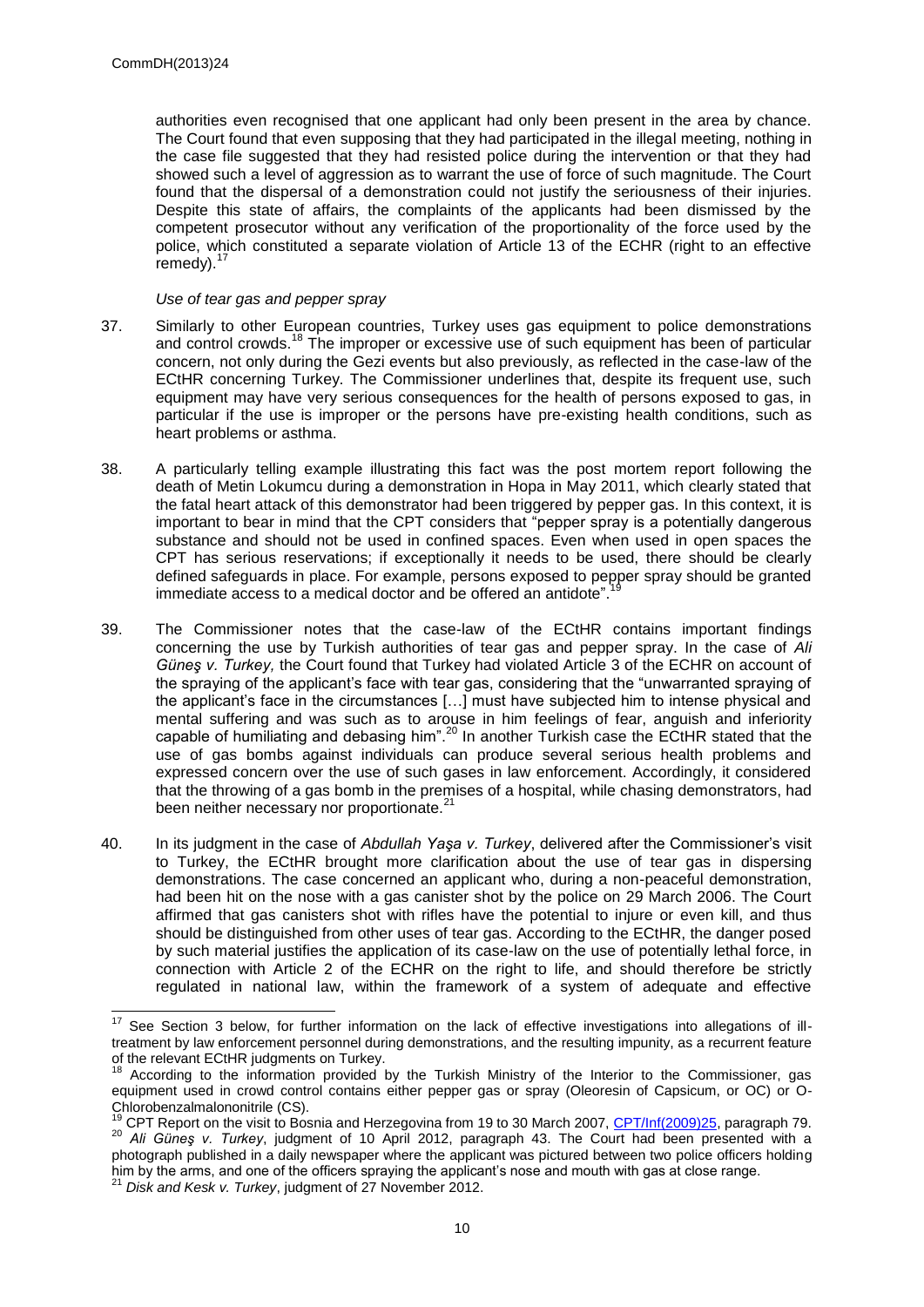safeguards against arbitrary use, abuse and avoidable accidents.<sup>22</sup> However, this had not been the case in Turkey on the date of the incident according to the Court, who found that the police officers had acted with great autonomy and undue initiative, which would not have been the case if they had been adequately trained. The Court stated in particular that it assumed that the gas canister had been shot directly and horizontally on the applicant, and not in an arc as it should have been, given the injury he had sustained and the fact that the Turkish government had not sufficiently investigated the incident to prove the contrary.

- 41. The Commissioner is aware that there a number of circulars and instructions of the General Directorate of Security which were addressed to law enforcement personnel after the events having given rise to this judgment, which specify the ways in which gas equipment can be used. The ECtHR noted in particular a circular (E.G.M. Genelge No. 19) and instructions on the use of tear gas arms and equipment of February 2008.
- 42. The Commissioner is of the view that the effectiveness of these documents in preventing similar human rights violations need to be assessed against the background of persistent reports of excessive or improper use of tear gas since 2008 and in particular during the Gezi events (see below under Section 4). The Commissioner also notes that during and after the Gezi events, the Turkish Ministry of the Interior issued two further circulars (on 26 June 2013 and on 22 July 2013) which contain instructions to the police force on the use of tear gas during unlawful demonstrations addressing some of the major problems reported during the Gezi events. These circulars contain, *inter alia*, the following instructions to security forces:
	- Law enforcement personnel should avoid using tear gas unless there is an actual aggression or resistance against them, and should stop using gas when such resistance ends;
	- Before using tear gas, police officers should intervene with water cannons to disperse the demonstrators and announce with loudspeakers that tear gas will be used, in order to allow persons to move away;
	- When using tear gas, police officers should ensure that there are no schools, hospitals, kindergartens and homes for the elderly in the vicinity and that bystanders not participating in the demonstration are not affected;
	- The police must take account of the profile of the demonstrators (e.g. presence of older persons, persons with disabilities and women);
	- Tear gas shall not be used in closed spaces and in sport venues;
	- The intervention of law enforcement personnel and apprehensions should be recorded by video in order to prevent allegations of excessive use of force and tear gas;
	- Only law enforcement personnel with special training may use tear gas;
	- Gas canisters may only be shot with rifles if the distance between demonstrators and law enforcement personnel is above 40 meters; if the distance is shorter, equipment such as gas grenades or pepper spray projectors should be used; tear gas rifles should never be used targeting demonstrators directly:
	- Plain-clothes police officers intervening in demonstrations must wear a police vest for identification purposes at all times and should not use any weapon other than those strictly defined in the relevant legislation.
- 43. The Commissioner considers that the recurrence of the problems, which have given rise to these circulars and which are amply reflected in the case-law of the ECtHR, clearly points to a structural problem in the policing of demonstrations in Turkey. In a judgment delivered on 23 July 2013, the ECtHR itself recognised the systemic nature of these problems, on the basis of over forty judgments against Turkey and 130 pending applications.<sup>23</sup> It noted that the common feature of these cases was "the authorities' failure to show a certain degree of tolerance towards peaceful gatherings and, in some cases, the precipitate use of physical force, including tear gas". It considered that the situation required general measures to prevent similar violations, including steps to ensure that law enforcement personnel act in accordance with Articles 3 and 11 of the ECHR and that domestic courts conduct effective investigations into allegations of ill-treatment. In this connection, the ECtHR referred specifically to the need to adopt a clearer set of rules concerning the use of tear gas, ensure adequate training of law enforcement personnel as well as control and supervision of that personnel during

<sup>22</sup> *Abdullah Yaşa v. Turkey*, judgment of 16 July 2013, paragraph 43.

<sup>23</sup> See *İzci v. Turkey*, judgment of 23 July 2013.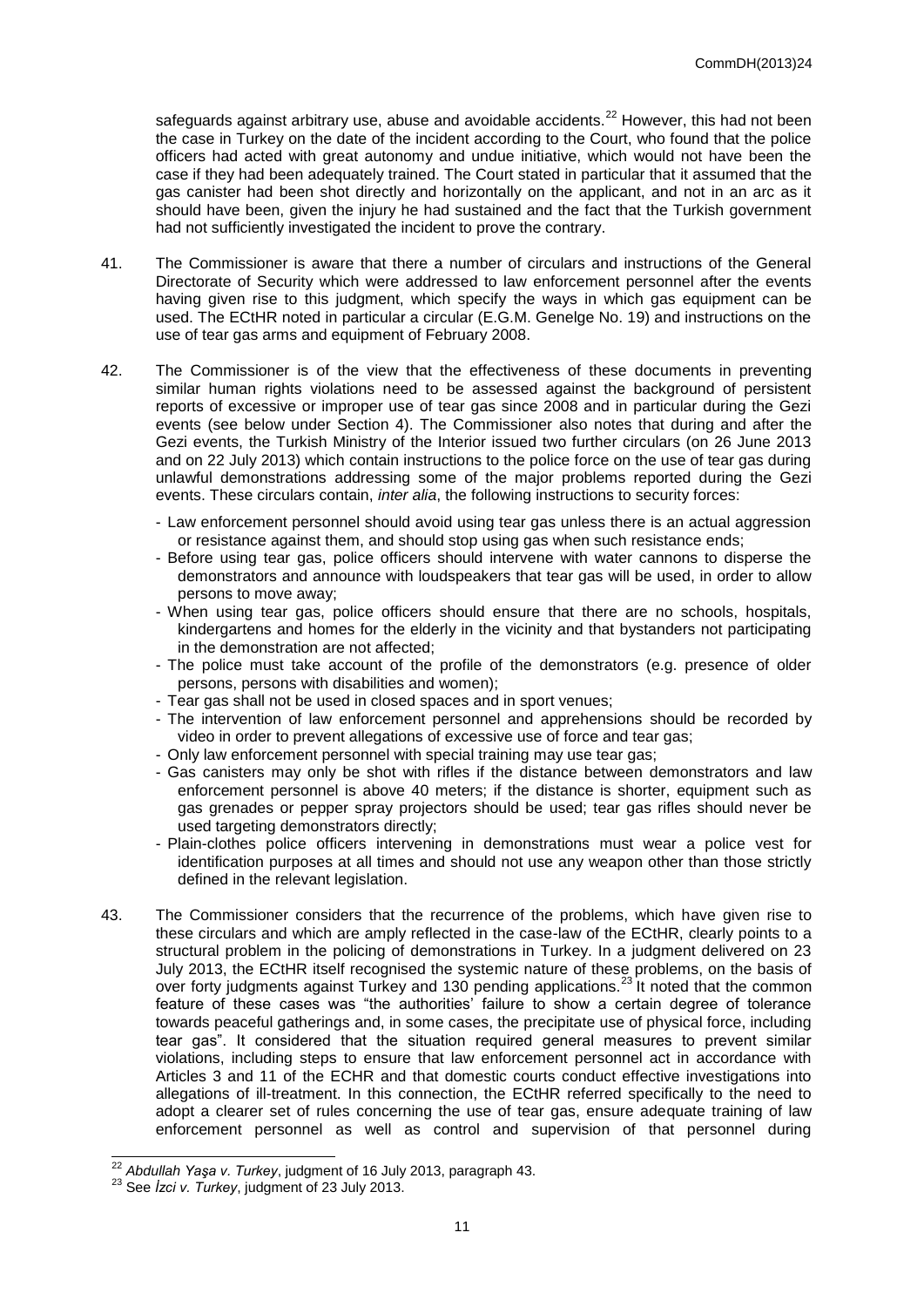demonstrations, and an effective *ex post facto* review of the necessity, proportionality and reasonableness of force used against demonstrators.<sup>24</sup>

44. While it does not concern the role of law enforcement, the Commissioner notes that the ECtHR case-law also contains findings of violations by Turkey on account of the prosecution and conviction of demonstrators to disproportionate prison sentences for their participation in a demonstration which is considered unlawful within the meaning of the Assemblies and Marches Act.<sup>25</sup>

#### *2. Other concerns relating to law enforcement authorities and human rights*

#### *2.a. Ill-treatment during apprehensions*

- 45. The Commissioner notes that following its visit to Turkey in 2009, the CPT acknowledged a continuing downward trend in both the incidence and the severity of ill-treatment by law enforcement officials, but raised concerns about excessive use of force at the time of apprehension. It had received a number of consistent allegations of such ill-treatment, some of which were supported by medical and other evidence.
- 46. These allegations included kicks or blows after the persons concerned had been brought under control, threats or verbal abuse, beatings during transportation in a police vehicle, blows with batons and threats of sodomy in police establishments and, in a few cases, of cigarette burns.<sup>26</sup> The CPT accordingly recommended that law enforcement officials be reminded that "no more force than is strictly necessary is to be used when effecting an apprehension and that, once apprehended persons have been brought under control, there can be no justification for striking them".
- 47. The Commissioner notes that in its Fourth Report on Turkey, ECRI also noted an increase in recent years of allegations of ill-treatment occurring outside places of detention, such as during the apprehension of suspects.<sup>27</sup> Similarly, the United Nations Committee against Torture (hereinafter, 'UN CAT') expressed grave concern about "numerous, ongoing and consistent allegations concerning the use of torture, particularly in unofficial places of detention, including in police vehicles, on the street and outside police stations".<sup>28</sup>
- 48. Ill-treatment during and immediately after apprehension continues to be regularly reported. The Commissioner received several allegations of such ill-treatment during the Gezi events (see below), even though the relevant circular of the Ministry of the Interior mentioned above prohibits the use of force against apprehended persons offering no resistance.

*2.b. Powers of the police in the light of international standards*

49. The Commissioner notes that the Powers and Duties of the Police Act<sup>29</sup> (hereinafter, 'the PVSK' in accordance with its Turkish acronym) was revised in June 2007, substantially broadening some of the powers of the police, with a view to increasing the capacity of the police to take preventive measures against security threats and criminal acts. The Commissioner notes that human rights organisations and several MPs argued that these changes would open the way to the arbitrary exercise of certain police powers, by unduly extending them and by eroding judicial oversight over them. This concerned both existing powers (use of firearms) and new ones (the power to stop and request identification and the establishment of a database of personal information). The Commissioner considers that some of these powers raise concerns as to their compatibility with international standards and the case-law of the ECtHR. *Use of firearms*

 $\overline{a}$ <sup>24</sup> *İzci v. Turkey*, *supra,* paragraph 99.

<sup>25</sup> See, for example, *Gün and others v. Turkey*, judgment of 18 June 2013.

<sup>26</sup> *Op.cit.*, [CPT/Inf\(2011\)13,](http://www.cpt.coe.int/documents/tur/2011-13-inf-eng.htm) paragraph 14.

<sup>&</sup>lt;sup>27</sup> ECRI Report on Turkey, fourth monitoring cycle, **CRI(2011)5** adopted on 10 December 2010, para. 163.

<sup>28</sup> Concluding observations of the Committee against Torture, CAT/C/TUR/CO/3, 20 January 2011, paragraph 7.

<sup>29</sup> Act No. 2751 (*Polis Vazife ve Salahiyet Kanunu*), of 14 July 1934.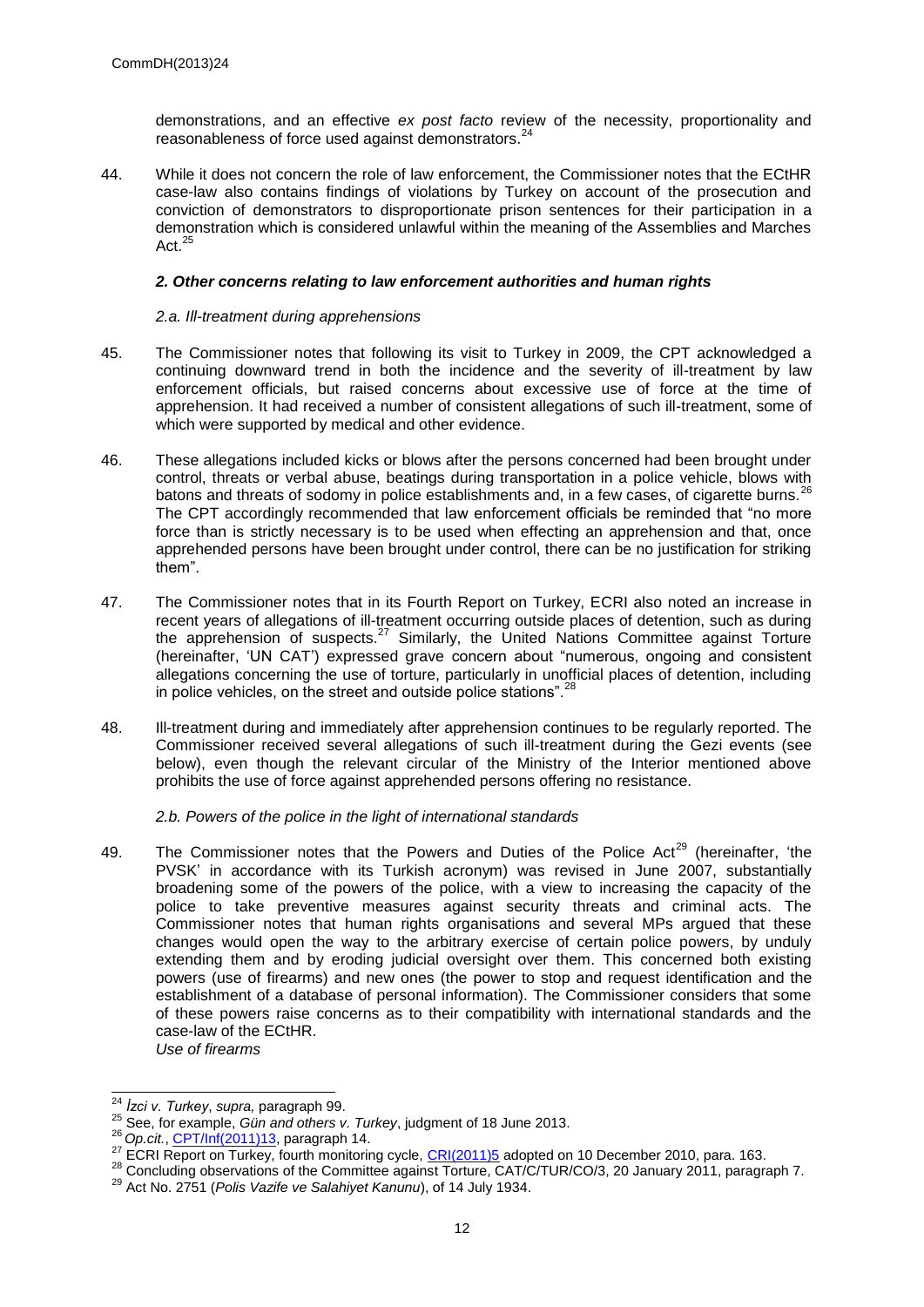- 50. The Commissioner draws the attention of the Turkish authorities to the United Nations Basic Principles concerning the use of firearms, which provide that intentional lethal use of firearms by law enforcement officials "may only be made when strictly unavoidable in order to protect life".<sup>30</sup> He also notes that the ECtHR assigns a much stricter and more compelling test of necessity to the use of potentially lethal force by the state and considers that a very high degree of caution in the use of firearms by law enforcement personnel is the sign of a democratic society.<sup>31</sup>
- 51. Article 16 of the PVSK authorises police to use firearms in the following cases:
	- Legitimate self-defence;
	- when resistance cannot be neutralised by bodily or material force, in order to break such resistance and in proportion to what is necessary for that purpose;
	- in order to capture persons for whom there is an arrest warrant, a decision to detain, forcibly capture or apprehend; or in order to apprehend persons caught *in flagrante*, in proportion to what is necessary for that purpose. In this case, before using firearms against a person, the police must warn the person to "freeze" first. If he/she continues fleeing, a shot must be fired in the air, before firearms can be used directly on the person.
- 52. The Commissioner notes with concern that the two latter cases mentioned in Article 16 of the PVSK do not make the presence of a threat to life a strict pre-condition of the use of firearms. The Commissioner was also informed that the legislation does not specify that, even in authorised situations, vital areas should not be targeted.
- 53. A similar provision exists in the Turkish Anti-Terrorism Act which allows the use of firearms by law enforcement forces "directly and without hesitation against targets" when the latter do not obey the order to surrender or attempt to use arms.<sup>32</sup> It is significant that a previous version of this provision had been struck down by the Constitutional Court in 1999 on the grounds that it could lead to the violation of the right to life, the Constitutional Court expressing particular concern about the vagueness of the term "to attempt", and the fact that the provision spoke of arms and not firearms. The Commissioner notes that the provision was nevertheless reintroduced in 2006, albeit with the addition that the recourse to firearms must occur in a degree and proportion so as to neutralise the danger.
- 54. The Commissioner notes with concern reports from human rights NGOs and academics that the 2007 amendments of the PSVK have given rise to an increase in the number of lethal shootings by the police. According to the Turkish Human Rights Foundation, 115 persons were killed by police fire between 2007 and 2011 and the use of firearms or projectile-firing weapons by the police caused 15 deaths and 23 injuries in 2012.<sup>33</sup>

#### *The power to stop and request identification in the context of daily policing*

- 55. Another concern raised in connection with the revision of the PSVK is the introduction of Article 4/A, which codified for the first time the power for the Turkish police to stop persons and vehicles, in order to, *inter alia*, prevent the commission of a crime or misdemeanour, or prevent a danger concerning a person's life, corporal integrity or property.
- 56. The Act provides that this power is exercised when there are reasonable grounds to do so, "in accordance with the experience of the police officer and the impressions he/she has of the present situation". While the Act also provides that stops should not be arbitrary or systematic, serious concerns have been expressed that the grounds for stopping are defined in a particularly vague fashion, allowing for an extremely large or even limitless margin of appreciation. Following this amendment to the PVSK, the UN CAT expressed concern at reports of its arbitrary application, alleged to have led to an increase in violent confrontations.

-

<sup>&</sup>lt;sup>30</sup> [Basic Principles on the Use of Force and Firearms by Law Enforcement Officials,](http://www.unrol.org/doc.aspx?d=2246) adopted by the Eighth United Nations Congress on the Prevention of Crime and the Treatment of Offenders, Havana, Cuba, 27 August to 7 September 1990, paragraph 9.

<sup>31</sup> See *McCann and others v. the United Kingdom*, judgment of 27 September 1995.

<sup>&</sup>lt;sup>32</sup> The appended Article 2 to the Anti-Terrorism Act, Act No. 3713 of 12 April 1991.

<sup>&</sup>lt;sup>33</sup> See **2012 Annual Report** of the Turkish Human Rights Foundation.

<sup>34</sup> *Op. cit.*, CAT/C/TUR/CO/3, paragraph 13.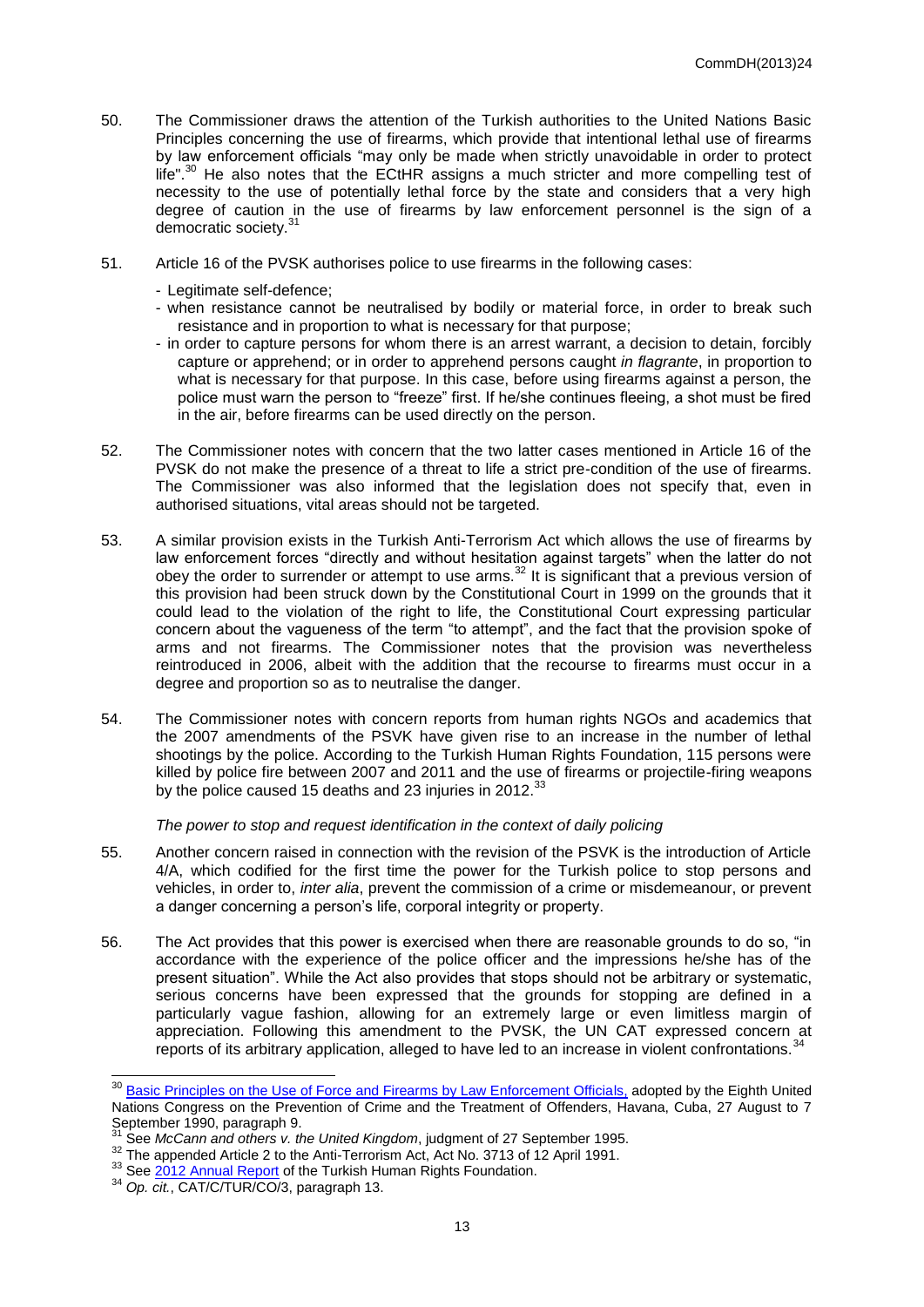- 57. The Commissioner draws the attention of the Turkish authorities to the case-law of the ECtHR which considered that such stops constitute an interference with the right to respect for private life under Article 8 of the ECHR. Regarding a similar power granted to the police by the Terrorism Act in the United Kingdom, where the discretion conferred on the individual police officer was very broad and the intervention occurred mainly on the basis of the "hunch" or "professional intuition" of the police officer, the ECtHR found a clear risk of arbitrariness, which did not fulfil the requirement that an interference with a right set out in the ECHR be "in accordance with the law". The Commissioner would like to underline that the ECtHR further found "a risk that such a widely framed power could be misused against demonstrators and protestors in breach of Article 10 and/or 11 of the Convention".<sup>35</sup>
- 58. Furthermore, the Commissioner's attention has been drawn to Article 11 of the PSVK, which authorises police to stop (even in the absence of complaints) persons whose actions are "incompatible with general morality and mores, shameful or reprehensible from the point of view of public order", and prohibit such actions. The Commissioner received reports that as a result of the vagueness of this provision, the police intervene unduly in persons' daily lives, major areas of concern being police contacts with and violence against LGBT persons, as well as cases of public displays of affection.

#### *Surveillance and collection of personal data*

- 59. In his aforementioned report on the administration of justice in Turkey, the Commissioner's predecessor expressed concerns about the insufficient judicial control in practice over surveillance measures taken by the police, in particular concerning wiretaps, despite safeguards provided for in the legislation.
- 60. Another problem in this area concerns the possibility for the police to collect personal data (photos and fingerprints) of persons other than suspects and accused persons, including persons applying for gun or driving licenses and passports, or persons who are taken into custody directly by the police, on the basis of Article 5 of the PVSK. The Act allows for the retention of this data for 80 years after collection and 10 years after the death of the person in question. The Commissioner considers that this provision raises clear concerns with regard to the case-law of the ECtHR on retention of personal data and Article 8 of the ECHR. The ECtHR notably found that powers of retention of fingerprints which are blanket, indiscriminate and applying also to persons who have not been convicted fail to strike a fair balance between the competing public and private interests.<sup>36</sup>

#### *2.c. Issues relating to the diversity of the police force and social rights of the police*

#### *Diversity of the police force*

- 61. In accordance with the European Code of Police Ethics, the recruitment policy for the police "shall aim at recruiting men and women from various sections of society, including ethnic minority groups, with the overall objective of making police personnel reflect the society they serve".<sup>37</sup> There is reported to be a serious need to advance towards the achievement of this aim in Turkey. For example, while the Commissioner acknowledges that gender balance within the police is an issue for most member states of the Council of Europe, it is worth noting that only 6% of the Turkish police force consists of women.<sup>38</sup> As regards ethnic diversity, the Commissioner observes that in its 2010 report on Turkey ECRI noted that "even in areas of the country where minority groups are concentrated, almost all members of the security forces are members of the majority population".<sup>39</sup>
- 62. The Commissioner also notes sociological studies which suggest that the 1980 military coup has left important legacies in the police force, having received reports that the dominant sub-

 $\overline{a}$ <sup>35</sup> *Gillan and Quinton v. the United Kingdom*, judgment of 12 January 2010, paragraphs 83-85.

<sup>36</sup> See *S. and Marper v. the United Kingdom*, judgment of 4 December 2008.

<sup>&</sup>lt;sup>37</sup> Recommendation of the Committee of Ministers of the Council of Europe to member states on the European Code of Police Ethics[, Rec\(2001\)10,](https://wcd.coe.int/ViewDoc.jsp?id=223251) adopted on 19 September 2001, Article 25.

According to the 2012 [Activity Report](http://www.egm.gov.tr/SiteAssets/Sayfalar/StratejiGelistirmeFaaliyetleri/2012_yili_faaliyet_raporu.pdf) of the General Directorate of Security.

<sup>39</sup> ECRI Report on Turkey, fourth monitoring cycle, [CRI\(2011\)5](http://www.coe.int/t/dghl/monitoring/ecri/country-by-country/turkey/TUR-CBC-IV-2011-005-ENG.pdf) adopted on 10 December 2010, paragraph 165.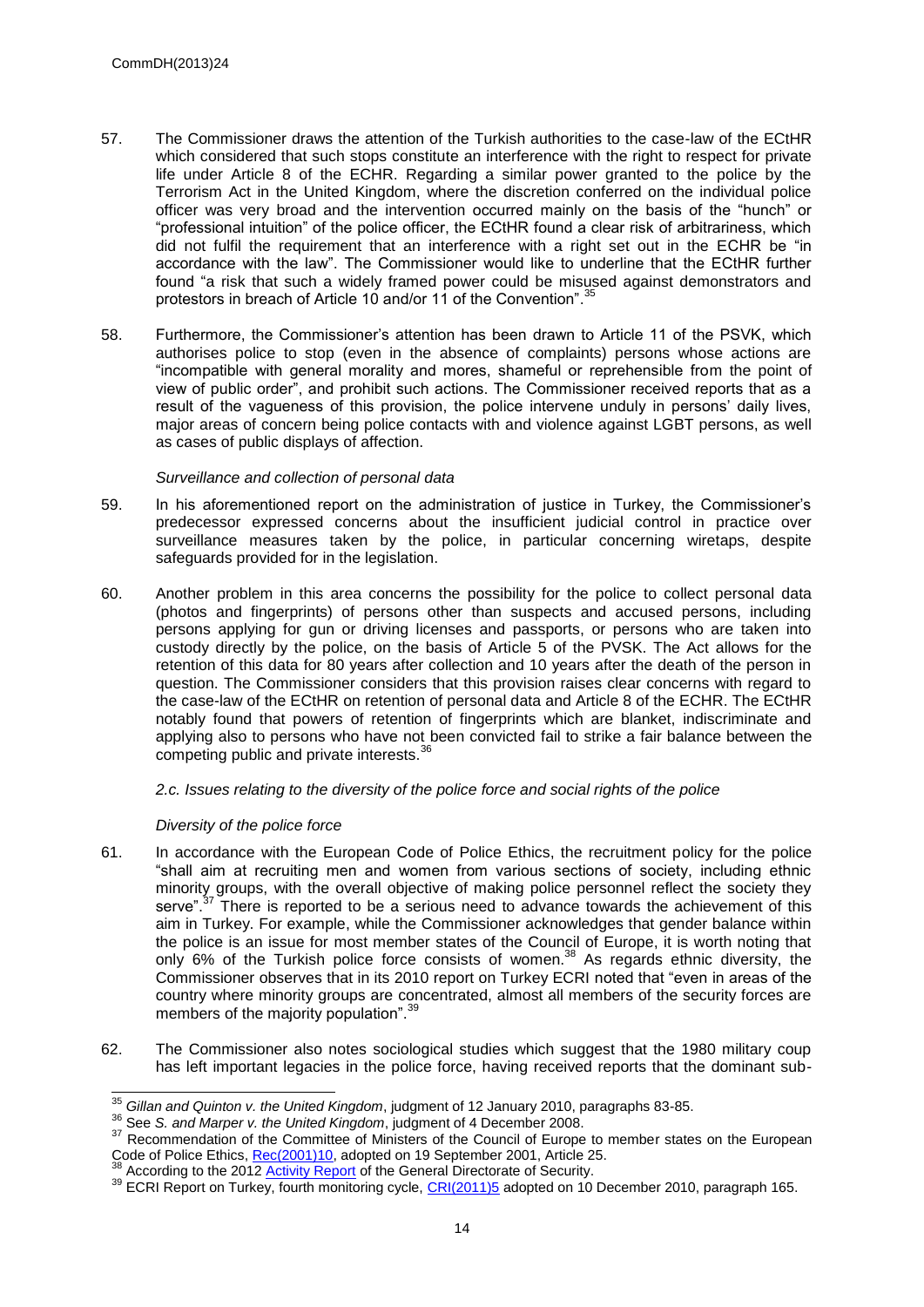culture within the police is one of nationalist conservatism, militarism and state-centrism, in particular vis-à-vis groups identified as "internal enemies", which include ethnic minorities seeking to affirm their cultural identity, left-wing groups and trade unions.<sup>40</sup> In this respect, parallels could be drawn to the state-centrist attitudes within the judiciary, which had been flagged as an issue of particular concern in previous reports of the Commissioner. It has also been reported that the police often exhibit machismo, homophobia and transphobia.

63. The diversity of the police force has a special significance in the light of the shift towards preventive policing, as also reflected in the recitals of the 2007 Act amending the PVSK, according to which "the police needs new and modern powers in the pre-crime stage" and "the changing security concept puts the emphasis on the prevention of danger".<sup>41</sup> The Commissioner considers that in the context of preventive policing, diversity within the police force is all the more crucial in order to avert the risk of discriminatory targeting of ethnic and religious minorities, as well as socio-economically marginalised groups.

#### *Social rights of the members of the police force*

- 64. The Commissioner notes that the Turkish legislation prohibits police officers from becoming members of a trade union, $42$  which appears to be an increasing demand within the police force. While acknowledging that Article 5 (right to join trade unions) of the European Social Charter, which Turkey has not ratified, provides for an exception regarding the police, the Commissioner underlines that the European Code of Police Ethics provides that police staff shall "have the right to organise or to participate in representative organisations."
- 65. The working conditions of the police, as well as a reportedly high suicide rate within the police force have received media coverage during the Gezi events. The Commissioner received reports that police officers had to work extremely long hours, sleep on streets, could not eat properly, which according to some interlocutors was one of the factors contributing to violent police behaviour during the demonstrations. The Commissioner also notes concerns regarding the adequacy of psychological counselling for police officers, having received reports that the number of psychologists within the force was too low, taking into account the stress involved in policing.

#### *3. The need to combat impunity of members of law enforcement authorities*

- *3.a. Effective investigations in cases concerning human rights violations by law enforcement officials*
- 66. Public confidence in law enforcement authorities is closely related to the latters' attitude and behaviour towards the public, in particular their respect for the human dignity and fundamental rights and freedoms of the individual as enshrined in the ECHR. Accordingly, the Commissioner believes that it is essential for the authorities to ensure that all instances of ill-treatment or other misconduct by law enforcement officials are firmly condemned, adequately investigated and punished by the competent authorities, in order to prevent recurrence and enhance the key role played by law enforcement authorities in safeguarding the rule of law.
- 67. Of particular relevance to this end are the 2011 Guidelines of the Committee of Ministers on eradicating impunity for serious human rights violations, which provide that "States are to combat impunity as a matter of justice for the victims, as a deterrent with respect to future human rights violations and in order to uphold the rule of law and public trust in the justice system".
- 68. The Commissioner also recalls the established case-law of the ECtHR according to which the failure of a state to conduct an effective official investigation where "an individual raises an

-

<sup>&</sup>lt;sup>40</sup> See, for example, Biriz Berksoy, "Türkiye'de Ordu, Polis ve İstihbarat Teşkilatları: Yakın Dönem Gelişmeler ve [Reform İhtiyaçları"](http://www.tesev.org.tr/Upload/Publication/7b5c8c8b-97be-413b-8214-53d9f6e81734/12653TR_GuvenlikSektorOzeti15_04_13onay.pdf), Report prepared for TESEV, April 2013.

Available at[: http://www.tbmm.gov.tr/sirasayi/donem22/yil01/ss1437m.htm](http://www.tbmm.gov.tr/sirasayi/donem22/yil01/ss1437m.htm)

Article 15 of the Trade Unions and Collective Bargaining for Civil Servants Act, Act No. 4688 of 12 July 2001.

<sup>&</sup>lt;sup>43</sup> Guidelines of the Committee of Ministers of the Council of Europe on eradicating impunity for serious human rights violations, [CM\(2011\)13,](https://wcd.coe.int/ViewDoc.jsp?id=1769177) adopted by the Committee of Ministers on 30 March 2011.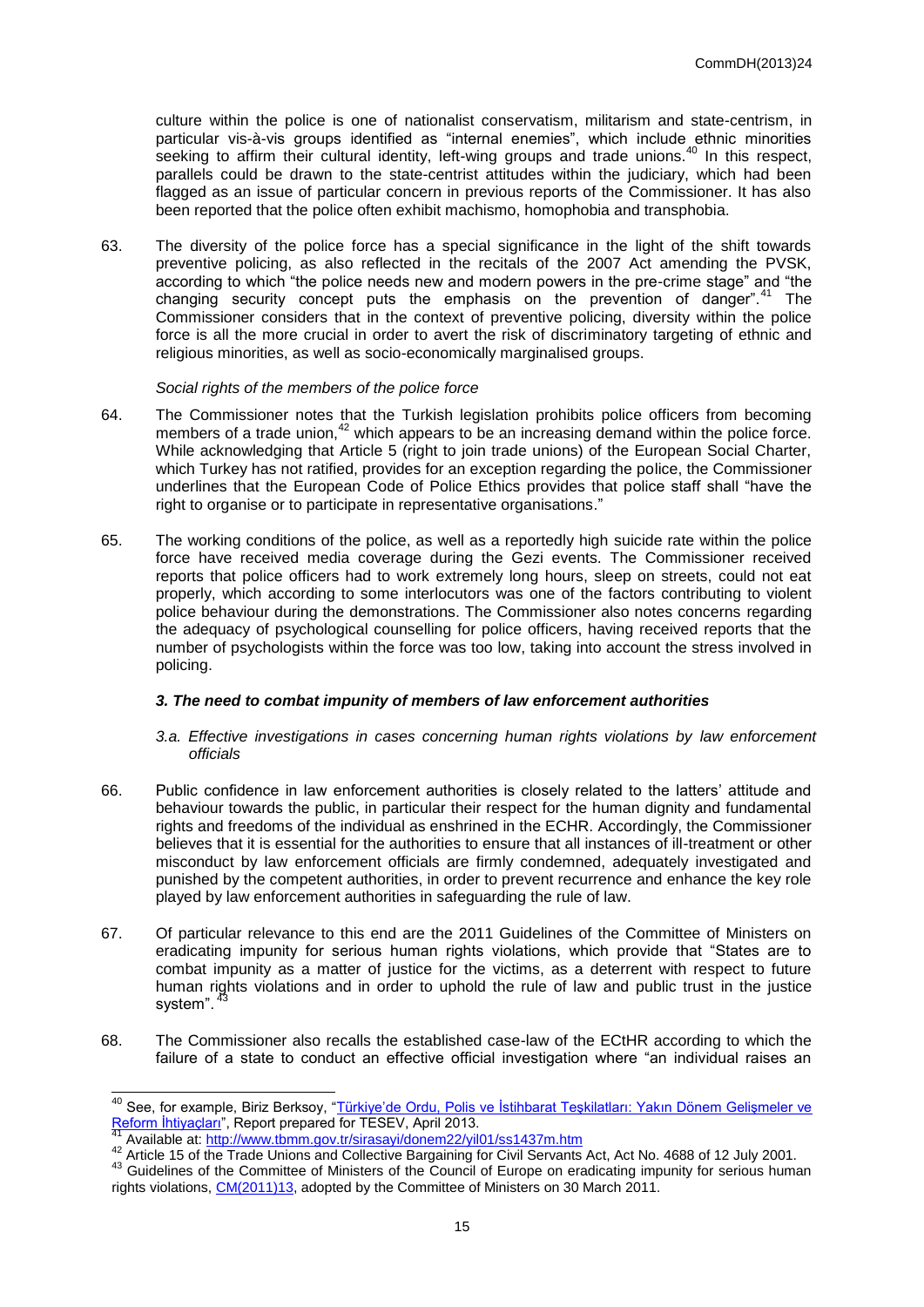arguable claim that he has been seriously ill-treated by the police or other such agents" constitutes a violation of the ECHR.<sup>44</sup> Such an investigation should be capable of leading to the identification and punishment of those responsible, without which the general prohibition of torture and ill-treatment would be ineffective in practice and lead to abuses with virtual impunity.

- 69. The aforementioned report of the Commissioner's predecessor on the administration of justice in Turkey points to impunity of law enforcement personnel as an entrenched structural problem. The Commissioner notes with deep concern that the ineffectiveness of domestic investigations and proceedings relating to serious human rights violations committed by law enforcement forces has been the subject of a large number of ECtHR judgments, the Court considering in many of these cases that the shortcomings of the investigation, coupled with the lack of due promptness and diligence resulted in virtual impunity for the suspected perpetrators of acts of violence. This problem was also highlighted within the UN system, UN CAT expressing concern "about a pattern of delays, inaction and otherwise unsatisfactory handling […] of investigations, prosecutions and conviction of police, law enforcement and military personnel for violence, illtreatment and torture offences".
- 70. With reference to the specific case of excessive use of force during demonstrations, the Commissioner notes that the ECtHR referred to the fact that in over twenty of its judgments concerning the heavy-handed intervention of law enforcement officials in demonstrations there had also been a "failure of the Turkish investigating authorities to carry out effective investigations into allegations of ill treatment by law enforcement personnel during demonstrations".<sup>46</sup> In some of these cases, the prosecutors decided not to pursue the case and justified this decision in stereotypical terms, solely relying on the unlawfulness of the demonstration under the Turkish Assemblies and Marches Act and without assessing the truth behind the allegations. Similarly, the Turkish authorities claimed that the applicants' injuries were caused by their resistance to police officers relying only on police reports, without any independent verification. Another problem concerned prosecutors failing to secure statements from potential eyewitnesses and not examining video recordings of the incidents other than those submitted by the police. $47$
- 71. Victims of violations committed by law enforcement officials are also unable to claim compensation. The Commissioner notes that the ECtHR found that the new Turkish Code of Criminal Procedure which entered into force in 2005 provides for compensation for unlawful arrest or detention, but not for damages sustained as a result of the ill-treatment at the hands of police officers.<sup>48</sup> It is a feature of the Turkish judicial system that civil remedies also remain inoperative in such cases, as civil courts only grant compensation when perpetrators have been convicted by criminal courts.
- 72. One of the major obstacles to addressing impunity is the need for prior administrative authorisation to investigate and prosecute a number of serious human rights violations by state actors. The Commissioner notes that Act. No. 4483 on judicial proceedings concerning civil servants, including those working for law enforcement authorities, which requires administrative authorisation for such proceedings, continues to apply to offences other than torture (the latter having been exempted from prior authorisation in 2003). In the aforementioned report, the Commissioner's predecessor expressed concern that the improvements made regarding Article 3 of the ECHR in recent years were not transposable to Article 2 of the ECHR (right to life). The Commissioner noted that even for torture cases, there had been examples where prosecutors preferred to bring charges under other articles of the Turkish Criminal Code, such as "misconduct in public office" or "deliberately causing injury", which carry relatively lighter sentences and an obligation to obtain prior administrative authorisation.
- 73. For a law enforcement official, exceeding the proportionate use of force is defined as an offence under Article 256 of the Turkish Criminal Code, which provides that this offence shall

 $\overline{a}$ <sup>44</sup> See, *inter alia*, the case of *Assenov and others v. Bulgaria*, judgment of 28 October 1998.

<sup>45</sup> *Op.cit.*, CAT/C/TUR/CO/3, 20 January 2011, paragraph 8

<sup>46</sup> *İzci v. Turkey*, judgment of 23 July 2013, paragraph 96.

<sup>47</sup> See, for example, the cases of *Taşarsu v. Turkey*, judgment of 18 December 2012 and *Subaşı and Çoban v.Turkey*, judgment of 9 July 2013.

<sup>48</sup> See *Serdar Güzel v. Turkey*, judgment of 15 March 2011.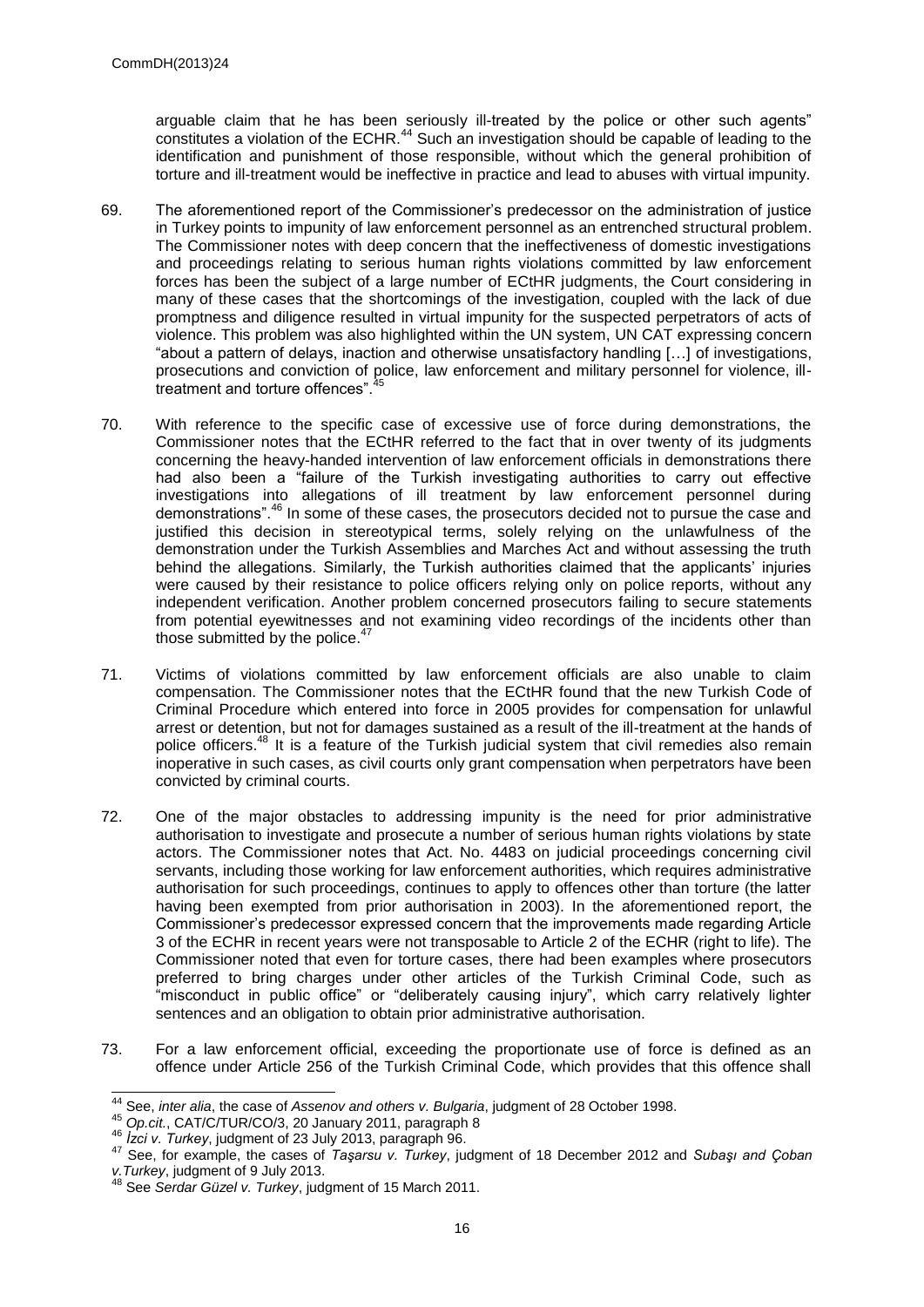be subject to the provisions concerning the offence of "inflicting deliberate injury", which carries the penalty of a prison sentence between one and three years. The Commissioner notes the information provided by the Turkish authorities to the Committee of Ministers of the Council of Europe that the breach of the various governmental circulars regulating law enforcement interventions to disperse demonstrations might constitute a breach of this article. The Commissioner is concerned, however, that excessive use of force, which may amount to illtreatment under the ECHR, may still be subject to prior administrative authorisation, thus increasing the risk of impunity.

- 74. Another problem concerning ill-treatment cases is the fact that independent medical evidence is often ignored by prosecutors,<sup>49</sup> and is very rarely admitted by courts. The national Forensic Medical Institute remains the only body whose reports are consistently recognised by courts. There have been allegations of partiality concerning this body, and the ECtHR has in the past found violations of the Convention despite the opinion to the contrary of the Institute.<sup>50</sup> The Commissioner also notes with concern the findings of the CPT in 2011, which described the situation concerning medical examinations of persons in custody as 'disturbing', and recommended, *inter alia*, that interviews conducted by law enforcement authorities should be systematically recorded. In this connection, the Commissioner also noted with interest the view shared by the Chair of the Human Rights Inquiry Commission of the Turkish Parliament that cameras in police stations had been installed on the basis of ministerial directives and that a statutory legal basis may be more desirable.
- 75. The problem of obtaining evidence against law enforcement personnel was illustrated in the case of Festus Okey, a Nigerian asylum seeker who was shot to death while in police custody in 2007. The Commissioner was informed that the Istanbul Human Rights Board found grave deficiencies in the conduct of the Istanbul Police Force in this case, including the apparent loss of the most important pieces of evidence by the police, the fact that Mr Okey was taken into custody without a medical examination, the fact that the interview room for lawyers (where there were no cameras) was used as a place of remand, and that the police had exceeded their power by taking Mr Okey into custody after a simple search without an arrest warrant. Significantly, the Istanbul Human Rights Board stated that official video footage likely to be used as evidence against the police systematically disappears due to 'technical reasons', a circumstance which raises grave suspicions and should be urgently remedied.
- 76. The Commissioner also notes the criticism expressed by human rights organisations about the problems affecting the judicial proceedings in the case of Festus Okey, including the facts that the first instance court took four years simply to establish his identity, did not accept his brother's request to intervene, and condemned the accused police officer only to four years and two months for negligent manslaughter. The Commissioner understands that the prosecutor appealed this judgment on the grounds that the police officer in question should have been tried for murder, which carries a much heavier prison sentence.
- 77. Another case illustrating major shortcomings leading to impunity of law enforcement personnel is that of the journalist and writer Hrant Dink, in which the ECtHR found that credible allegations (including by prosecutors and inspectors) of misconduct by public officials, including members of police forces, were not properly investigated. This case also highlighted major shortcomings concerning administrative investigations, including problems relating to independence (investigations conducted by civil servants under the same hierarchical structure as the suspects) and victim involvement (the family of Hrant Dink were not involved in the investigations).<sup>51</sup> As regards the judicial phase, a particular problem concerned the restriction of access to the prosecution file: although the rationale of this measure is to preserve the integrity of the evidence, lawyers of Hrant Dink claimed that this restriction had made it easier to filter, tamper with or destroy evidence against law enforcement personnel.
- 78. Another shortcoming relates to the suspension of law enforcement officers suspected of offences. The Civil Servants Act essentially entrusts the right to suspend law enforcement

<sup>-</sup><sup>49</sup> See, for example, the case of *Subaşı and Çoban v.Turkey*, judgment of 9 July 2013.

<sup>50</sup> See, for example, the case of two teenagers tortured by the police, *Salmanoğlu and Polattaş v. Turkey*, judgment of 17 March 2009.

Dink v. Turkey, judgment of 14 September 2010.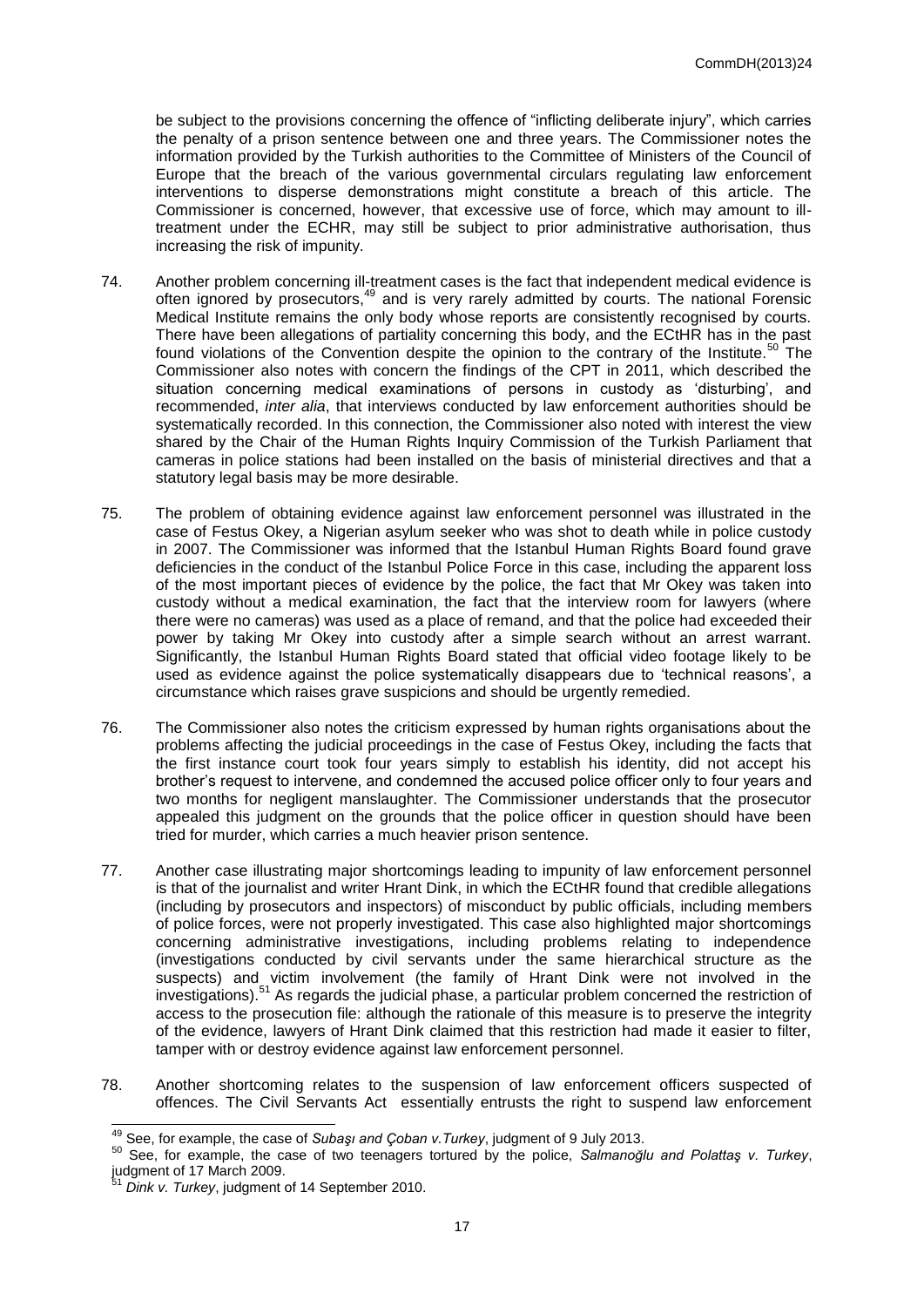personnel subject to judicial investigations to their administrative hierarchy (superiors responsible for appointment, district governors, governors, or ministerial inspectors).<sup>52</sup> The Commissioner notes that this has led to many cases where police officers accused of serious crimes have remained on duty during the proceedings, sometimes even being involved in the collection of evidence against their accusers.

- 79. As examined in greater detail in the aforementioned report, an overarching problem that remains to be fully addressed is the persistence of biased, state-centrist attitudes among prosecutors and judges, which results in often superficial and ineffective investigations, during which very important pieces of evidence against law enforcement officers and statements of victims are not given due importance and which often lead to acquittals. A good indicator of the problem is also the fact that courts tend to deal more rapidly with counter-charges brought by police officers for resistance to public officials, than with human rights violation claims originally brought by plaintiffs against police officers.
- 80. A particular case relating to impunity of police violence in the context of freedom of assembly was raised, among others by the European Commission against Racism and Intolerance (ECRI), and concerned the acquittal by the Court of Cassation of a police officer who had fired his gun into the crowd rather than into the air during a pro-Kurdish demonstration in Siirt against demonstrators who were throwing stones, killing one person. The Commissioner regrets that in this case, the Court of Cassation concluded that the officer's reaction had been within legal bounds, emphasising the "special circumstances in the region".
- 81. Finally, the Commissioner draws the attention of the Turkish authorities to the fact that political leadership plays a key role in enforcing respect for human rights within law enforcement authorities: given the hierarchical nature of law enforcement, signals sent by politicians, particularly heads of state or government and ministers of the interior are rarely ignored. The Commissioner stresses that political rhetoric justifying or appearing to justify misconduct by law enforcement personnel or condoning inadequate punishment for such misconduct, sends a signal that bad behaviour will not be punished and compounds a culture of impunity.

#### *3.b. Independent complaints mechanism concerning the actions of law enforcement authorities*

- 82. The Commissioner believes that one of the most effective ways of combating impunity among members of law enforcement forces is to establish an effective and independent complaints mechanism. This is in line with the European Code of Police Ethics, which provide that "public authorities shall ensure effective and impartial procedures for complaints against the police" and that "accountability mechanisms, based on communication and mutual understanding between the public and the police, shall be promoted".<sup>53</sup>
- 83. The Commissioner is aware that internal investigation mechanisms already exist in Turkey, such as the internal inspectorates of the General Directorate of Security, the Gendarmerie and the Coast Guard, as well as the inspectors of the Turkish Ministry of the Interior, in order to tackle cases of abuse committed by members of the Turkish law enforcement authorities.
- 84. However, the Commissioner stresses that such internal mechanisms, although necessary to impose disciplinary sanctions, are not sufficient to satisfy all five principles set out in the caselaw of the ECtHR concerning effective investigations, namely: (a) independence: there should be no institutional or hierarchical connections between the investigators and the official concerned and there should be practical independence; (b) adequacy: the investigation should be capable of gathering evidence to determine whether the behaviour in question was unlawful and to identify and punish those responsible; (c) promptness: the investigation should be conducted promptly and in an expeditious manner in order to maintain confidence in the rule of law; (d) public scrutiny: procedures and decision-making should be open and transparent in order to ensure accountability; and (e) victim involvement: the complainant should be involved in the complaints process in order to safeguard his or her legitimate interests.

 $\overline{a}$ 

 $52$  Civil Servants Act, Act No. 657 of 23 July 1965, Articles 138 and 140.

<sup>53</sup> Op. cit.[, Rec\(2001\)10,](https://wcd.coe.int/ViewDoc.jsp?id=223251) Articles 61 and 62.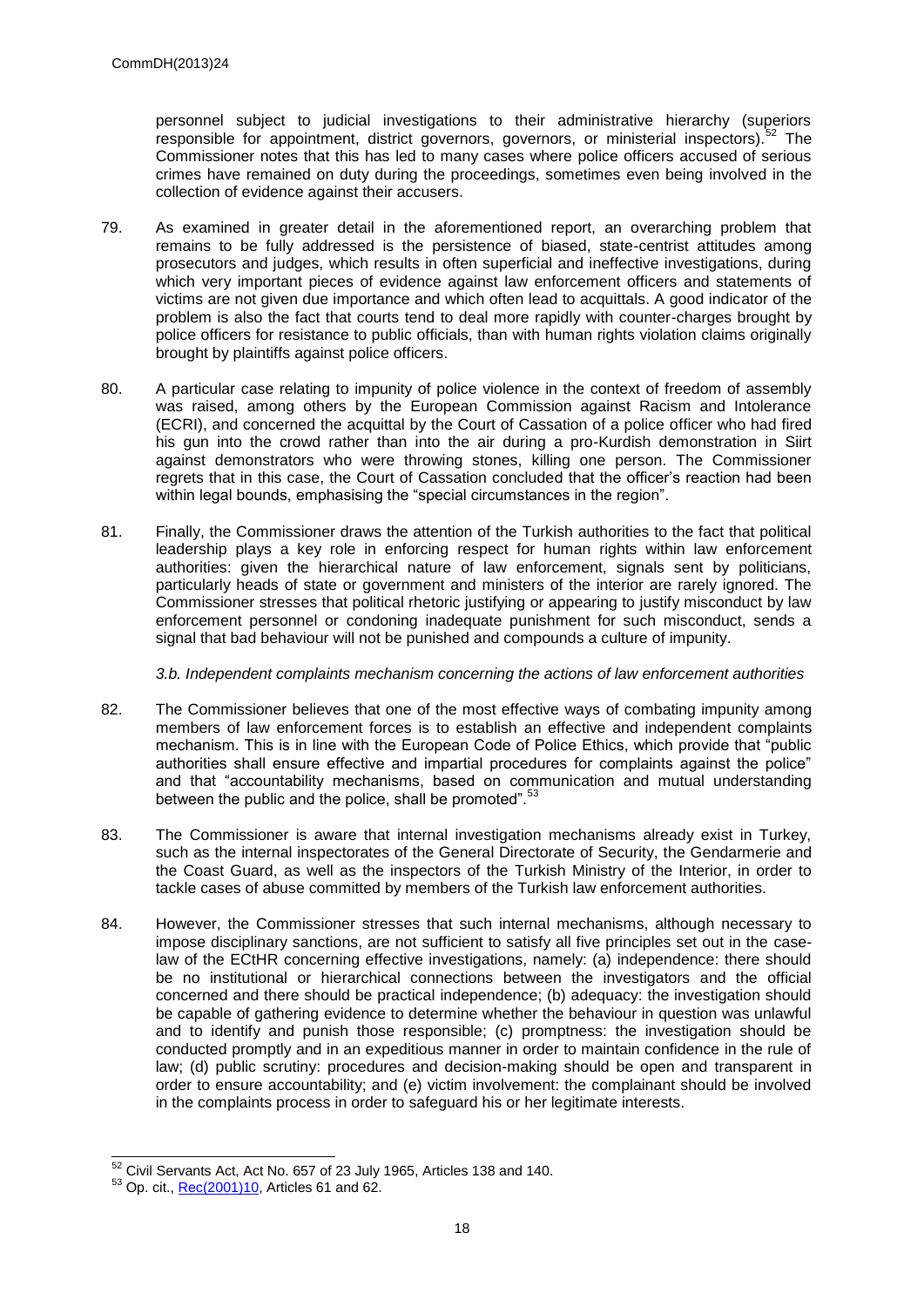- 85. For these reasons, the aforementioned report on the administration of justice invited the Turkish authorities to set up an effective police complaints mechanism, which would operate in accordance with these five principles, and in line with the relevant Opinion of the Commissioner.<sup>54</sup>
- 86. The Commissioner understands that a Bill on the establishment of a Law Enforcement Oversight Commission (*Kolluk Gözetim Komisyonu*) was adopted by the Council of Ministers and is currently before the Turkish Parliament.<sup>55</sup> However, the Commissioner has concerns on the extent to which the proposed mechanism satisfies the abovementioned criteria.
- 87. According to Article 4 of the Bill, the tasks of the proposed Commission would be to supervise the police complaints system and advise the Ministry of the Interior on its functioning, facilitating co-ordination between different public bodies involved, requesting them to start investigations concerning allegations of crimes or disciplinary infractions, oversee the establishment of a central database of police complaints, prepare statistics and yearly public reports for the attention of the Parliament and the Prime Ministry. The Commission would also be competent to propose measures concerning the working conditions of law enforcement personnel, follow the application of police ethics, measure the public confidence in law enforcement complaints system, and advise on the in-house training programmes of the police. The Commission would be able to act either *ex officio* or following complaints or denunciations it receives, by requesting the Directorate of civil service inspection council within the Ministry of the Interior (*Mülkiye Teftiş Kurulu Başkanlığı*) to start an inspection within 30 days.
- 88. However, the Commissioner notes that the Bill does not provide the Commission with any power to carry out inspections itself. Furthermore, the Commission is to be placed within the Ministry of the Interior and would have no separate legal personality, even though the Bill specifies that the Commission would act independently and not receive any instructions from any person or body. Insofar as its composition is concerned, the body will have seven members: the Undersecretary of the Ministry of the Interior (who will chair meetings), the Human Rights Director of the Prime Ministry, the President of the civil service inspection council, the First Legal Advisor of the Ministry of the Interior, the General Director of Criminal Affairs of the Ministry of Justice, as well as one academic and one practicing defence counsel elected by the Council of Ministers.
- 89. Thus, the Commissioner observes that neither the organic structure, nor the composition of the proposed body would in principle qualify it as independent. Although the recitals of the Bill refer to the case-law of the ECtHR indicating that the investigation mechanisms presently operating in Turkey do not fulfil the procedural requirements of Article 2 and 3 of the ECHR, concerns have been expressed that the Commission in the currently proposed form will not fully resolve this matter. It has also been highlighted that the envisaged Commission does not provide sufficient safeguards for the principles of adequacy, public scrutiny or victim involvement in investigations.
- 90. While the Bill falls short of establishing an independent police complaints mechanism of the kind envisaged in the Commissioner's Opinion referred to above, the Commissioner observes that it may nonetheless lead to certain improvements over the existing situation, in particular with regard to data collection, the prioritisation of judicial investigations concerning law enforcement personnel, and the possibility of inspections outside the direct hierarchy.
- 91. As regards data collection, the lack of coherent, reliable statistical information on the number of investigations, prosecutions and convictions concerning serious human rights violations by law enforcement is currently an important deficiency in the Turkish system. The Bill provides for a centralised data collection system for the different law enforcement forces, and harmonised data collection. While it does not concern the work of the Commission as such, the Commissioner notes that the Bill also contains a suggested additional article to the Turkish Code of Criminal Procedure, specifying that allegations of murder, deliberate injury, torture,

1

<sup>&</sup>lt;sup>54</sup> Opinion of the Commissioner for Human Rights concerning Independent and Effective Determination of Complaints against the Police[, CommDH\(2009\)4,](https://wcd.coe.int/ViewDoc.jsp?id=1417857) 12 March 2009.

Available at[: http://www.tbmm.gov.tr/develop/owa/tasari\\_teklif\\_sd.onerge\\_bilgileri?kanunlar\\_sira\\_no=102780](http://www.tbmm.gov.tr/develop/owa/tasari_teklif_sd.onerge_bilgileri?kanunlar_sira_no=102780)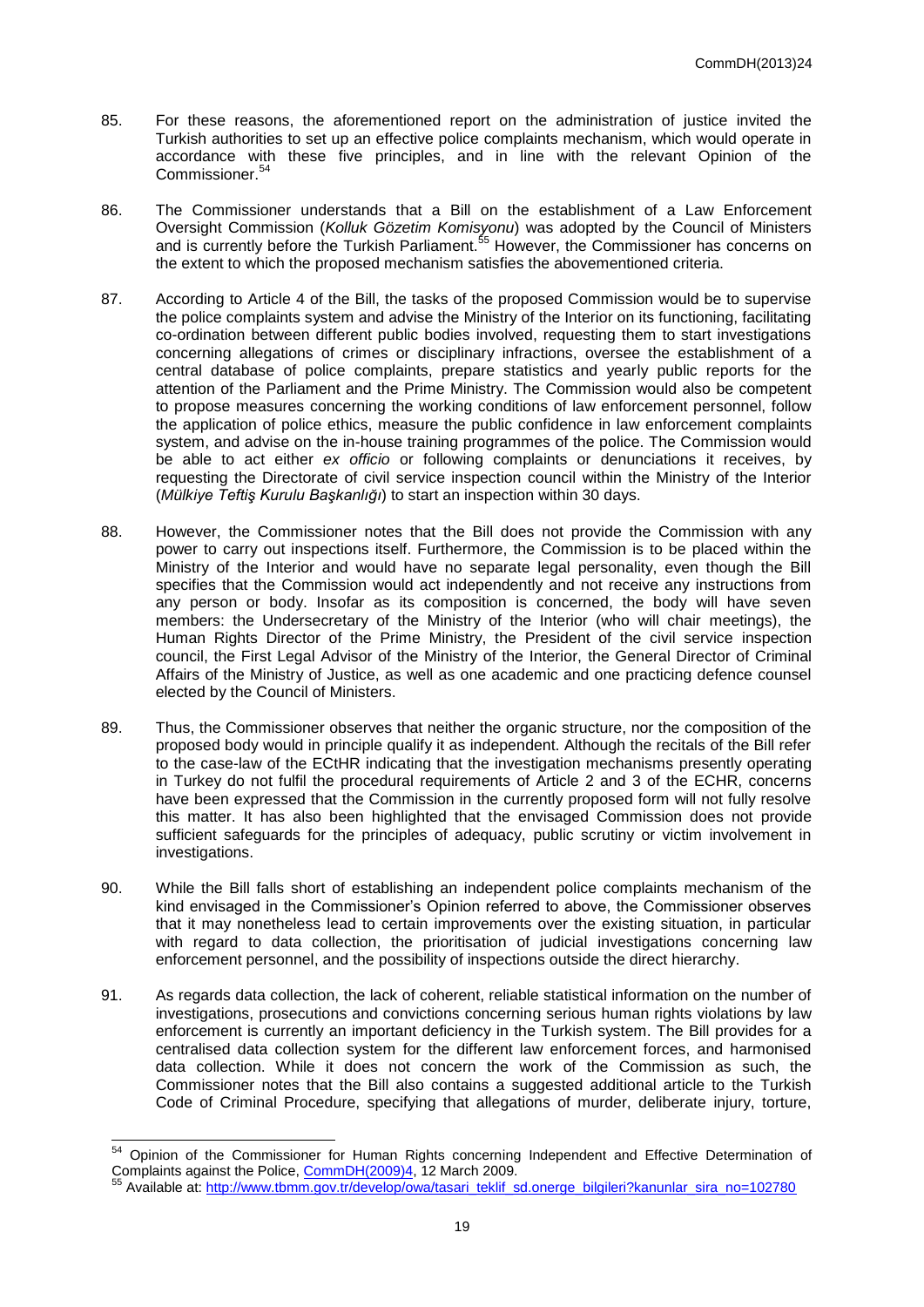$\overline{a}$ 

excessive use of force and organised criminality committed by law enforcement personnel are to be considered urgent matters and dealt with by prosecutors as a matter of priority (Article 9 of the Bill). Finally, even though the Commission's members are not independent of the government, it would have no representatives of law enforcement forces. The Commissioner observes that the proposed mechanism would at least allow the inspectors of the Ministry of the Interior to intervene directly at the request of the Commission, rather than the inspectorates of the General Directorate of Security, Gendarmerie or Coast Guard which serve under the same hierarchical structure as the official in question.

92. Finally, the Commissioner notes the establishment of the Turkish Ombudsman Institution, which will be competent to receive complaints against law enforcement authorities. However, the Ombudsman can only make non-binding recommendations to the administration and cannot impose sanctions. The possibility for the Ombudsman to act effectively as a police complaints mechanism would therefore require a substantial amendment of the institution's mandate.

#### *4. The Gezi events and their aftermath*

#### *4.a. Allegations of human rights violations*

- 93. During his visit in July 2013, the Commissioner received a large number of serious and consistent allegations of human rights violations committed by law enforcement forces against demonstrators during the Gezi events. Many of these allegations were supported by witness accounts, reports of reputable national or international NGOs, photos, videos, and forensic evidence, as well as the number of deaths and injuries over the course of the events. According to the information available to the Commissioner, six persons had thus lost their lives as a result of the events, including one police officer and a demonstrator shot to death by a police officer. While the number of injuries is a point of contention, the Turkish Medical Association stated on 15 July 2013 that 8 163 demonstrators in 13 provinces had sought medical attention in the context of the Gezi events, with 63 serious injuries (three of which were in critical condition), 106 cases of head trauma, 11 persons losing an eye, and one splenectomy.<sup>5</sup>
- 94. The long-standing practice of heavy-handed interventions against participants in demonstrations that are deemed unlawful, combined with the scale of the Gezi events, appear to have brought about this outcome. In effect, the Gezi events were unprecedented both in terms of their geographic scope and the numbers of participants: according to the estimates of the Ministry of the Interior, over the course of the events, 2.5 million persons had participated in demonstrations in 79 of Turkey's 81 provinces (this figure however includes participations of the same person in different events).
- 95. Among the most serious allegations received by the Commissioner, the following appeared to be particularly recurrent:

**Excessive use of tear gas:** The Commissioner was informed that the amount of gas used against demonstrators was such that the effects were not limited to those actually taking part in the demonstrations, but that the gas also affected bystanders, nearby buildings and their residents, or even entire neighbourhoods. An example often given to the Commissioner in this respect was the use of gas around the Taksim and Beşiktaş neighbourhoods of Istanbul. The media and civil society representatives reported that a very high number of gas canisters had been used over the course of the events. The Turkish authorities did not provide the Commissioner with the exact figure. A further concern brought to the Commissioner's attention was that in most cases the authorities had not taken sufficient precautions to provide for emergency healthcare to demonstrators and bystanders exposed to tear gas, taking account in particular of the numbers of persons affected.

96. **The improper use of tear gas canisters as projectiles:** A recurrent allegation was the shooting of gas canisters horizontally, from close range and directly targeting protestors,

<sup>&</sup>lt;sup>56</sup> The [Health status of demonstrators,](http://www.ttb.org.tr/images/stories/file/english.doc) data collected from medical associations and doctors, press statement of 15 July 2013 (accessed on 1 August 2013).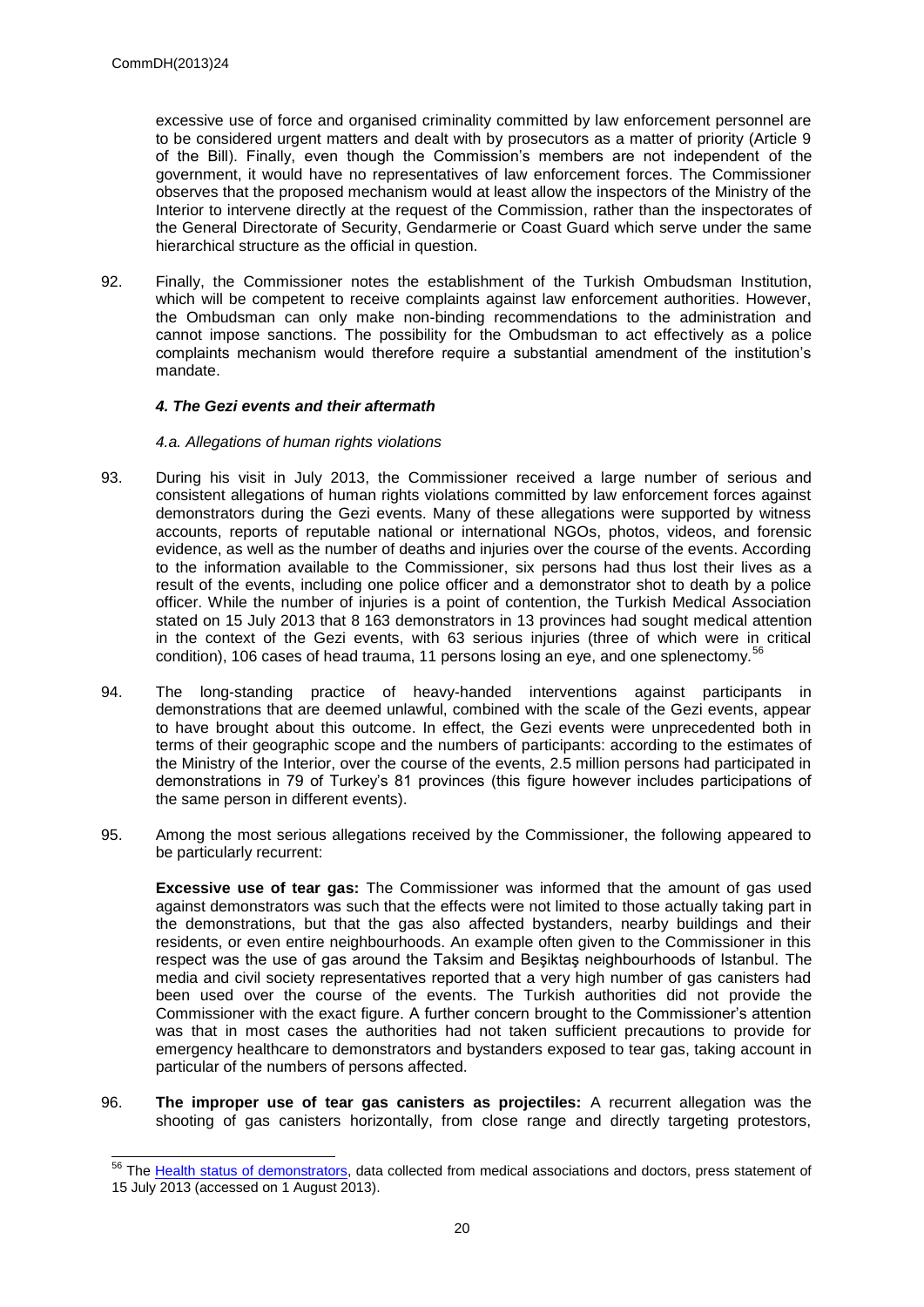leading to direct hits on the body, including the head, abdomen, and genital area. The number of cases of head trauma and eye loss, as well as some well-documented cases, such as those of Lobna Allamii or the 17-year old Mustafa Ali Tombul, appear to indicate that these were not isolated incidents.<sup>57</sup> Another particular example brought to the attention of the Commissioner by some interlocutors was the fact that the journalist Ahmet Şık had been injured twice with gas canisters fired at close range, allegedly indicating that he was targeted specifically.

- 97. The abovementioned judgment of the ECtHR in the case of *Abdullah Yaşa v. Turkey* clearly indicates that this is not a new problem in Turkey. The Commissioner further observes that Article 12, paragraph 1.d of the Directive of 25 August 2011 mentioned above refers to rifles projecting tear gas canisters as "defence weapons" with "impacting effect" aimed at neutralising attackers. In addition, the Commissioner also received some allegations of the use of plastic bullets during the Gezi events, which were rejected by the Turkish government. The Commissioner draws the attention of the authorities to the fact that such weapons, if they are used by law enforcement forces, must be subject to the safeguards required by the CPT for projectile-firing weapons.
- 98. **Use of tear gas in confined spaces:** The Commissioner received several reports about tear gas being thrown directly into buildings, as well as makeshift infirmaries around the Gezi Park. Video footage of tear gas being used inside Divan Hotel in Istanbul on 15 June 2013 attracted particular attention, and prompted the Secretary General of the Council of Europe to draw the Turkish authorities' attention to the case-law of the Court, which clearly indicates that tear gas should not be used in closed spaces. Some eye witnesses of the events alleged that the police had barricaded the exit of the lobby of the hotel, and that people attempting to flee the premises were shot at with plastic bullets. The Commissioner notes that Article 10, paragraph 26 of the directive of 25 August 2011 appears to condone the use of gas in closed spaces, as it states that in interventions with gas in closed spaces, the material must be non-flammable.
- 99. **Use of tear gas mixed with water on demonstrators:** Press reports, as well as eye witness accounts refer to the adding of liquid pepper gas into the water sprayed on the demonstrators from riot control vehicles (*Toplumsal Olaylara Müdahele Aracı, TOMA).* The Istanbul Medical Association informed the Commissioner that this mixture caused intense pain, as well as burn symptoms, on persons affected, as well as on the hands of doctors examining them. The Commissioner observes that the Directive of 25 August 2011 in its Article 12 provides for the use of water mixed with tear gas. In the written communication that the Ministry of the Interior sent to the Commissioner, the authorities stated that OC pepper concentrate is added to water if necessary.
- 100. **Use of water cannons:** The Commissioner notes reports that water cannons may have been used at unnecessarily high levels of pressure on demonstrators, exceeding the aim of dispersing crowds and inflicting serious injuries. There were also reports that bystanders, houses and hospitals were affected by water cannons.
- 101. **Insufficient provision for escape routes:** The Commissioner received several reports that on certain occasions, the police blocked escape routes for demonstrators who were exposed to tear gas, or used gas directly on these escape routes. These allegations were categorically refuted by the Ministry of the Interior.
- 102. **Excessive use of force during and after apprehensions:** The Commissioner received a number of reports of ill-treatment of persons by police officers during and immediately after apprehension, including beatings with truncheons and other blunt objects. A large number of reports concerned ill-treatment of apprehended persons in police vehicles (such as beatings, or unduly long periods during which persons were kept in heated vehicles without water), and closed spaces such as car parks. In this connection, the Commissioner is particularly concerned about reports that abuses were perpetrated against women on a systematic scale, including verbal and physical harassment, threats of rape and humiliating body searches.

 $\overline{a}$ 

<sup>&</sup>lt;sup>57</sup> See also the [report](http://www.hrw.org/print/news/2013/07/16/turkey-end-incorrect-unlawful-use-teargas) of Human Rights Watch entitled "Turkey: End Incorrect, Unlawful Use of Teargas", 16 July 2013.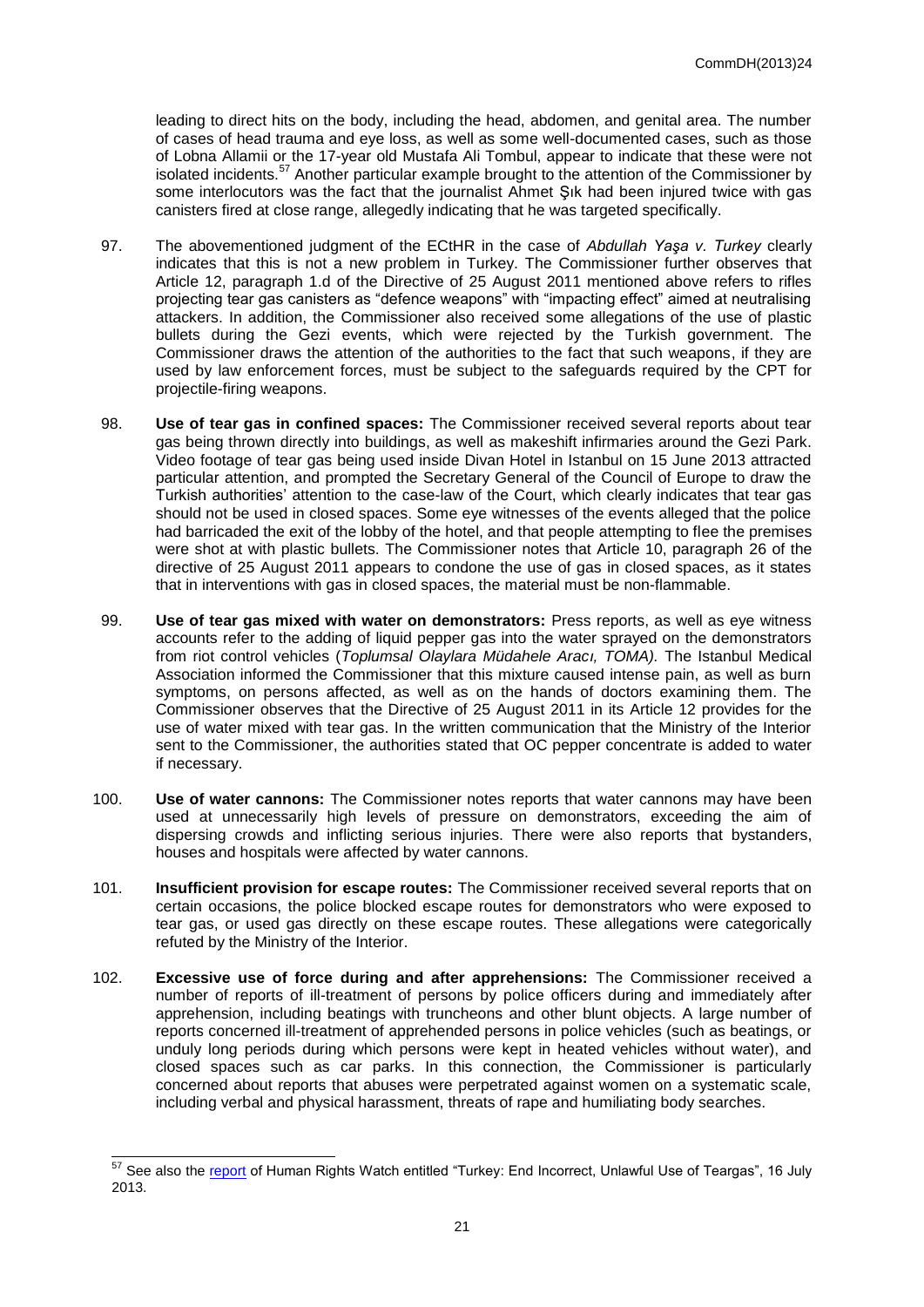- 103. **Concealment by police officers of their ranks and identification numbers:** The Commissioner received several reports, backed up by photos and video footage, of rapid response forces hiding their identification numbers on their helmets, by putting tape over them, by rendering them unreadable with felt-tip pens, or using non-marked helmets whilst leaving the numbered helmets in police vehicles. Another very worrying event was the attack against demonstrators by initially unidentified persons holding wooden bats in Izmir, who have later been recognised as plainclothes police officers by the provincial Governor.
- 104. **Police violence against journalists:** Use of force against journalists covering the events, causing injuries and damages to equipment, was a further concern raised by many of the Commissioner's interlocutors. The Commissioner notes that Reporters Without Borders made several statements concerning this issue, arguing that more than 50 national and international press workers had been subjected to police violence.<sup>58</sup> In this connection, the Commissioner would like to draw the attention of the Turkish authorities to the case-law of the ECtHR, and notably the fact that, in a case concerning a journalist who had been beaten by the police while covering an unauthorised demonstration, it found not only a violation of Article 3 but also of Article 10 (freedom of expression) of the ECHR. The Court found in particular that the physical ill-treatment by state agents of journalists carrying out their professional duties had seriously hampered the exercise of their right to receive and impart information.<sup>59</sup>
- 105. The majority of the Commissioner's interlocutors insisted on the fact that the demonstrations, given the number of participants and the length of the events, had been overwhelmingly peaceful. They argued that acts of violence had been very rare and confined to small groups, the demonstrators having been particularly vigilant in policing themselves against such acts.
- 106. The Commissioner brought these allegations to the attention of the Turkish authorities, who denied that human rights violations had been committed on the scale the allegations by demonstrators and human rights organisations suggested. The authorities' position appeared to be that, while the initial demonstrations might have been peaceful, the events had been very quickly taken over by marginal or terrorist groups, who used violence against the police officers, and damaged public and private property. The authorities' view was that the reaction of the police had been proportionate on the whole, except for very few isolated cases which were under investigation.
- 107. The Commissioner is of the view that these fundamentally opposing positions can only be reconciled through effective and impartial investigations, which must respect the criteria established by the ECtHR (see the section on impunity above). The Commissioner understands that a number of bodies are examining the human rights implications of the Gezi events, including the Ombudsman Institution, the Turkish Human Rights Institution and a parliamentary investigation commission.
- 108. One particular area of concern pertains to the statements of high-level officials indiscriminately praising the police for their conduct during the events and appearing to minimise the gravity of the aforementioned allegations. As noted above, the messages sent by political leaders are crucial to ensuring that law enforcement authorities act in full respect of human rights.<sup>60</sup> Although the difficulty of policing demonstrations must be acknowledged, statements appearing to condone the conduct of law enforcement officials in a blanket fashion, in particular when there are serious allegations of human rights violations which have not yet been fully investigated, can send the wrong signal both to law enforcement personnel and the general public.

#### *4.b. Aftermath of the Gezi protests*

109. As regards the number of ongoing investigations into cases of misconduct of police forces, the Ministry of the Interior informed the Commissioner that one police officer and four municipal police officers had been dismissed in Istanbul, as well as two police officers in Izmir. The

1

 $58$  See, for example, statements of 8 July,  $19$  June,  $17$  June,  $12$  June, and  $4$  June 2013.

<sup>59</sup> *Najafli v. Azerbaijan*, judgment of 2 October 2012.

 $^{60}$  See above, "The need to combat impunity of members of law enforcement authorities".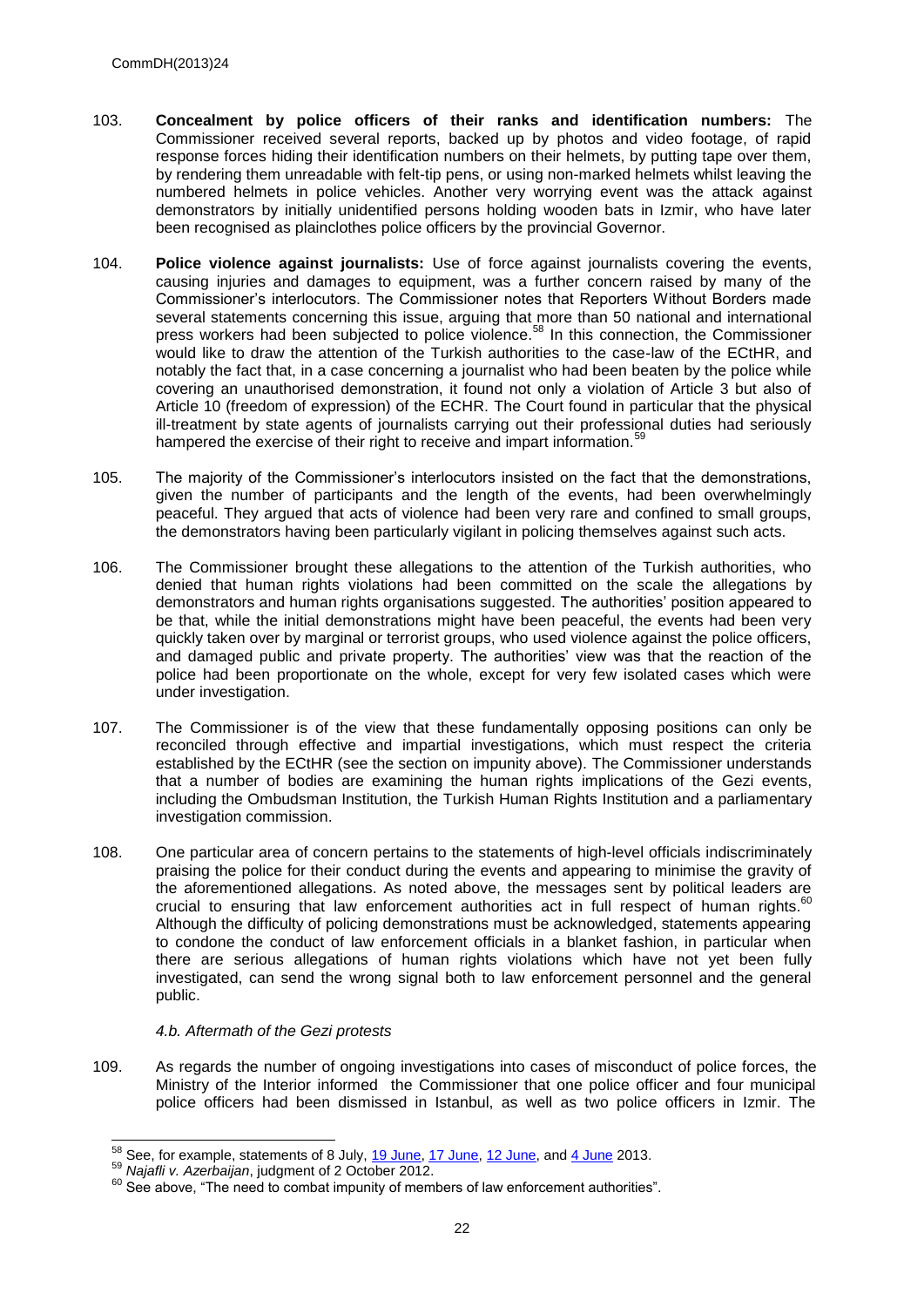following information was provided as regards ongoing disciplinary or preliminary investigations at different stages (none of which had been concluded):

- In Istanbul, five police officers, one head of unit, seven municipal police officers, a superintendent and the head of department of rapid response forces:
- In Ankara, one police officer, as well as an unidentified security personnel:
- In Izmir, the Director of Security for Izmir, three deputy directors of security, two district directors of security, and two district governors. The Commissioner also understands that there are requests for a 16-month suspension of one chief inspector and three police officers, for a 4-month suspension of one deputy director of department, one sub-inspector, and for withholding of salaries for three police officers.
- 110. The authorities further informed the Commissioner that two reports of Ministry inspectors concerning members of the rapid response force and unidentified police officers had been transmitted to the Office of the Chief Prosecutor of Izmir for action.
- 111. The Commissioner also had the opportunity to discuss the Gezi events with Turkey's Chief Ombudsman, Mr Nihat Ömeroğlu, whose Office had received a number of complaints against law enforcement authorities.<sup>61</sup>
- 112. As regards judicial investigations into the conduct of police officers, no statistical information is available to the Commissioner. Some interlocutors referred to the apparent intention of the Office of the Chief Prosecutor in Istanbul to join all complaints concerning police violence under a single file. The concern was expressed that given the variety and number of complaints the case file would easily become unwieldy and lead to ineffective and lengthy proceedings. In any case, the Commissioner is concerned about reports that only a very small fraction of allegations is being actively investigated.
- 113. A particularly emblematic prosecution is the one concerning the police officer who allegedly killed the demonstrator Mehmet Ethem Sarısülük, the autopsy report indicating that the latter had been shot in the head with a 9 mm bullet at close range. This case attracted particular attention, initially due to the delay of the Directorate of Security in communicating the name of the officer in question, and afterwards due to the suspension of the proceedings by the  $6<sup>th</sup>$ Assize Court in Ankara, owing to the absence of prior administrative authorisation. The Commissioner understands that on review, the 7<sup>th</sup> Assize Court lifted the suspension and that the trial of the police officer is currently ongoing. He is concerned, however, about reports that the charges brought against the police officer concern "legitimate defence" and that the court decided to hold hearings *in camera*. Another crucial case concerns the beating to death of Ali İsmail Korkmaz in Eskişehir, with an ongoing trial against 8 persons, several of whom are police officers.
- 114. As regards the number of persons detained by courts due to their participation in the Gezi events, according to the figures provided by the Turkish authorities, 159 persons had been detained as of 18 July 2013 (7 in Adana, 37 in Ankara, 8 in Bursa, 7 in Erzincan, 47 in Istanbul, 50 in Izmir, 6 in Kocaeli, and 4 in Malatya). The Commissioner welcomes the fact that, in contrast to the high number of persons apprehended by the police and directed to prosecutors, the number of detentions by courts appear to have been relatively low, which points to the possible positive effects of the Turkish government's reform efforts, in particular contained in the so-called Third Judicial Reform Package, concerning lengthy detention periods. However, the Commissioner is aware that a number of criminal investigations are being conducted against demonstrators who have not been detained, notably for participation in an unlawful demonstration on the basis of the Assemblies and Marches Act.
- 115. While noting the authorities' position that the police response to demonstrators had been by and large proportionate, the Commissioner welcomes the adoption of two circulars by the Minister of the Interior on 26 June 2013 and on 22 July 2013.<sup>62</sup> These documents clearly show

<sup>1</sup>  $61$  See below under Chapter II.

<sup>62</sup> See above, "Freedom of assembly and the use of force in public demonstrations – the Turkish legislation and practice in the light of international standards".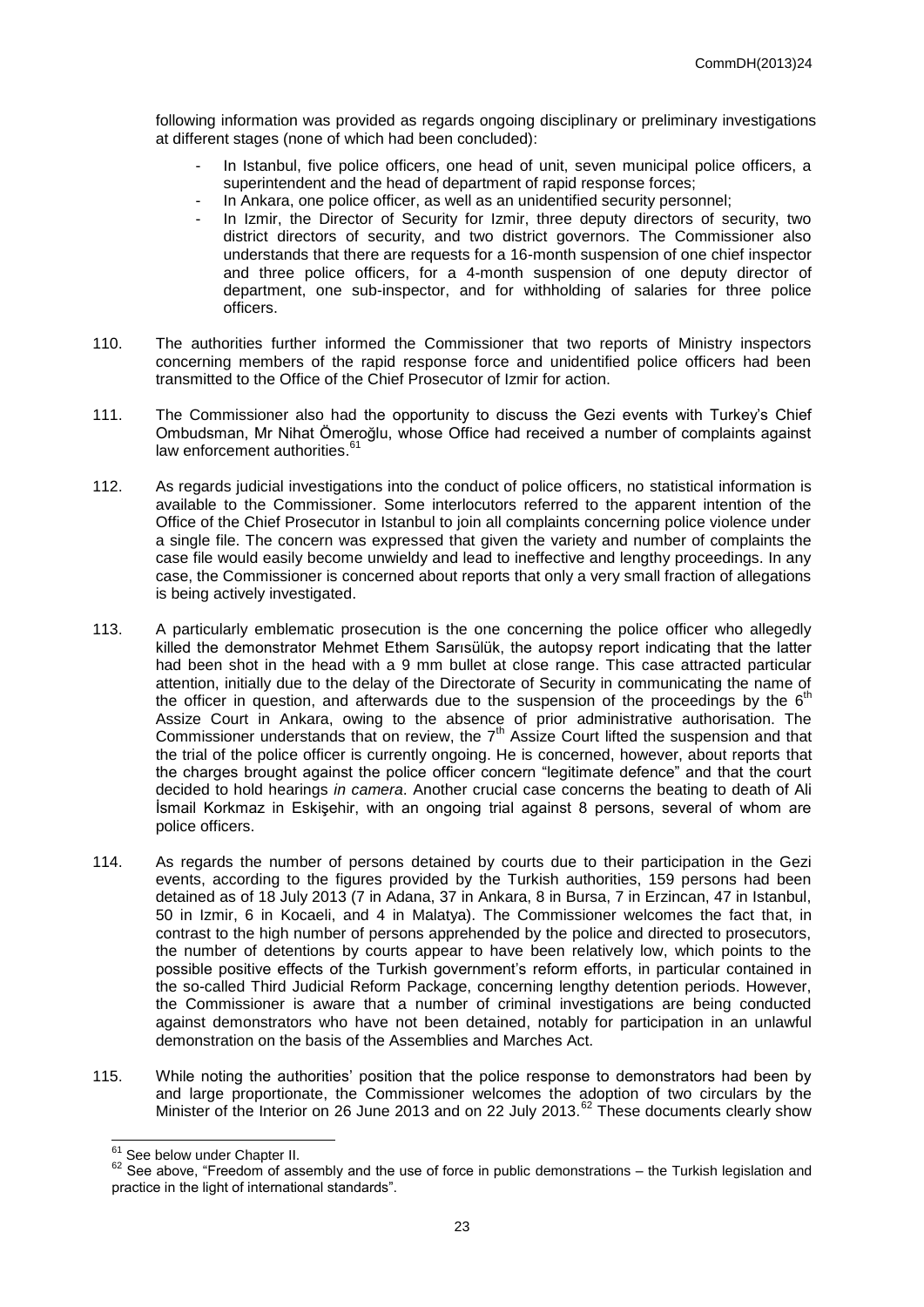that the Turkish authorities are willing to recognise some of the problems which became apparent during the demonstrations and rectify them. Despite the fact that the breach of these circulars may constitute the offense of disproportionate use of force, the Commissioner has concerns as to whether they will be sufficient to resolve these problems in the absence of legislative measures, since the effectiveness of previous circulars in preventing human rights violations has been put into question. The Commissioner also notes that the ECtHR considered that it was necessary to reinforce the relevant safeguards through the adoption of more detailed legislation and/or regulations in spite of the existence of previous circulars regulating the use of tear gas. $6$ 

116. As a positive development after the Gezi events, the Commissioner welcomes the fact that the annual Istanbul LGBT Pride parade in Taksim square on 30 June 2013, which attracted record participation, took place peacefully.

#### *Fear of intimidation and reprisals*

- 117. While not linked to the conduct of law enforcement authorities, one important concern many of the Commissioner's interlocutors raised during the visit was the possibility of reprisals by administrative and judicial authorities against persons or groups for their non-violent actions during the demonstrations. Particularly alarming for the Commissioner were the concerns expressed in this sense by doctors, lawyers, academics, teachers, and media professionals. The Commissioner drew the attention of the Turkish authorities to these fears and the importance for the authorities to refrain from any measures that could be perceived as reprisals against peaceful demonstrators or their sympathisers, and thereby have a strong chilling effect on the exercise of the rights to freedom of assembly and freedom of expression.
- 118. The Commissioner notes with serious concern a certain number of developments which have led to these fears or reinforced them. Of particular note are the following:

**Investigation of health workers:** the Commissioner was informed of an investigation initiated in June by the Ministry of Health against the Turkish Medical Association for voluntary health services provided by the Istanbul Medical Association to "persons injured during unlawful demonstrations" without prior authorisation of the Ministry, asking the medical association notably to disclose the names of the health workers involved and their records.<sup>64</sup> Prior to this investigation, the Minister of Health reportedly stated that providing health services to the Gezi protestors was illegal and would be the subject of legal proceedings. Representatives of doctors further alleged that the Ministry of Health initiated a policy during the Gezi events whereby public hospitals were required to keep separate records for persons injured during the Gezi events, which reportedly discouraged many injured demonstrators from seeking medical attention (according to the Turkish Medical Association, only 5% of injured demonstrators sought treatment in a hospital).

- 119. **Fines imposed on TV stations:** The Commissioner notes with particular concern decisions taken by the Radio and Television Supreme Council (*RTÜK*) on 11 June 2013 to impose fines on four TV channels (Halk TV, Ulusal TV, Cem TV and EM TV) on the grounds that they had violated the Act on the Establishment of Radio and Television Enterprises and their Broadcasts (Act No. 6112).<sup>65</sup> In particular, these channels were found to have violated the provisions of the Act concerning broadcasts encouraging or trivialising violence, and the principles of impartiality, truth and the obligation not to report news without investigation and verification where this is possible within the framework of journalistic principles.
- 120. In this context, the Commissioner is especially concerned that these decisions make reference to the Council of Europe guidelines on protecting freedom of expression and information in times of crisis,<sup>66</sup> in order to justify their assessment that the broadcasts concerned had been

 $\overline{a}$ <sup>63</sup> *Abdullah Yaşa v. Turkey*, judgment of 16 July 2013, paragraph 61.

<sup>&</sup>lt;sup>64</sup> Se[e information](http://www.ttb.org.tr/index.php/Haberler/izin-3863.html) available at the website of the Turkish Medical Association (accessed on 16 September 2013).

<sup>65</sup> [Decisions](http://www.rtuk.org.tr/sayfalar/IcerikGoster.aspx?icerik_id=6fd3bdf7-64c2-42de-96af-98d1b185621d) adopted on 11 June 2013 by the Radio and Television Supreme Council, Meeting No. 2013/36 (accessed on 16 September 2013).<br>
66 Cuidelines

<sup>66</sup> [Guidelines](https://wcd.coe.int/ViewDoc.jsp?id=1188493) of the Committee of Ministers of the Council of Europe on protecting freedom of expression and information in times of crisis, adopted by the Committee of Ministers on 26 September 2007.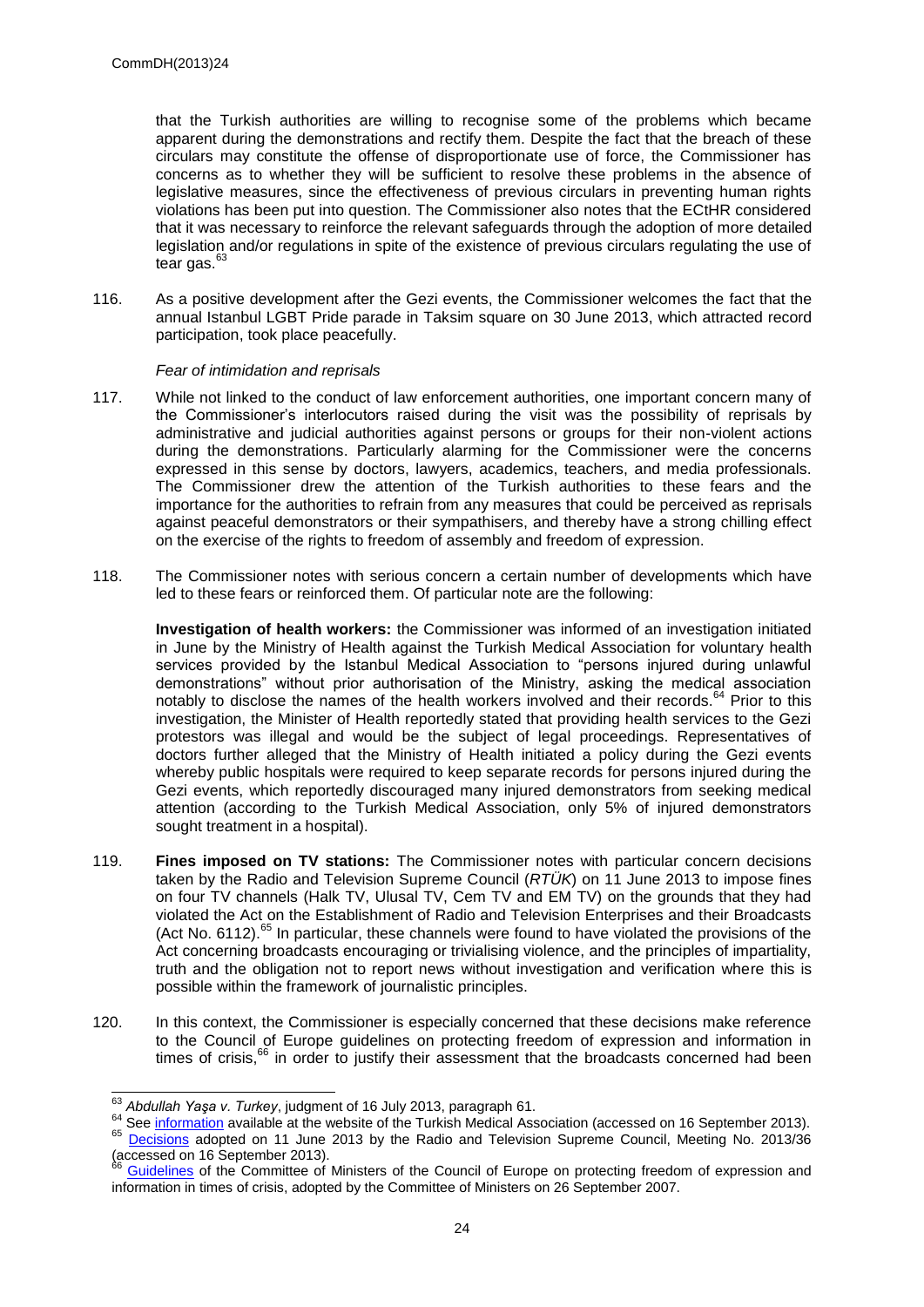one-sided, referred to unverified information, and to conclude that media professionals have a particular obligation to calm the populations at times of crisis whilst avoiding 'manipulative' or provocative broadcasts. While the aforementioned guidelines do provide that "media professionals need to adhere, especially in times of crisis, to the highest professional and ethical standards, having regard to their special responsibility in crisis situations to make available to the public timely, factual, accurate and comprehensive information", the Commissioner emphasises that the same guidelines clearly state that self-regulation is the most appropriate mechanism in this respect, and that the control exercised and fines imposed by RTÜK cannot be considered as self-regulation.

- 121. **Media professionals:** Self-censorship in the Turkish media is a problem which was raised by the Commissioner's predecessor in his 2011 report on freedom of expression in Turkey.<sup>67</sup> The Commissioner is concerned that the perception of biased coverage of the Gezi events, which had prompted the Secretary General of the Council of Europe to urge the Turkish media to provide full and accurate coverage of the protests,<sup>68</sup> has been compounded by the dismissal of a number of journalists in connection with their coverage of the Gezi events. The Commissioner is particularly worried about the effects of certain high-profile cases which further tarnished the image of independence of the Turkish media, such as the dismissal of Yavuz Baydar from his position as the ombudsperson of the daily *Sabah*, ostensibly because he published readers' complaints about the newspaper's coverage of the Gezi events, and of Can Dündar, a prominent columnist of the daily *Milliyet*.
- 122. **Targeting of professional associations:** The Commissioner notes that on 12 July 2013 the Turkish Parliament passed legislation (Act No. 6495) explicitly removing the competence of the Union of Chambers of Turkish Engineers and Architects to visa certain projects, thus depriving it of an important source of income. He notes with concern that this move was seen by many as a reprisal against the Union, which was very active in the legal proceedings challenging the demolition of the Gezi Park and during the Gezi events themselves.
- 123. The Commissioner also noted with concern information provided by his interlocutors that police reports concerning the Gezi events referred to organisations such as the Union of Chambers of Turkish Engineers and Architects, Turkish Medical Association, bar associations and certain human rights NGOs as "anti-governmental civil society organisations" who sought public support for "illegal, marginal, left-wing activists" and tried to exert psychological pressure on the judiciary and the law enforcement authorities. Among the acts which were singled out in such reports was the fact that these organisations encouraged individual demonstrators to bring complaints to prosecutors for excessive use of force, as well as legal aid provided by bar associations to demonstrators. The Commissioner finds this information all the more worrying as these police reports often constitute the basis of prosecutors' indictments.
- 124. The Commissioner also notes the arrest during a demonstration at Gezi Park on 8 July 2013 of persons, including members of the Istanbul Chambers of Architects and Town Planners, as well as the Secretary General of the Istanbul Medical Association, the subsequent house searches, as well as the information that a number of the persons arrested have been charged under Article 220 of the Turkish Criminal Code concerning criminal organisations.
- 125. **Academia, teachers and students:** The Commissioner also received numerous allegations that the Turkish Council for Higher Education had contacted rectors of several universities enquiring about actions of their teaching staff which were seen to be encouraging demonstrators (such as changing of examination dates). The Commissioner also heard reports that administrative investigations had been started in certain provinces against teachers (as well as other civil servants) who had peacefully demonstrated during the Gezi events. He is also concerned about reports that there have been attempts by administrative authorities to establish the identity of students who participated in demonstrations, and that a number of students participating in demonstrations have lost their right to university accommodation or

-

 $67$  Report by Thomas Hammarberg, Commissioner for Human Rights of the Council of Europe, following his visit to Turkey from 27 to 29 April 2011, Issue reviewed: Freedom of expression and media freedom in Turkey,  $CommDH(2011)25$ , paragraphs 68 to 70.</u>

See th[e news item](http://www.coe.int/en/web/secretary-general/news-2013/-/asset_publisher/EYlBJNjXtA5U/content/le-secretaire-general-exhorte-les-medias-turcs-a-assurer-une-couverture-complete-et-exacte-des-manifestations?redirect=http%3A%2F%2Fwww.coe.int%2Fen%2Fweb%2Fsecretary-general%2Fnews-2013%3Fp_p_id%3D101_INSTANCE_EYlBJNjXtA5U%26p_p_lifecycle%3D0%26p_p_state%3Dnormal%26p_p_mode%3Dview%26p_p_col_id%3Dcolumn-2%26p_p_col_count%3D1) on the Secreaty General's website, 3 June 2013.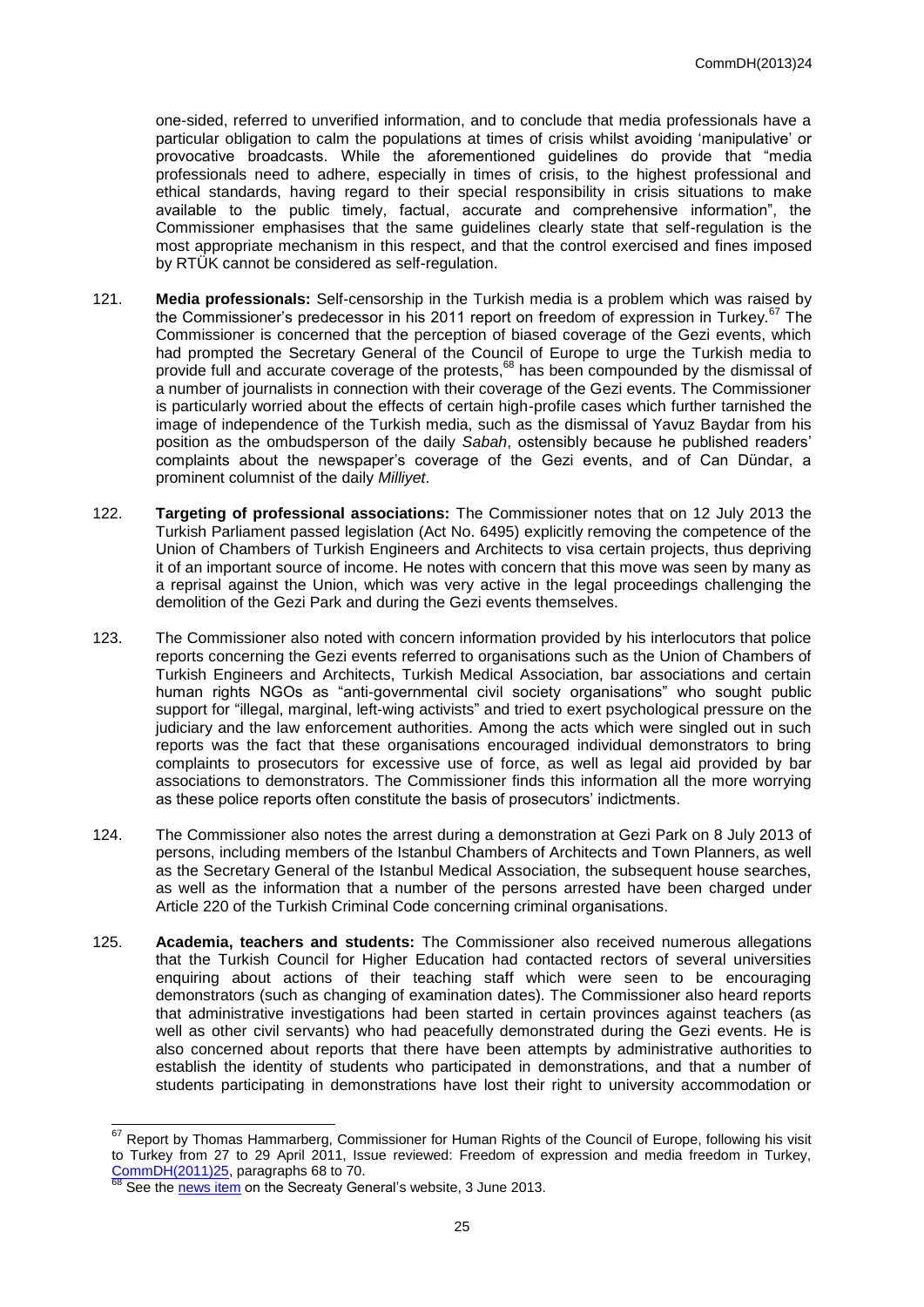government scholarships. He understands that such reports have led to a parliamentary questions addressed to the Minister of Youth and Sports.

- 126. **Business interests:** The Commissioner received reports that following official statements that the Gezi events had been encouraged by speculators, the Turkish Capital Markets Board and the Banking Regulation and Supervision Agency started special investigations concerning the Gezi events. Tax fines imposed on a number of businesses in the aftermath of the events were also interpreted as reprisals by some interlocutors.
- 127. **Social media:** The Commissioner was informed that from the start of the events the demonstrators relied very heavily on social media, in particular Twitter and Facebook. The Commissioner notes that government representatives repeatedly made statements targeting the social media. Around 30 persons were reportedly arrested on the basis of their tweets urging people to demonstrate in Izmir and subsequently released.
- 128. It was reported that in a statement on 17 June 2013, the Minister of the Interior implied that similar arrests could occur elsewhere, and expressed the government's view that there should be specific legislative regulation of social media considering the serious problems they cause, and stated that this work would be carried out by the Ministry of Justice and other relevant ministries. The Commissioner was informed by the Minister of Justice, however, that no such regulation was on the government's agenda.

## *Conclusions and recommendations*

- 129. The Commissioner welcomes the progress Turkey has made in recent years in combating torture in the framework of its "zero-tolerance policy" against torture, in particular in custody settings. He urges the Turkish authorities to maintain this momentum and transpose these positive results to a number of other areas of recurrent human rights violations in the framework of law enforcement outlined in this report.
- 130. The Commissioner considers that the Turkish legislation concerning assemblies and demonstration marches provides the Turkish authorities with excessively broad powers for restricting the right to freedom of assembly. According to the relevant Act, demonstrations become automatically unlawful as a result of any one of the numerous grounds provided for, which may concern aspects as crucial as the time and place of assembly, and government representatives also enjoy a wide discretion to ban demonstrations. In the Commissioner's view, the most significant shortcoming in the Turkish legislation is the fact that it provides for the dispersal of any demonstration which has thus been deemed unlawful, without taking into account whether or not it is peaceful, a crucial distinction according to the case-law of the ECtHR. The legislation also imposes undue or disproportionate punishments for participation in unlawful demonstrations.
- 131. The Commissioner understands that the Turkish authorities are considering reviewing this legislation, which dates back to the period of the military coup d'état of 1980, and urges them to do so in order to bring it in line with the ECtHR case-law and other international standards, including the Guidelines on Freedom of Peaceful Assembly of the OSCE and Venice Commission. By raising the thresholds, both for considering a demonstration as unlawful and for possible subsequent law enforcement interventions to disperse demonstrations, the Turkish authorities could significantly reduce the number of such interventions and thereby limit violations of human rights due to excessive use of force. The legislation should also be rendered less prescriptive, for example concerning places where demonstrations can be held, and more flexible. To further limit the need for dispersals with use of force, the Commissioner encourages the Turkish authorities to ensure more transparency and dialogue between the police and organisers of demonstrations, for example by having systematic recourse to professional mediators to defuse potential tensions during assemblies.
- 132. As regards the conduct of law enforcement officials in the context of demonstrations, and in particular the excessive use of force which has been identified as a systemic problem in Turkey by the ECtHR, the Commissioner urges the Turkish authorities to adopt clear and binding rules on the proportionate use of force by law enforcement agents in the context of demonstrations,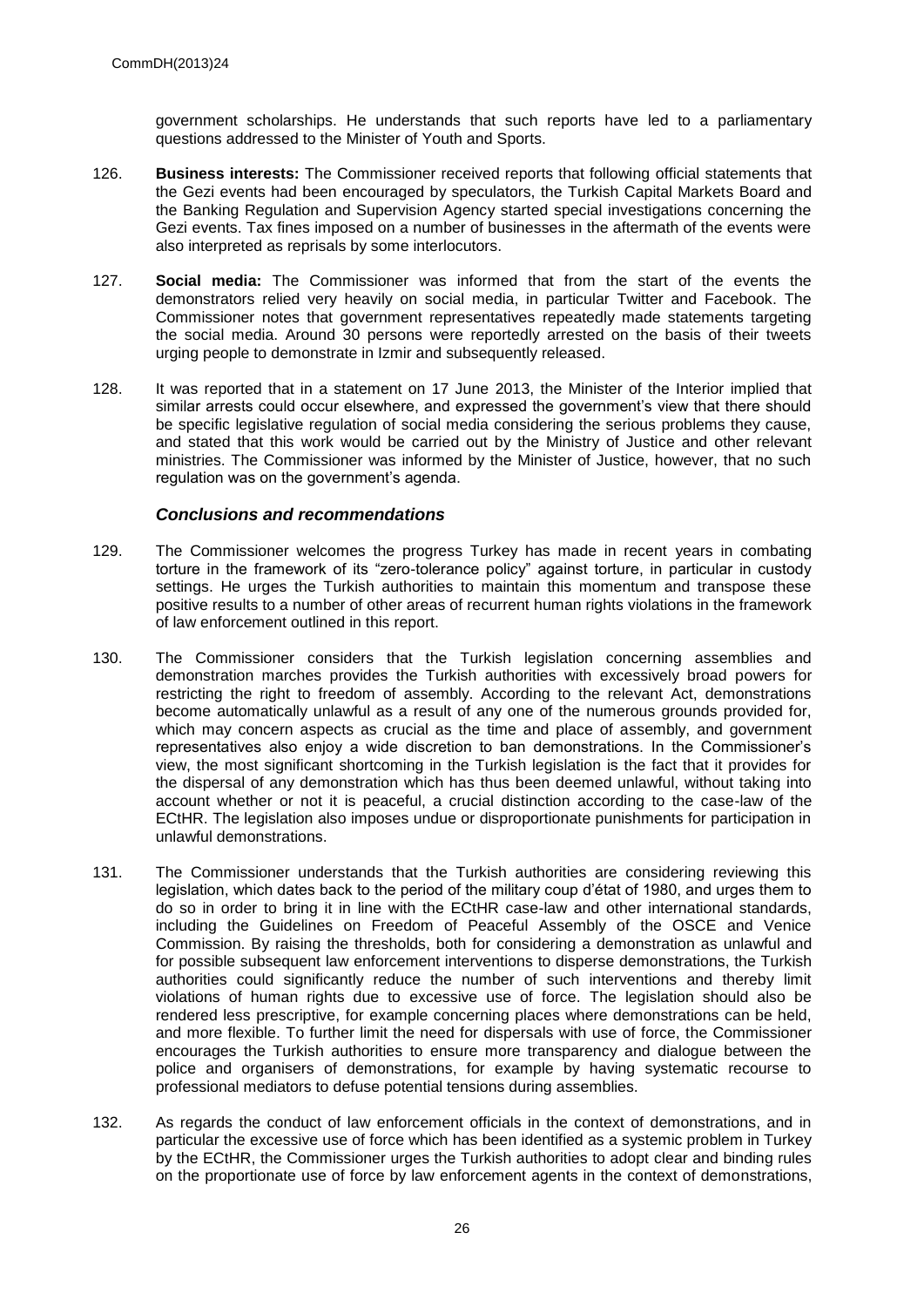including on the use of tear-gas and projectile-firing weapons, in line with the relevant CPT recommendations and recent case-law of the ECtHR. The Commissioner also encourages the Turkish authorities to revise the practice of adding OC pepper concentrate to water sprayed from water cannons, given the intense pain this practice is reported to cause. While noting the directives and circulars of the Minister of the Interior addressing a number of these issues, the Commissioner draws the attention of the Turkish authorities to the fact that the ECtHR considered that Turkey needed to provide clearer guarantees against violations of Articles 3 (prohibition of torture) and 11 (freedom of assembly) of the ECHR through detailed legislation and/or regulations. In any event, given the number of relevant circulars and directives, the Commissioner considers that it would be advisable to review the applicable domestic standards and codify them in a manner which would increase clarity on the powers and responsibilities of law enforcement authorities during demonstrations.

- 133. Continuous training should be provided to law enforcement personnel on the use of weapons and riot control material, including tear gas, with full respect for the principles of opportunity, proportionality, restraint and minimum damage contained in the 1990 UN Basic Principles on the Use of Force and Firearms by Law Enforcement Officials. In accordance with the ECtHR's findings, the Turkish authorities should also put in place a better system of control and supervision of law enforcement personnel during demonstrations, as well as an effective *ex post facto* review of the necessity, proportionality and reasonableness of any use of force, in particular against persons who do not put up violent resistance.
- 134. The Commissioner encourages the Turkish authorities to pay special attention to the problem of ill-treatment committed by law enforcement officials during apprehensions and in noncustodial settings. In the light of numerous allegations of such ill-treatment during the Gezi events, the Commissioner encourages the authorities to publish the preliminary observations of the CPT following its visit to Turkey between 10 and 21 June 2013, as well as the subsequent report of this visit, and urges them to implement any recommendation the CPT may address to the Turkish authorities regarding this issue.
- 135. The Commissioner draws the attention of the Turkish authorities to certain powers granted to the police under the Powers and Duties of the Police Act, which in his view raise questions of compatibility with international standards and the case-law of the ECtHR. These powers concern, in particular, the use of firearms, stopping of persons in daily policing and retention of personal data. He also invites the Turkish authorities to adopt measures with a view to promoting diversity within the police force. To lessen the likelihood of police misconduct, Turkey should also pay attention to the social and economic rights of law enforcement officials, such as sufficient rest and psychological support.
- 136. Referring to previous Commissioner's reports on Turkey and the case-law of the ECtHR, both of which point to impunity of law enforcement officials as an entrenched problem, the Commissioner stresses the need for policies and practice to prevent and vigorously combat any institutional culture within or outside of law enforcement authorities which promotes impunity. He draws the Turkish authorities' attention to the relevant Council of Europe standards, including the Committee of Ministers Guidelines on eradicating impunity for serious human rights violations and the section on combating impunity of the CPT's  $14<sup>th</sup>$  general report.
- 137. The authorities are urged to undertake measures to raise awareness among judges and prosecutors of their duty to thoroughly investigate all allegations of violations of human rights committed by law enforcement officials, in full compliance with the five principles established by the ECtHR. The Commissioner recommends that special attention be paid to victim involvement (including support and counselling for victims of excessive use of force) and to the adequacy of proceedings, notably by giving due consideration to all relevant evidence (e.g. witness testimonies, interrogation of suspected officers, forensic and medical evidence) as opposed to relying mainly or exclusively on police reports, and ensuring equality of arms between victims and alleged perpetrators of police violence. In this respect, the Commissioner welcomes a provision in the Bill on the establishment of a Law Enforcement Oversight Commission to the effect that allegations of serious misconduct by law enforcement officials should be prioritised by prosecutors and hopes that this provision will be enacted.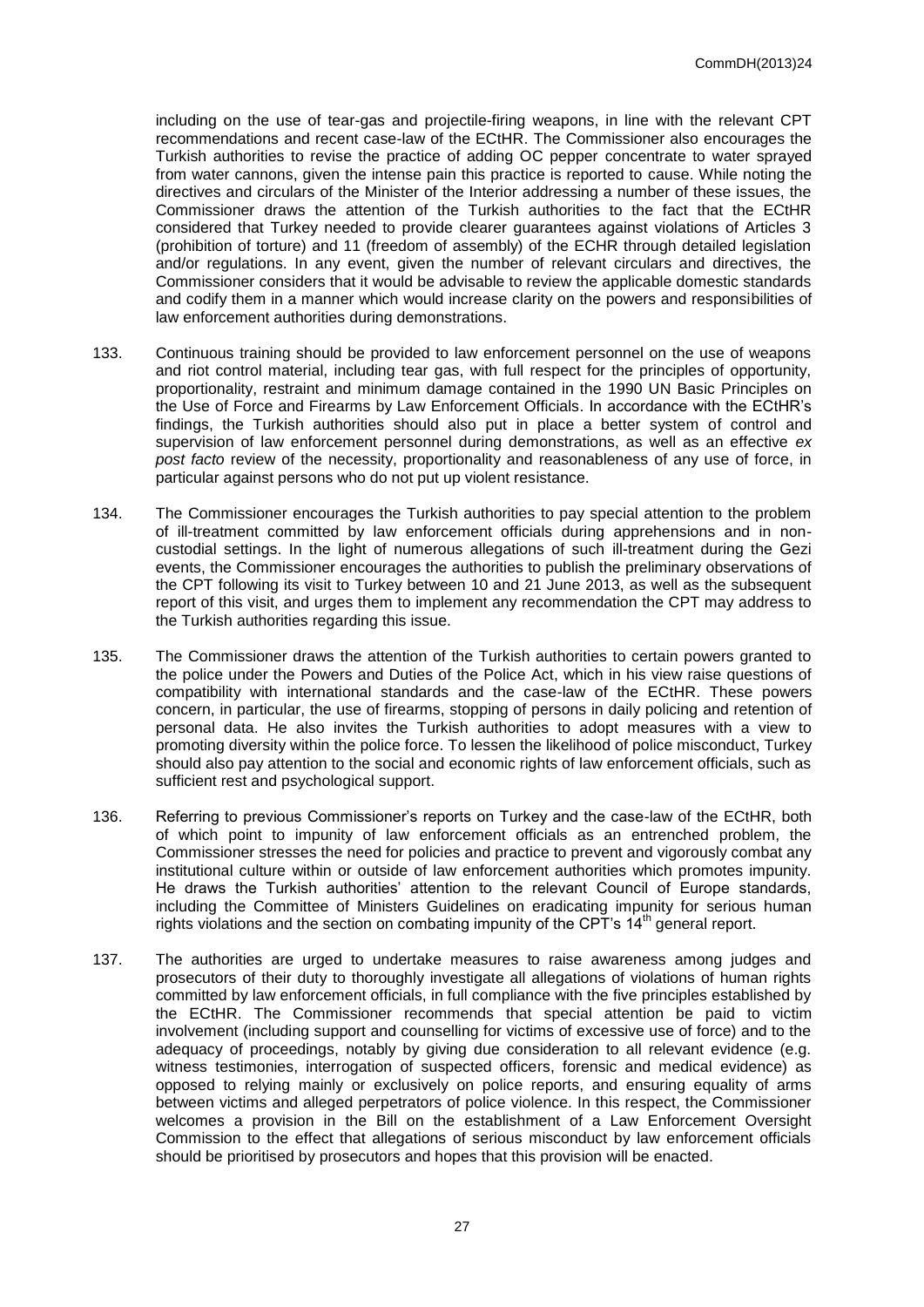- 138. The Commissioner urges the Turkish authorities to remove all administrative obstacles which currently hamper judicial investigations concerning law enforcement officials, such as the authorisation system, and the suspension of officials who are the subject of credible allegations of human rights violations. The authorities should further ensure that law enforcement authorities comply promptly and fully with any requests by the judiciary to provide information or evidence relating to allegations of human rights violations within their ranks. The Commissioner stresses that it is essential to ensure that all law enforcement officials are easily identifiable so as to facilitate the prosecution of perpetrators of misconduct, and urges the authorities to enforce strict disciplinary measures in cases of violations of self-identification provisions, including any cases of police officers hiding their identification numbers or using force whilst not in uniform. The Commissioner encourages the Turkish authorities to ensure that the obligation to record police interrogations, an important component of the "zero-tolerance policy", is given a firmer legal basis in legislation, is extended to interventions to disperse demonstrations, and is applied consistently at all times.
- 139. The Turkish authorities at all levels are urged to firmly and publicly condemn all instances of illtreatment and other human rights violations committed by law enforcement officials in all contexts, including during demonstrations, and refrain from statements which minimise, or may appear as minimising, the gravity of excessive use of force by the police. This is crucial to combating impunity and strengthening public confidence in the work of the law enforcement authorities.
- 140. The Commissioner considers that full accountability of law enforcement officials requires, in addition to administrative and judicial investigations, an independent complaints mechanism based on communication and mutual understanding between the public and the police in accordance with the European Code of Police Ethics.
- 141. While the Bill on the establishment of a Law Enforcement Oversight Commission includes some positive elements, the Commissioner is of the view that the proposed Commission would not fulfil the function of an independent complaints mechanism in the format currently envisaged, and invites the Turkish authorities to review the Bill to ensure that the oversight of law enforcement is ensured by an independent body with no organic links to the law enforcement forces and the Ministry of the Interior, which should preferably be elected by the parliament. Such a body should further have its proper budget, inspectors and powers to investigate the public's complaints in case of allegations of violations of rights enshrined in the ECHR. Any findings of misconduct of such a body should always lead to disciplinary and criminal proceedings. Alternatively, the Turkish authorities could consider entrusting this function to the Ombudsman Institution, although this would require a substantial revision of the Institution's mandate.
- 142. The Commissioner considers that the way the Turkish authorities handle the numerous allegations of excessive use of force during the Gezi events will be an important test of their will to tackle the issues of police violence and impunity. The Commissioner urges the authorities to pay special attention to the types of allegations he heard most frequently during his visit (as set out in the main body of the present report) when they review legislation and monitor the effectiveness of domestic investigations. While the Commissioner fully agrees with the Turkish authorities that crimes committed by demonstrators must also be prosecuted, human rights violations committed by law enforcement officials pose a direct threat to the rule of law and must be a priority for the justice systems of all member states.
- 143. In the opinion of the Commissioner, failure to conduct independent, adequate, prompt and effective investigations into all these allegations would not only tarnish the credibility of Turkish law enforcement authorities, but also result in a large number of cases being brought to the ECtHR and add to the already substantial caseload of the Court concerning the respect of the right to freedom of assembly by Turkey. A positive element in this respect is the possibility of bringing individual petitions to the Constitutional Court, and the Commissioner trusts that the Constitutional Court will continue fulfilling its crucial role of ensuring compliance of the Turkish judiciary with the ECHR standards.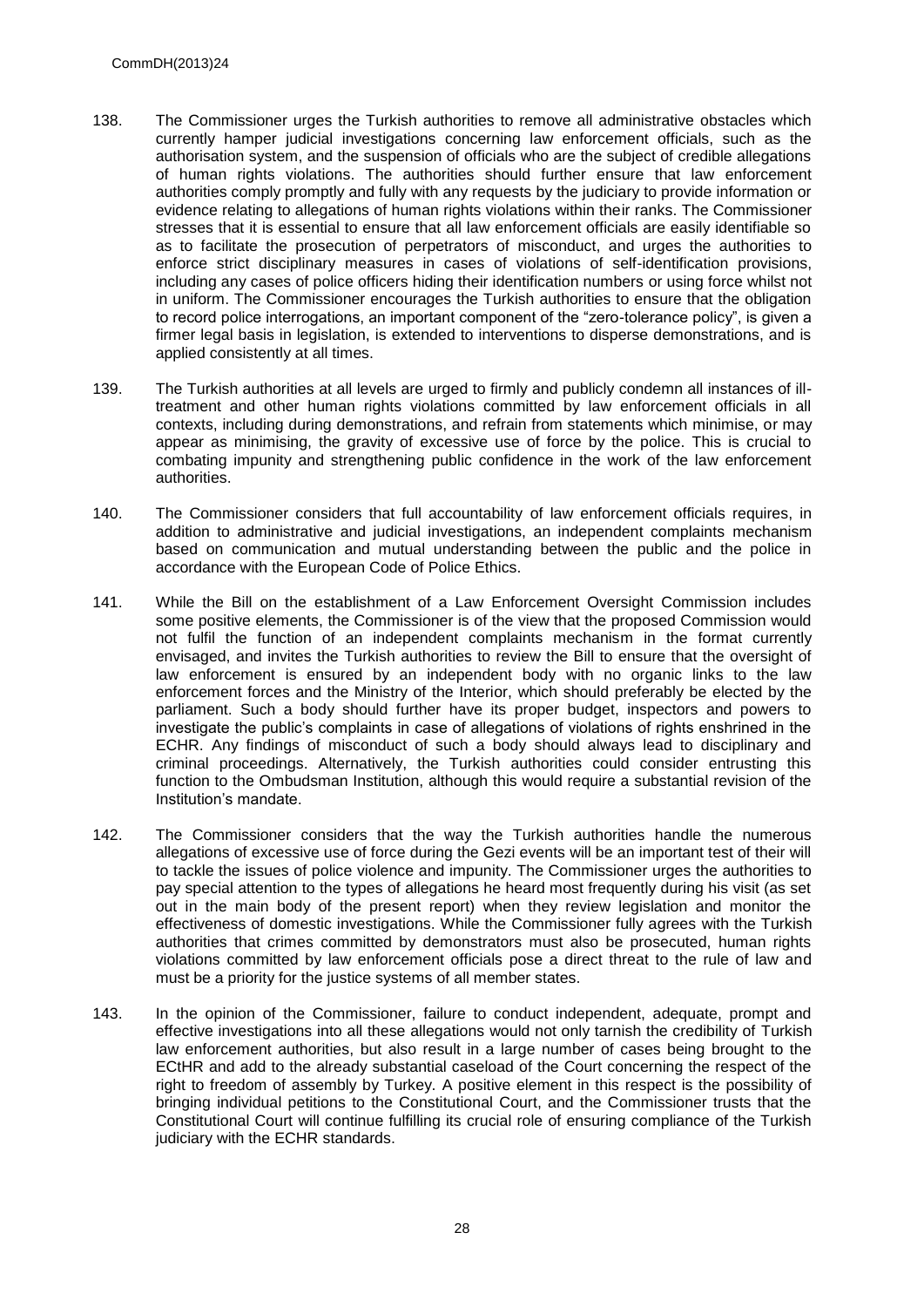144. The Commissioner is deeply concerned about the climate of fear of reprisals for non-violent involvement during the Gezi events, in particular among professional groups, which have unfortunately been reinforced by a number of administrative and legislative measures taken during and after the events. Bearing in mind the chilling effect such perceptions can have on the exercise of the rights to freedom of assembly and freedom of expression, including on the social media, the Commissioner urges the authorities to allay these fears by discontinuing any such measures already taken and clearly stating at the highest political level that this is not a policy of the Turkish government.

#### **II. The legal and institutional frameworks for the protection and promotion of human rights at the national level**

- 145. The Commissioner underlines that the European and international systems of human rights protection cannot act as a substitute for national systems of protection and promotion of human rights, and that all member states need to elaborate a comprehensive strategy for the domestic implementation of international human rights standards, comprising both legal and institutional aspects. National human rights structures established in accordance with the Paris Principles<sup>6</sup> are key actors in this respect, as well as crucial partners for the Commissioner, who is mandated to **"**facilitate the activities of national ombudsperson institutions and other human rights structures".<sup>70</sup>
- 146. The Commissioner notes that Turkey has taken significant steps in recent years in order to develop its national framework for the protection and promotion of human rights. The most important component of this development has been the drive towards the establishment of independent human rights structures at the national level, whereas the only institutions citizens Independent human rights subcidency at the national terms, there are stay could previously turn to regarding human rights violations were the Human Rights Presidency under the Prime Ministry and the Human Rights Boards at the provincial and district levels. The Human Rights Boards, established in all 81 provinces and 850 districts, are entrusted with receiving and investigating complaints and allegations of human rights abuses, and thereafter transmitting their findings to competent authorities for administrative and/or legal action. They also take measures for the prevention of all forms of discrimination and launch programmes for human rights education at the local level. Even though they include members from various backgrounds, they are chaired by the governor or district governor, and both their independence and effectiveness has been very often questioned by civil society organisations.
- 147. In addition, the Human Rights Inquiry Commission of the Turkish Parliament receives petitions and undertakes a number of human rights investigations, but these have mostly been *ad hoc*  investigations on allegations of major human rights violations, rather than a systematic treatment of citizens' complaints.
- 148. Recent developments have considerably changed this situation, the enactment of legislation establishing both an ombudsman institution and a national human rights institution in 2012 being a particularly significant change. The Commissioner is also aware that the Turkish authorities are considering the creation of an equality body and a police oversight commission.<sup>72</sup> These measures are fully in line with calls from various Council of Europe bodies on Turkey to establish national human rights structures, in particular an ombudsman institution.<sup>7</sup>
- 149. The Commissioner intends the following observations as the first step of a constructive dialogue with the Turkish authorities in order to assist them in reinforcing and fine-tuning these

-

<sup>&</sup>lt;sup>69</sup> Principles appended to the Resolution of the United Nations General Assembly on national institutions for the promotion and protection of human rights, A/RES/48/134 of 1993.

<sup>70</sup> Resolution of the Committee of Ministers of the Council of Europe on the Council of Europe Commissioner for Human Rights, [Resolution\(99\)50,](https://wcd.coe.int/ViewDoc.jsp?id=458513) 77 May 1999, Article 3.

Boards established pursuant to the Regulation on the establishment, duties and functioning of provincial and district human rights boards, Official Gazette No. 25298 of 23 November 2003.

 $72$  See above, "The need to combat impunity of members of law enforcement authorities".

<sup>&</sup>lt;sup>73</sup> See, for example, the Resolution of the Parliamentary Assembly of the Council of Europe on the honouring of obligations and commitments by Turkey, [Resolution 1380 \(2004\),](http://assembly.coe.int/ASP/XRef/X2H-DW-XSL.asp?fileid=17225&lang=en) 22 June 2004.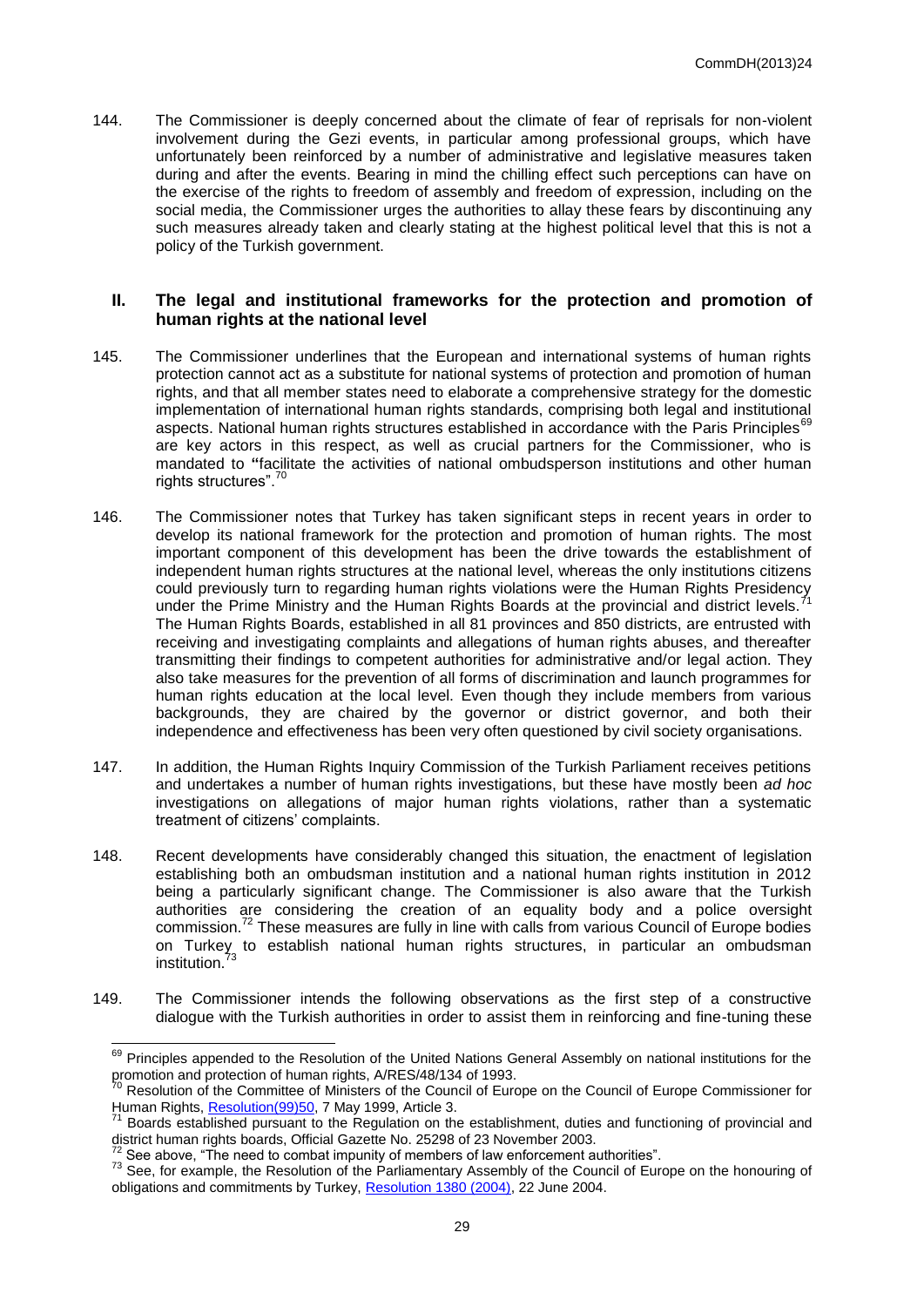new human rights structures and further developing Turkey's human rights architecture. For this purpose, the Commissioner examined the legal framework and initial developments concerning the establishment of two new national human rights structures, i.e. the Ombudsman's institution and the Turkish Human Rights Institution (Section 1). He also looked at other measures which are currently under consideration, in particular a Bill on promoting equality and establishing an equality body, as well as other important measures under consideration or already adopted, which are likely to have an important effect on Turkey's domestic human rights protection system, including individual petitions to the Constitutional Court and a human rights action plan (Section 2).

150. One of the problems hampering the effectiveness of the Turkish domestic system for the protection and promotion of human rights has been an insufficient involvement of civil society, both in terms of consultation when devising legislation and practical measures concerning human rights, and participation in the implementation of such measures. The Commissioner therefore paid special attention to this aspect during his visit in July 2013.

#### *1. Turkey's national human rights structures*

#### *1.a. Ombudsman Institution*

- 151. The Commissioner observes that the Turkish government attempted to establish an Ombudsman in 2006, the Turkish Parliament enacting the relevant legislation in September 2006. However, the application of this law was suspended by the Turkish Constitutional Court in November 2006 pending a ruling on its constitutionality. In December 2008, the Constitutional Court rendered its final ruling, declaring the law unconstitutional, on the grounds, notably, that in view of the principle of the separation of powers, the oversight of the executive by a body elected by the Parliament could not be established simply by ordinary legislation, without the corresponding constitutional basis.<sup>7</sup>
- 152. As a result, the Ombudsman Institution was included in the constitutional reform package, which was approved in a referendum on 12 September 2010, by adding to Article 74 of the Constitution (on citizens' right to petition) the explicit right to petition an ombudsman elected by the Parliament. In July 2011, the Commissioner's predecessor commented on the planned Ombudsman Institution reiterating "the importance of the relevant international standards, and in particular the Paris Principles".
- 153. In accordance with Article 74 of the Constitution, an act on the establishment of the Ombudsman Institution was adopted in June 2012, and complemented by a regulation.<sup>7</sup> According to the Ombudsman Institution Act, a Head Ombudsman and five Ombudspersons are elected by the Parliament. Their role is to inspect the legality and equity of administrative acts, "in accordance with a sense of justice based on human rights". The Ombudsman's Office, headed by a Secretary General, is connected to the Presidency of the Parliament and has a separate budget, and approximately 250 staff.
- 154. The Commissioner observes that any natural or legal person whose interests have been affected by a measure of an administrative authority (except, notably, *ex officio* acts of the President of the Republic and purely military operations) can lodge a complaint with the Ombudsman within six months if their direct complaint to the administrative body is either rejected or remains unanswered for 60 days. The Commissioner notes in particular that, when the complaint concerns human rights, fundamental freedoms, women's and children's rights, or subjects of public interest, there is no requirement that the person be directly affected. During the treatment of the complaint by the Ombudsman, time limits for bringing a court case are suspended. The Commissioner notes that the Ombudsman Institution does not have the power to act *ex officio* which, as he discussed with the Head Ombudsman during his visit in July 2013, is an area where the Act could be improved upon, in particular when it comes to human rights violations.

<sup>-</sup> $74$  Constitutional Court judgment No. 2008/185 of 25 December 2008.

<sup>75</sup> *Op. cit.*[, CommDH\(2011\)25,](https://wcd.coe.int/ViewDoc.jsp?id=1814085) para. 12.

<sup>&</sup>lt;sup>76</sup> Ombudsman Institution Act, Act No. 6328 of 14 June 2012 and the Regulation published in the Official Gazette No. 28601 of 28 March 2013.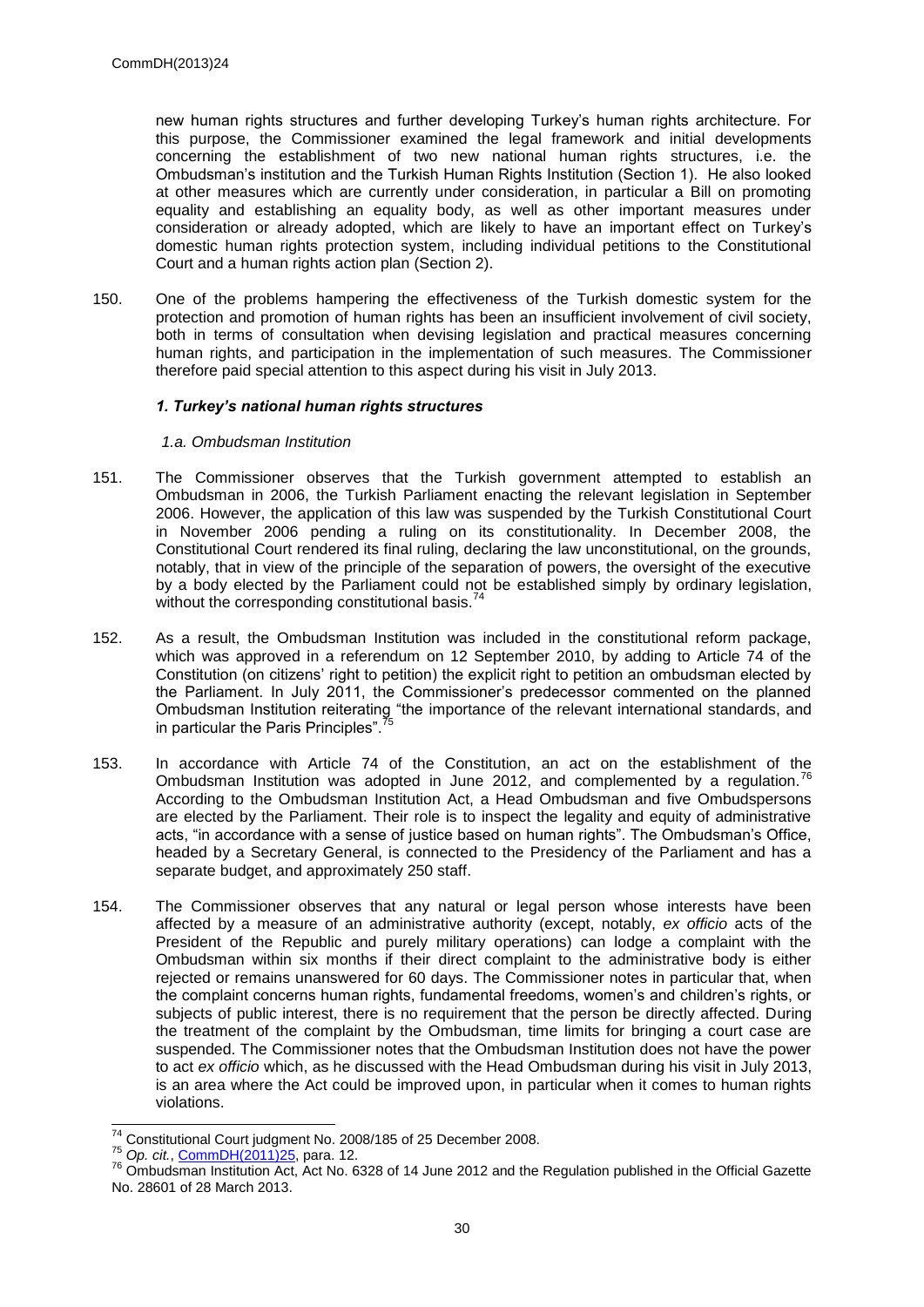- 155. During the examination of a complaint by the Ombudsman Institution, administrative authorities have to comply with any request for information or documents within 30 days, whereas documents containing state or industrial secrets can be inspected by the Ombudsman on the spot. The Ombudsman Institution can also hear witnesses and retain experts for advice. The Ombudsman Institution has to conclude its inspection within six months of the receipt of the complaint. If it decides to address recommendations to the relevant administrative authority, the latter must inform the Ombudsman of the measures it has taken to comply with them or present the reasons why it will not do so within 30 days. The Institution also presents an annual report to the Parliament, which is published in the Official Gazette.
- 156. As regards the election process, the Act provides for a two thirds majority of votes in the Parliament for the Head Ombudsman. However, if no ombudsman can be elected in the first two rounds, the requirement is a simple majority in the third round. In the fourth round, the candidate with the highest number of votes gets elected. The other ombudspersons are elected by a joint commission of the parliament, along similar lines. The duration of the mandate of the Head Ombudsman and the ombudspersons is four years.
- 157. The Commissioner observes that there might be a need for some of these provisions to be reviewed in the light of the opinions of the Venice Commission on Ombudsman institutions. He notes, in particular, that a term of office of four years was considered too short by the Venice Commission in other contexts. The Commissioner also understands that one of the options being considered in the framework of the elaboration of the new constitution (see below) is the extension of the powers of the President of the Republic, a feature that may require a reassessment of the Ombudsman's mandate which excludes *ex officio* acts by the President. As regards the dismissal of the Ombudsman, the Commissioner draws the attention of the Turkish authorities to the fact that the Venice Commission considers that "it would be preferable to have the ombudsperson appointed and dismissed by a qualified majority in parliament" in order to provide the office with a politically and socially broad base. According to the Turkish Ombudsman Institution Act, the dismissal occurs upon discovery of non-fulfilment of eligibility conditions, following the decision of the relevant parliamentary commission (confirmed by a decision of the general assembly without debate, in case the dismissal concerns the Head Ombudsman).
- 158. The Commissioner is aware that the election of the Head Ombudsman, in the fourth round, led to some controversy, due to the fact that he was a member of the Chamber of the Court of Cassation which was responsible for the conviction of the journalist Hrant Dink for "insulting Turkishness" (Article 301 of the Criminal Code), an event which is widely seen as having encouraged Dink's subsequent assassination. As regards the other ombudspersons, the main opposition party stated that only candidates who had had ties to the ruling party had been elected, including two former MPs of that party. The Commissioner also heard criticism from a number of civil society organisations that, as a result of the elections, the institution started out lacking the credibility it needed concerning independence and impartiality.
- 159. The institution started accepting complaints on 29 March 2013, and as of 27 September 2013 it had received 5 716 complaints. A short activity report published on 28 May 2013 indicates that the main issues raised in the 2 072 complaints received by that date concerned the regime applicable to civil servants, financial/tax matters, working conditions and social security, education, municipal services and "the judiciary, national defence and security". The Commissioner notes that about 12% of the complaints concerned issues directly linked to human rights (104 complaints on the right to property, 82 complaints classified as "human rights violations", 29 complaints concerning disability, 23 complaints concerning women's and children's rights, and 10 complaints on citizenship or rights of refugees and asylum seekers).<sup>7</sup>
- 160. The Commissioner notes with interest a publicity campaign by the Institution entitled "Our state is confident and opens itself to the scrutiny of the nation/For a public service of European

1

<sup>&</sup>lt;sup>77</sup> Venice Commission Vademecum on the Ombudsman Institution, [CDL\(2011\)079,](http://www.venice.coe.int/webforms/documents/CDL%282011%29079-e.aspx) 1 December 2011.

<sup>&</sup>lt;sup>78</sup> Ombudsman Institution, **Short Activity Report** (2 December – 27 May) of 28 May 2013 (available in Turkish only).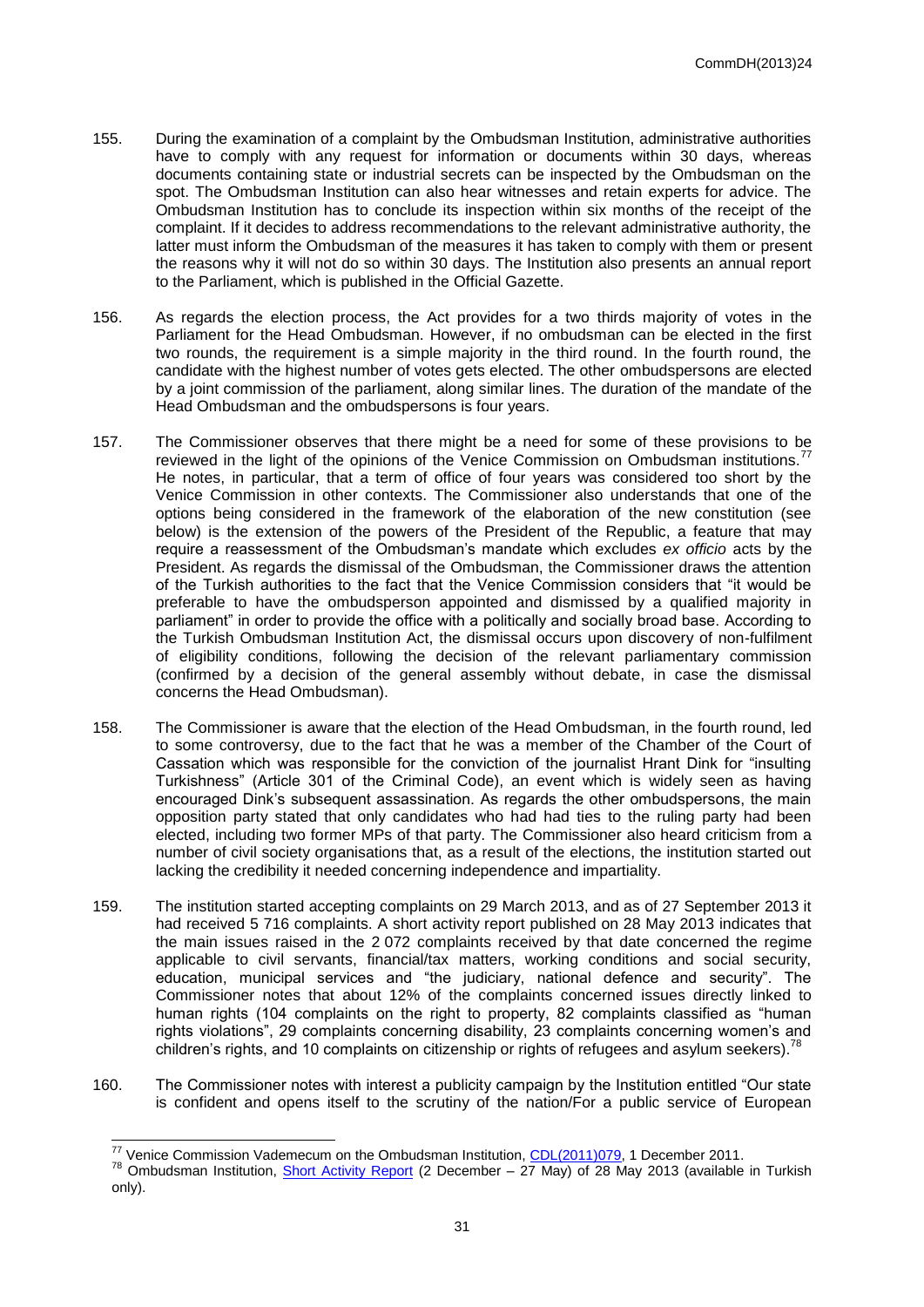Standards" which ran, in addition to Turkish, in English, Arabic and Kurdish, making the Ombudsman Institution arguably the first constitutional body of the Turkish Republic to use Kurdish in official communications (bearing in mind that the Turkish judiciary has in the past considered the use of the letters 'q', 'x' and 'w' illegal in the context of the use of Kurdish).

161. During the Commissioner's visit in July 2013, the Head Ombudsman informed him that his Institution had received 22 complaints concerning the Gezi events, mainly on excessive use of force, personal liberties and the discourse of the authorities. In the process of the examination of these complaints, the Head Ombudsman held meetings with NGOs and the authorities, made a visit to the Taksim square in Istanbul, and requested information and documents from the administration concerning the events. The Head Ombudsman stated that his Institution was fully aware of its responsibility and the importance of his future report on these complaints, which would be examined in the light of Articles 10 and 11 of the ECHR.

#### *1.b. Turkish Human Rights Institution*

- 162. The Turkish Parliament adopted an Act on the establishment of the Turkish Human Rights Institution (hereinafter, 'the THRI') on 21 June 2012.<sup>79</sup> The tasks entrusted to the THRI by the act include: activities for the protection and promotion of human rights and prevention of violations; fight against torture and ill-treatment; investigation of complaints and applications and follow-up of the results; activities for the resolution of identified human rights problems and education activities for this purpose; research and investigation in order to monitor and assess human rights developments.
- 163. The executive organ of this institution is the Human Rights Board, composed of 11 members, two of which are appointed by the President of the Republic, seven by the Council of Ministers, one by the Council of Higher Education and one by the Presidents of the Bar Associations.
- 164. The Commissioner observes that both the establishment process and the statute of this Institution were subject to intense criticism by civil society organisations, in particular on the grounds of non-compatibility with the Paris Principles.<sup>80</sup> NGOs criticised, in particular, that even the small improvements made to the relevant Bill in the Parliament with input from civil society in the previous legislative period had been ignored, and that the government had reverted to the original version of the Bill when presenting it to the new legislature on 5 March 2012. The Commissioner understands that, while the relevant parliamentary commission again organised consultations with civil society organisations, it submitted the Bill to the General Assembly with only a few amendments (such as an amendment for the mode of election of members: in the Bill proposed by the government all members of the Human Rights Board were elected by the Council of Ministers), which did not satisfy most NGOs.
- 165. As stated above, the election of the nine out of eleven members of the Human Rights Board is entrusted to the executive. The THRI Act limits itself to indicating that members are to be elected among persons having excelled in the human rights field for a mandate of four years, renewable once. While it states that the election process must observe a pluralistic representation of NGOs, trade unions, professional associations, universities, lawyers, journalists and other experts, there is no independent mechanism to ensure that the provision on pluralism is respected. The act further states that the THRI is "linked with" the Prime Ministry, and does not seem to guarantee the administrative and financial independence of the Institution.
- 166. Other features that have been severely criticised include: the lack of guarantees for the independence and impartiality of the members of the Human Rights Board; the fact that the personnel of the THRI would be subject to ordinary legislation on personnel and recruitment of civil servants, without the necessary additional guarantees for independence; and the extensive powers of the President and the Vice-President of the Human Rights Board (elected by the Board members directly), as opposed to a more collegial approach favoured by civil society. The Commissioner notes that the President of the Human Rights Board does not only preside

 $\overline{a}$ <sup>79</sup> Human Rights Institution of Turkey Act, No. 6332 of 21 June 2012.

<sup>80</sup> See, for example, the [joint declaration](http://www.ihop.org.tr/english/index.php?option=com_content&view=article&id=108:five-rights-based-organizations-national-human-rights-institute-draft-law-is-unacceptable&catid=36:ulusal-nsan-haklar-kurumu) of 5 leading human rights NGOs, 23 March 2012.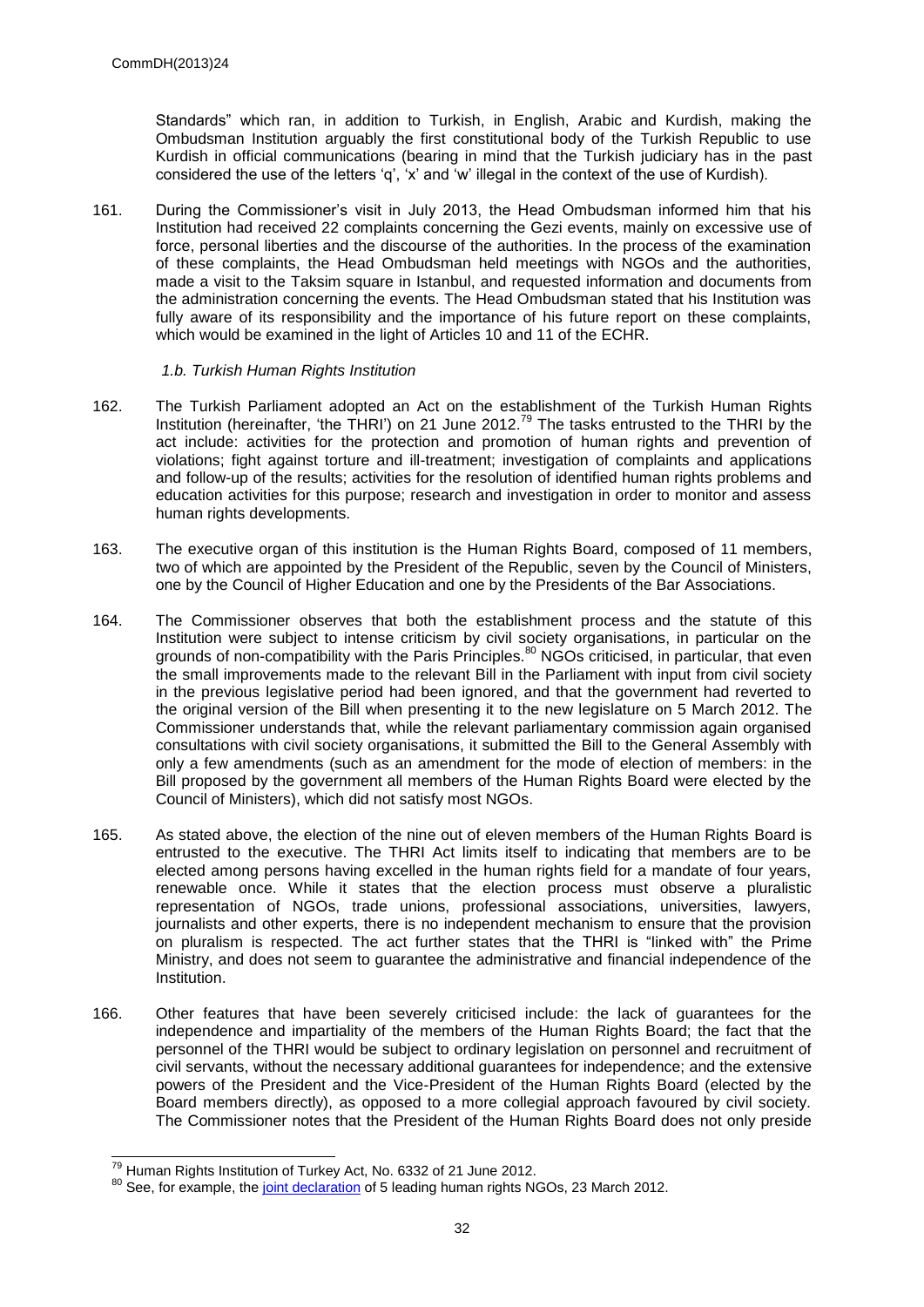over the Board, but is also the head of the administration of the Institution, and has full control over budgetary and personnel matters. It has been argued that there is no possibility for members of the Board to act against the will of the President.

- 167. The first members of the Human Rights Board were announced in September 2012, the Board held its first meeting on 24 January 2013 and elected as its President Dr. Hikmet Tülen, judge rapporteur at the Constitutional Court. During his meeting with the members of the Board, the Commissioner was informed that the board intends to meet twice per month. It had not yet started accepting individual complaints, pending the approval of its internal regulations. While it was not clear how the examination of individual complaints would be co-ordinated with the Ombudsman Institution, the Board members emphasised that complaints to the THRI would not be limited to those concerning administrative authorities and that there are no time limits for their introduction. The Commissioner understands that the Board is considering ways of involving provincial and district human rights boards in this process, despite the lack of organic links between these boards and the THRI.
- 168. The Commissioner notes some controversy surrounding the potential designation of the THRI as Turkey's National Preventive Mechanism (NPM) under the Optional Protocol to the Convention against Torture of the United Nations (OPCAT), which Turkey ratified on 27 September 2011. The law establishing the THRI specifies that the service units of the THRI must include a unit for the fight against torture and ill-treatment (Art. 11, paragraph b), which can organise unannounced visits to places where persons are deprived of their liberty. Civil society organisations voiced concern about initial statements by Turkish authorities indicating that the THRI may be designated as NPM, on the grounds that it does not meet the requisite criteria for independence and that it would not have the operational capacity to fulfil this task. This designation has however not been confirmed subsequently. As of September 2013, Turkey had not yet designated an NPM (although the deadline for doing so expired in September 2012). In his discussions with the members of the Human Rights Board, the Commissioner was informed that existing prison monitoring boards may be linked to the THRI in view of the preparation for the latter to be designated as NPM. In this connection, the Commissioner notes serious concerns that have been raised as to the effective independence of prison monitoring boards, including by the CPT. $81$
- 169. The Commissioner understands that through the establishment of the THRI, the Human Rights Presidency of the Prime Ministry was abolished and its experts started working for the new institution on a temporary basis. It has not been clarified how the THRI is intending to address human rights NGOs' concern about participation, inclusion and transparency. The Commissioner also notes that, as of September 2013, the Institution does not yet have a website and that Turkey has not yet made an accreditation request to the International Coordinating Committee of National Human Rights Institutions, neither for the THRI nor for the Ombudsman Institution.<sup>82</sup>
- 170. During his visit in July 2013, the members of the Human Rights Board informed the Commissioner that the Board had decided to start an investigation into the Gezi events, emphasising that they would not only concentrate on the violation of demonstrators' human rights, but also on violations of human rights perpetrated by some demonstrators.

#### *2. Other issues of relevance to the Turkish human rights architecture*

#### *2.a. Anti-discrimination legislation and equality body*

171. Turkey does not currently have comprehensive national anti-discrimination legislation. The only general basis for prohibiting discrimination is Article 10 of the Constitution, which provides that "all individuals are equal without any discrimination before the law, irrespective of language, race, colour, sex, political opinion, philosophical belief, religion and sect, or any such

 $81$  See the CPT's report on its visit to Turkey from 16 to 29 March 2004, [CPT/Inf\(2005\)18](http://www.cpt.coe.int/documents/tur/2005-18-inf-eng.htm), paragraph 95.

<sup>82</sup> According to the website of the OHCHR, <http://www.ohchr.org/en/countries/nhri/pages/nhrimain.aspx>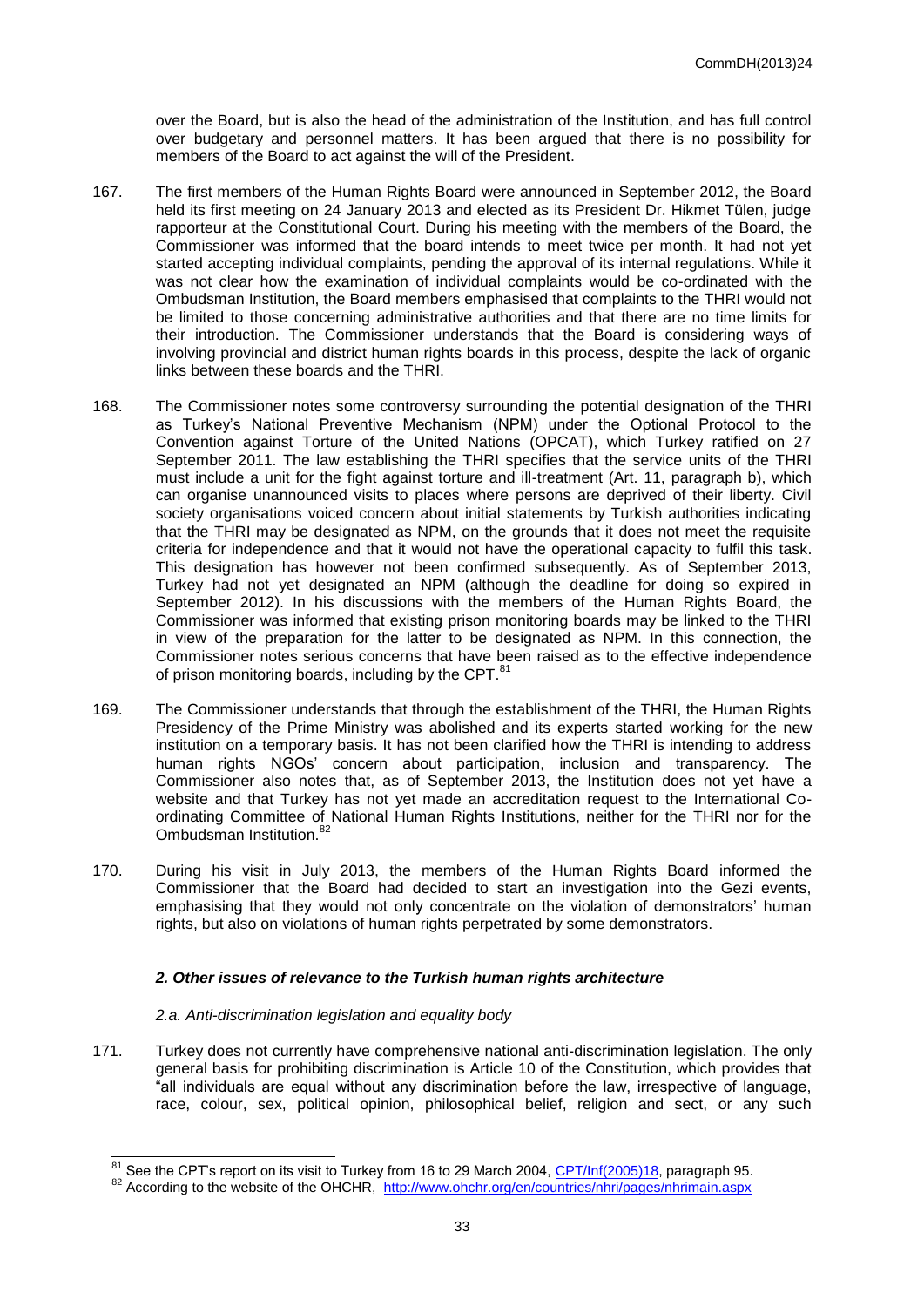considerations". The Commissioner notes that Turkey signed Protocol No. 12 to the ECHR, which provides for a general prohibition of discrimination, in April 2001 but has not yet ratified it.

- 172. Civil society organisations have consistently argued that the non-existence of comprehensive anti-discrimination legislation at national level hampers the full implementation of international human rights standards, which was also a finding in the 2012 Progress Report of the European Commission.<sup>83</sup>
- 173. The Commissioner was informed that a draft Anti-Discrimination and Equality Bill had been prepared by the Ministry of the Interior and submitted to the Prime Ministry on 12 September 2011.<sup>84</sup> The following comments concern this text, which has not yet been presented to the Parliament. The Commissioner also notes that the announcement made by the Prime Minister on 30 September 2013 concerning a democratisation package refer to the enactment of antidiscrimination legislation and the establishment of an equality body, and considers that the following comments could assist the Turkish authorities in this connection. In particular, the Commissioner would like to draw the attention of the Turkish authorities to the Opinion of the Commissioner for human rights on national structures for promoting equality, which includes detailed guidance as to both equal treatment legislation and bodies.<sup>8</sup>
- 174. The aforementioned draft bill concerns all discriminatory acts by public and private bodies and persons on the basis of "sex, race, colour, language, religion, faith, ethnic origin, philosophical and political opinion, social status, marital status, health, disability, age and similar grounds". The Commissioner welcomes the fact that this list contains several important additions to the grounds of discrimination foreseen in the Constitution, including ethnic origin in accordance with calls by ECRI to that effect, while leaving out nationality or national origin, also recommended by ECRI as prohibited grounds of discrimination. The Commissioner also observes that the draft leaves out sexual orientation and gender identity, whereas he was informed that previous versions of the text included them as prohibited grounds of discrimination. The Commissioner is aware that the inclusion of sexual orientation and gender identity among prohibited grounds of discrimination has also proved a difficult issue in the context of the ongoing work regarding the drafting of a new constitution.
- 175. Insofar as the scope is concerned, the draft bill covers both direct and indirect discrimination, as well as bullying in work settings, refusal to make reasonable accommodation, hate speech, harassment and discrimination on presumed grounds. It covers a wide range of areas, including "education, justice, law enforcement, healthcare, transport, communication, social security, social services, social aid, sports, accommodation, culture, tourism and similar services" provided by public authorities or private persons. A special article is devoted to employment, covering various aspects of working life. The draft also provides that positive action does not constitute discrimination, provided that it is proportionate to the aim pursued.
- 176. The draft also establishes an Anti-discrimination and Equality Board, with an autonomous legal personality, administration and budget. It provides that the twelve members of the board would be elected for a non-renewable six-year mandate as follows:
	- -five members elected by the Council of Ministers (one director general or higher administrator, one practicing lawyer, one doctor, one architect or engineer, and one person proposed by the Economic and Social Council (an advisory board including trade unions));
	- -four members appointed by the President of the Republic (two administrators of the grade of director general or higher, and two professors, one of whom is a law professor);
	- -three members from civil society organisations active in the anti-discrimination field, proposed by an advisory commission and elected by the Board itself.
- 177. The Board would elect its own President (who has extensive administrative powers) and Deputy President. The equality body would also include an advisory commission, which would

 <sup>83</sup> European Commission, [Turkey 2012 Progress Report.](http://ec.europa.eu/enlargement/pdf/key_documents/2012/package/tr_rapport_2012_en.pdf)

<sup>84</sup> Available on the website of the Ministry of the Interior, [http://www.icisleri.gov.tr/default.icisleri\\_2.aspx?id=5692](http://www.icisleri.gov.tr/default.icisleri_2.aspx?id=5692) (accessed on 2 October 2013).

<sup>85</sup> Opinion of the Commissioner for Human Rights on national structures for promoting equality, [CommDH\(2011\)2,](https://wcd.coe.int/ViewDoc.jsp?id=1761031) 21 March 2011.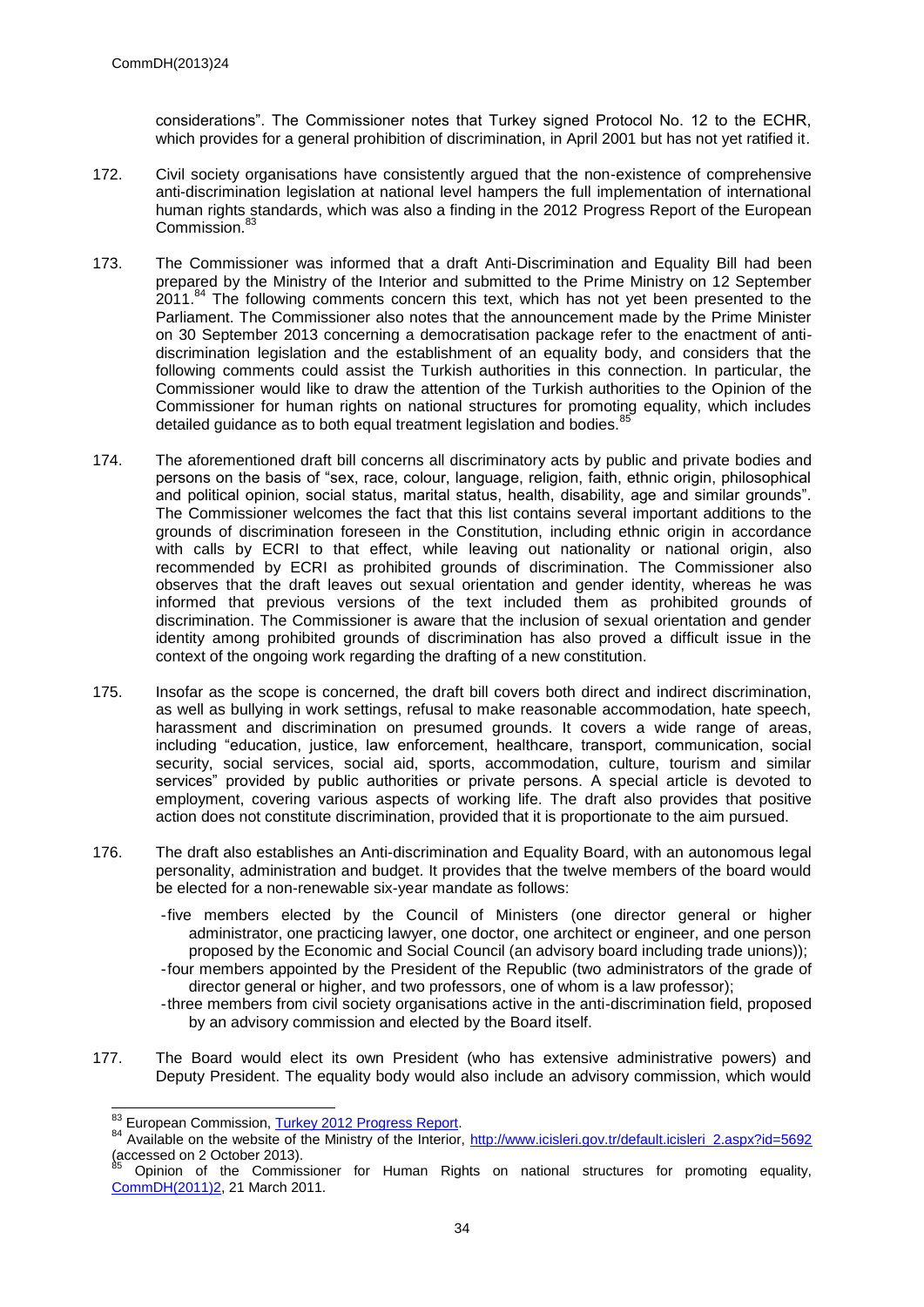be composed of 29 members representing trade unions, professionals' chambers, associations, foundations, as well as one representative each for social services, the disability directorate and directorate general for gender issues.

- 178. The tasks of the Board would include taking decisions on allegations of discrimination (following complaints or *ex officio*), co-ordinating a mediation process if necessary, following problems relating to the execution of domestic court judgments relating to discrimination, providing opinions to courts and public authorities, imposing administrative fines where appropriate (the equivalent of around 500 to 2 500 euros against small companies and 1 250 to 7 500 euros against bigger companies), as well as yearly reports.
- 179. Any person would be able to introduce a complaint to the Board. Associations, foundations, trade unions or professionals' chambers could also introduce complaints on behalf of a person, or in order to denounce patterns of institutionalised discrimination. The Board would have to take a decision on complaints which are declared admissible within six months, during which period the President could initiate a mediation procedure. The Board can seize the prosecutor in relevant cases of discrimination. The draft bill also provides for a shift of the burden of proof on the defendant in civil and administrative anti-discrimination proceedings.
- 180. While noting certain shortcomings in the institutional independence of the body foreseen in the draft bill (in particular as regards the powers of the President and the election of its members), the Commissioner notes that such a legislation could fill an important void in the Turkish legal framework if enacted.

*2.b. Human rights action plan*

- 181. While Turkey does not yet have a comprehensive human rights action plan in place, it has adopted a number of action plans on specific human rights issues, including the national action plan to combat violence against women 2007-2010, the national action plan for gender equality 2008-2013, a national action plan against trafficking in human beings as well as an accessibility strategy and action plan for persons with disabilities.
- 182. During his visit in July 2013, the Minister of Justice informed the Commissioner that his Ministry prepared a human rights action plan in consultation with other ministries, setting out legislative and practical measures to be taken by each ministry at short, medium and long terms, mainly on the basis of judgments of the ECtHR. This action plan had however not been discussed in the Council of Ministers and approved by the government and the Commissioner is not aware of its contents.
- 183. The Commissioner emphasises that national action plans play a crucial role in ensuring domestic implementation of human rights, and draws the attention of the Turkish authorities to the relevant Recommendation of the Commissioner.<sup>86</sup> An important component for the success of such action plans is the carrying out of a baseline study, involving an inclusive dialogue with the participation of public authorities at different levels, national human rights structures, academia and civil society in a broad sense, which also ensures their full involvement in the subsequent implementation stages. The Commissioner would also like to stress the importance of parliamentary ownership of national human rights action plans for ensuring continuity, in particular when the plans stretch over national elections. The Commissioner understands however that civil society organisations, the Ombudsman Institution, the THRI and the Parliament have not been consulted in the framework of the preparation of the aforementioned human rights action plan.

<sup>&</sup>lt;sup>86</sup> Recommendation on systematic work for implementing human rights at the national level by Thomas Hammarberg, Commissioner for Human Rights[, CommDH\(2009\)3,](https://wcd.coe.int/ViewDoc.jsp?id=1408617) 18 February 2009.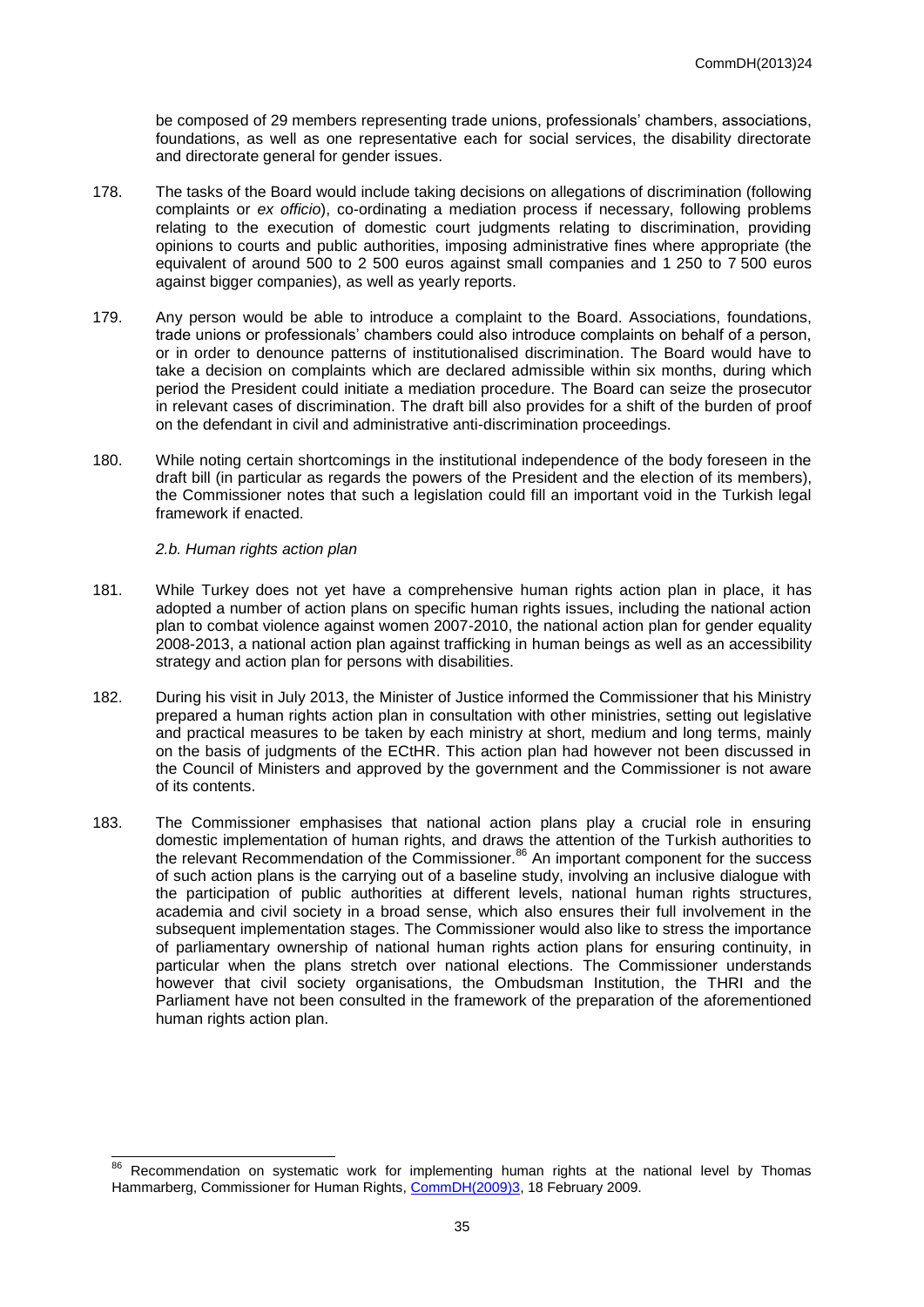#### *2.c. Individual petitions to the Constitutional Court*

- 184. The Commissioner notes that the 2010 constitutional referendum introduced important changes to the composition of the Constitutional Court, as well as the right to individual petitions for citizens. The right to individual petition became effective as of 23 September 2012. Persons can apply to the Constitutional Court if they consider that their ECHR rights have been infringed, after having exhausted other domestic remedies.
- 185. In this connection, the Commissioner highlights the fact that the ECtHR recognised the individual petition to the Constitutional Court as a domestic remedy to be exhausted before applying to the ECtHR. $^{87}$  The Commissioner notes, however, that in accordance with its caselaw, the Court reserves the right to examine the consistency of the Constitutional Court's caselaw with its own. This decision does not therefore assess the effectiveness of the remedy in question and it is up to Turkey to prove that this remedy is effective, both in theory and in practice.
- 186. According to the statistics published by the Constitutional Court on individual petitions received between 24 September 2012 and 24 June 2013,<sup>88</sup> the Constitutional Court had registered 5 694 petitions during this period. The vast majority of petitions concerned the right to a fair trial (4 532), followed by the right to property (1 291), equality before law (1 086), "protection of fundamental rights and freedoms" (509), the state's respect of human rights (415), personal freedom and security (354), electoral rights (264), and other rights (655). During the Commissioner's visit in July 2013, the President of the Constitutional Court informed him that most of these petitions concerned decisions of lower courts which had become final before 23 September 2012 and were therefore inadmissible, and that the number of admissible petitions amounted to only about 200.
- 187. The Commissioner notes the intensive preparation the Constitutional Court has undergone in order to increase its capacity for dealing with individual petitions, which was closely coordinated with the Council of Europe and involved extensive co-operation with the ECtHR. The Commissioner was very pleased to note judgments the Constitutional Court rendered during his visit to Turkey in July 2013, which addressed issues which had been subject to repetitive findings of human rights violations by the ECtHR, namely the excessive lengths of detention and the possibility of having a domestic remedy with respect to the length of detention and trial while the principal trial is ongoing.

*2.d. Drawing up of a new constitution*

- 188. The two reports published by the Commissioner's predecessor on freedom of expression in 2011 and administration of justice in 2012 point to the letter and spirit of the 1982 Constitution as a major source of Turkey's persistent human rights problems, as this Constitution, drawn up in the aftermath of the 1980 military coup d'état, enshrines a state-centred approach permeating the legal and institutional culture in Turkey. There is an overwhelming consensus in Turkey about the need for a new constitution, which will set the framework for the future human rights architecture of Turkey.
- 189. The Commissioner had therefore welcomed the establishment of an *ad hoc* Constitutional Conciliation Commission within the Turkish Parliament. This Commission, composed of three members from each one of the four political parties represented in the Parliament, is currently working on drawing up a new, civilian constitution. As part of the process, a consultation with civil society was planned before adoption by the Parliament of a draft constitution, followed by a referendum. The initial timeline for the conclusion of the whole process was the end of 2012, but was subsequently extended.
- 190. The Commissioner notes that the Commission received input and contributions from a very high number of civil society organisations, public bodies, universities, as well as individuals

 <sup>87</sup> *Hasan Uzun v. Turkey*, inadmissibility decision of 30 April 2013.

<sup>88</sup> Available at the [website](http://www.anayasa.gov.tr/files/bireyselBasvuru/istatistikler2.pdfhttp:/www.anayasa.gov.tr/files/bireyselBasvuru/istatistikler2.pdf) of the Constitutional Court (accessed on 1 October 2013).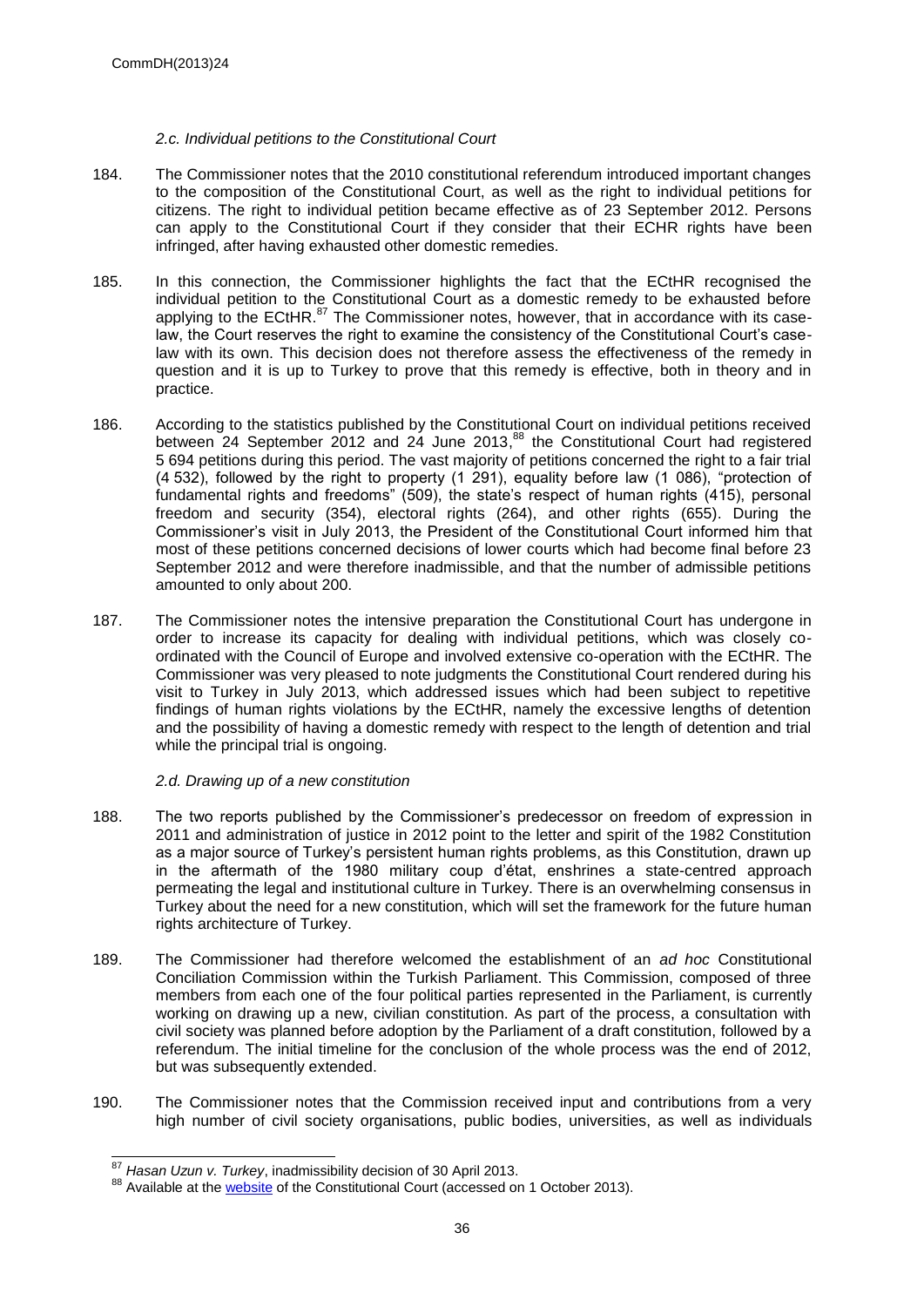(amounting to more than 20 000 pages according to the information provided by its President). He notes, however, that since January 2012 the Commission conducts its work *in camera,* a feature considered by many to be against the principle of transparency, which was among the priorities announced by the government in setting it up.

191. While the details of the Commission's work are not public, the Commissioner understands that it reached consensus on most articles concerning human rights, while noting reports that the question of including sexual orientation and gender identity under prohibited grounds of discrimination is a contentious issue. The Commissioner also took note of the information provided by its members that there is no consensus within the Commission about seeking assistance from the Council of Europe, and in particular from the Venice Commission.

#### *The "solution process" and Wise Persons*

192. The Commissioner notes that in the framework of the so-called "solution process" announced by the Turkish government in December 2012, which aims at ending the violence in South-Eastern Turkey, the Turkish government appointed Wise Persons (eight persons for each of the seven regions of the country), including intellectuals, human rights defenders, artists and other public figures. The role of these wise persons was to hold a series of meetings in the regions they were assigned to, explain the ongoing process to the population and civil society, and collect their views in order to present it to the government. The Commissioner understands that the Wise Persons have concluded their work and presented their reports concerning the different regions of Turkey to the government in June 2013. The Commissioner is not aware, however, to what extent these reports have been taken into account for the purposes of the democratisation package announced by the Turkish government on 30 September 2013.

#### *Conclusions and recommendations*

- 193. The Commissioner commends the Turkish authorities for the important measures taken in recent years in order to reinforce Turkey's national framework for the protection and promotion of human rights, and in particular the establishment of two national human rights structures, namely the Ombudsman Institution and the Turkish Human Rights Institution. The Commissioner thinks that these developments, as well as a number of measures currently under consideration, can play a major role in improving Turkey's compliance with international and European human rights standards.
- 194. The Commissioner considers that the new Ombudsman Institution has the potential of contributing significantly to the domestic human rights protection framework, despite minor adjustments that the legislation concerning this Institution may require in order to render it more effective. While he notes the controversy surrounding the election of the first ombudspersons, the Commissioner considers that the effectiveness of the Institution should now be assessed on the basis of concrete actions. The Commissioner is convinced that the report it is intending to draw up on the Gezi events is an exceptional opportunity for this young institution to establish its credibility in the eyes of both the Turkish public and international partners. The Commissioner hopes that the Ombudsman Institution will seize this opportunity and quickly start fulfilling its important role in the Turkish domestic human rights architecture. The Commissioner also encourages the Turkish administrative authorities to implement without delay future decisions of the Ombudsman upholding human rights, in order to demonstrate clearly to everyone the effectiveness of this Institution and its complaint mechanism.
- 195. By contrast, the Commissioner considers that the THRI needs a more thorough review of its statute in order to ensure compliance with the Paris Principles. The Commissioner encourages the Turkish authorities to pay particular attention to the aspects of independence (both statutory and functional), impartiality and the full involvement of civil society in the work of the THRI.
- 196. The Commissioner notes that Turkey has to designate a national preventive mechanism under OPCAT, as well as a framework including one or more independent mechanisms to promote and monitor the implementation of the United Nations Convention on the Rights of Persons with Disabilities, in accordance with Article 33, paragraph 2, of that Convention. The Commissioner urges the Turkish authorities to ensure that both functions are entrusted to bodies which fully